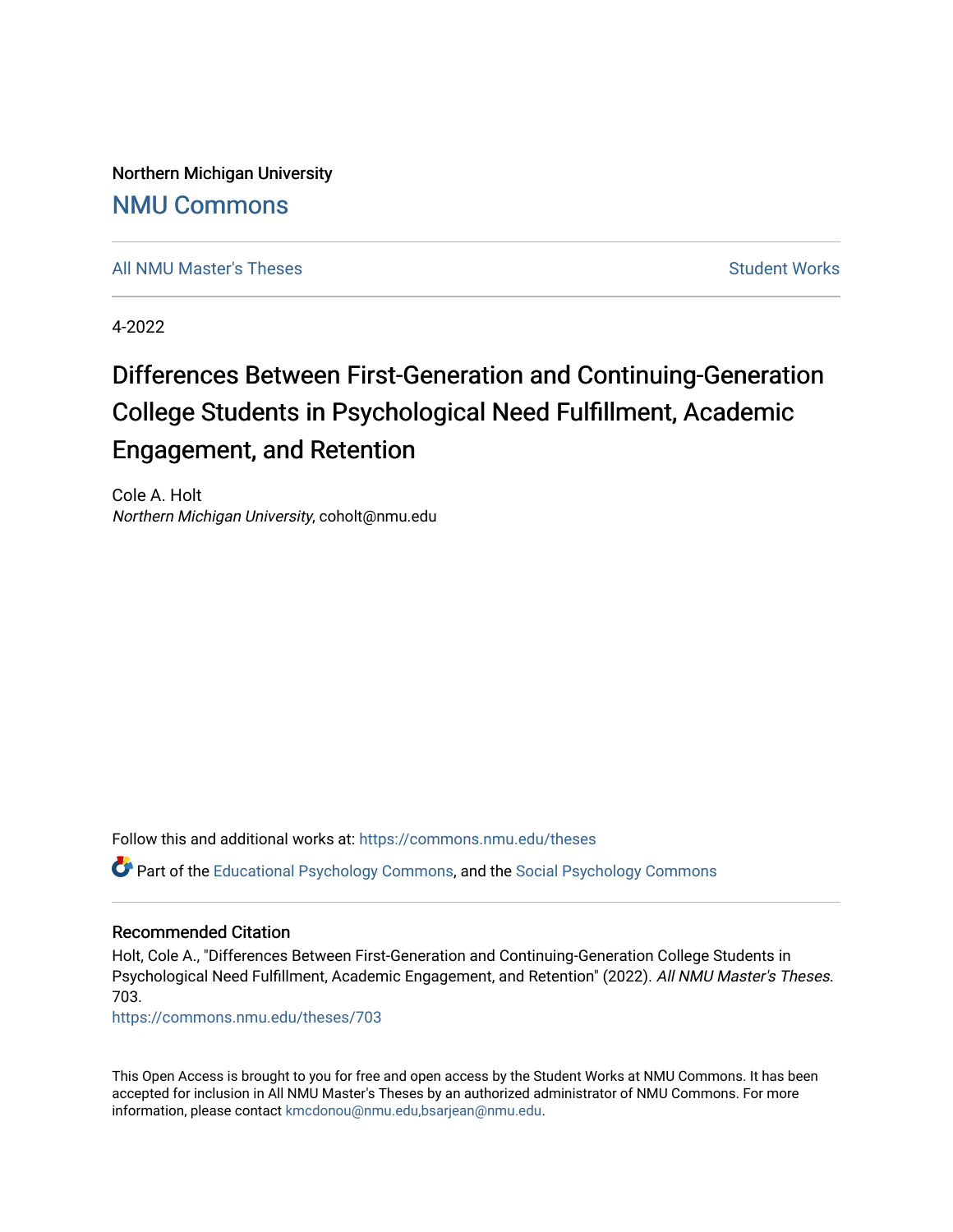# DIFFERENCES BETWEEN FIRST-GENERATION AND CONTINUING-GENERATION COLLEGE STUDENTS IN PSYCHOLOGICAL NEED FULFILLMENT, ACADEMIC ENGAGEMENT, AND RETENTION

By

Cole Alexander Holt

# THESIS

Submitted to Northern Michigan University In partial fulfillment of the requirements For the degree of

MASTER OF SCIENCE

Office of Graduate Education and Research

March 2022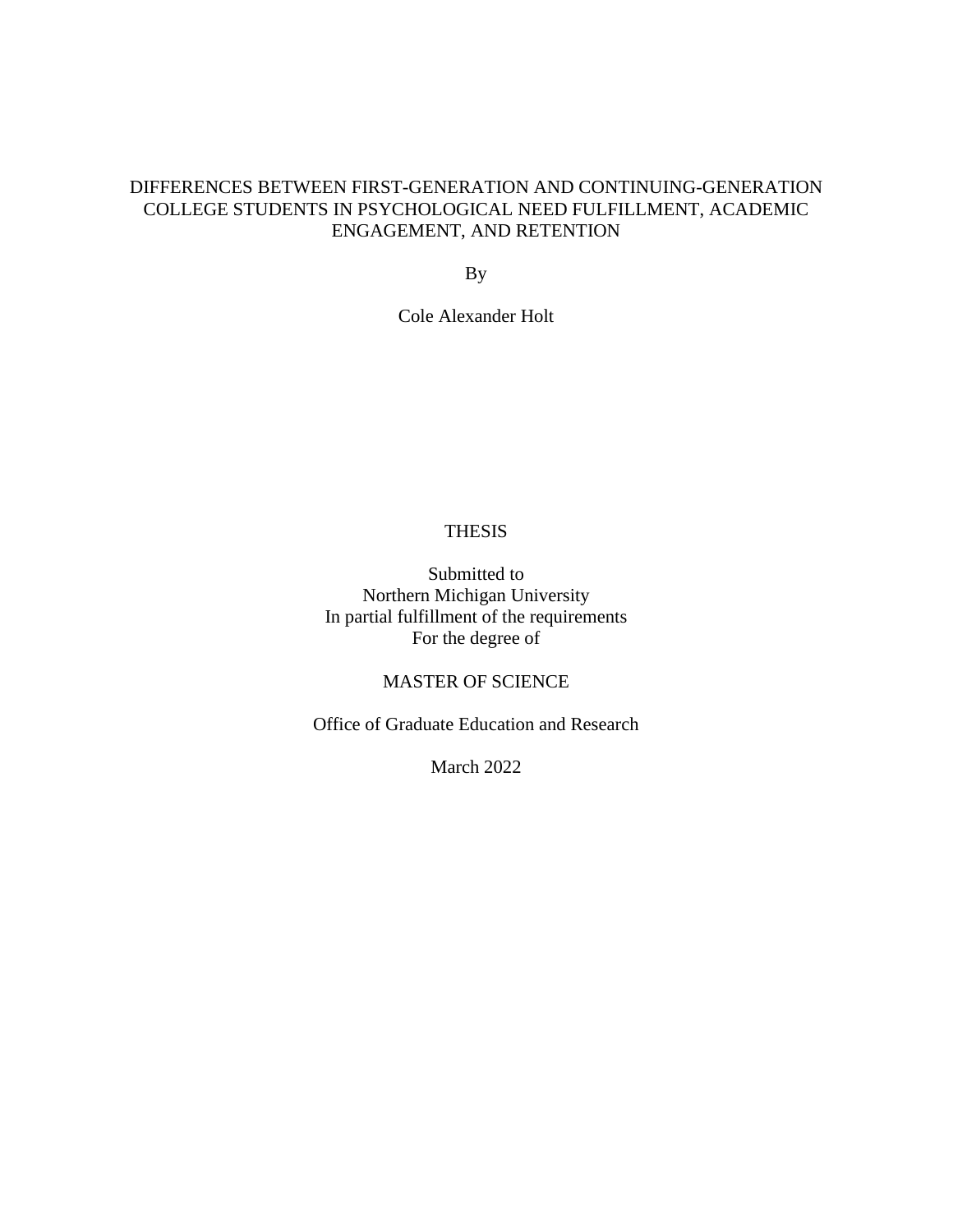#### SIGNATURE APPROVAL FORM

# DIFFERENCES BETWEEN FIRST-GENERATION AND CONTINUING-GENERATION COLLEGE STUDENTS IN PSYCHOLOGICAL NEED FULLFILLMENT, ACADEMIC ENGAGEMENT, AND RETENTION

This thesis by Cole Alexander Holt is recommended for approval by the student's Thesis Committee and Department Head in the Department of Psychological Science and by the Dean of Graduate Studies and Research.

Jon Barch

Committee Chair: Dr. Jon Barch

amber La [\_\_

First Reader: Dr. Amber LaCrosse

Joe Lubig

Second Reader (if required): Dr. Joseph Lubig

Mam 12M

Department Head: Dr. Adam Prus

hade Eckat

Dr. Lisa Schade Eckert Dean of Graduate Studies and Research

Date

04/04/2022

04/05/2022

04/05/2022

Date

Date

04/04/2022

Date

Date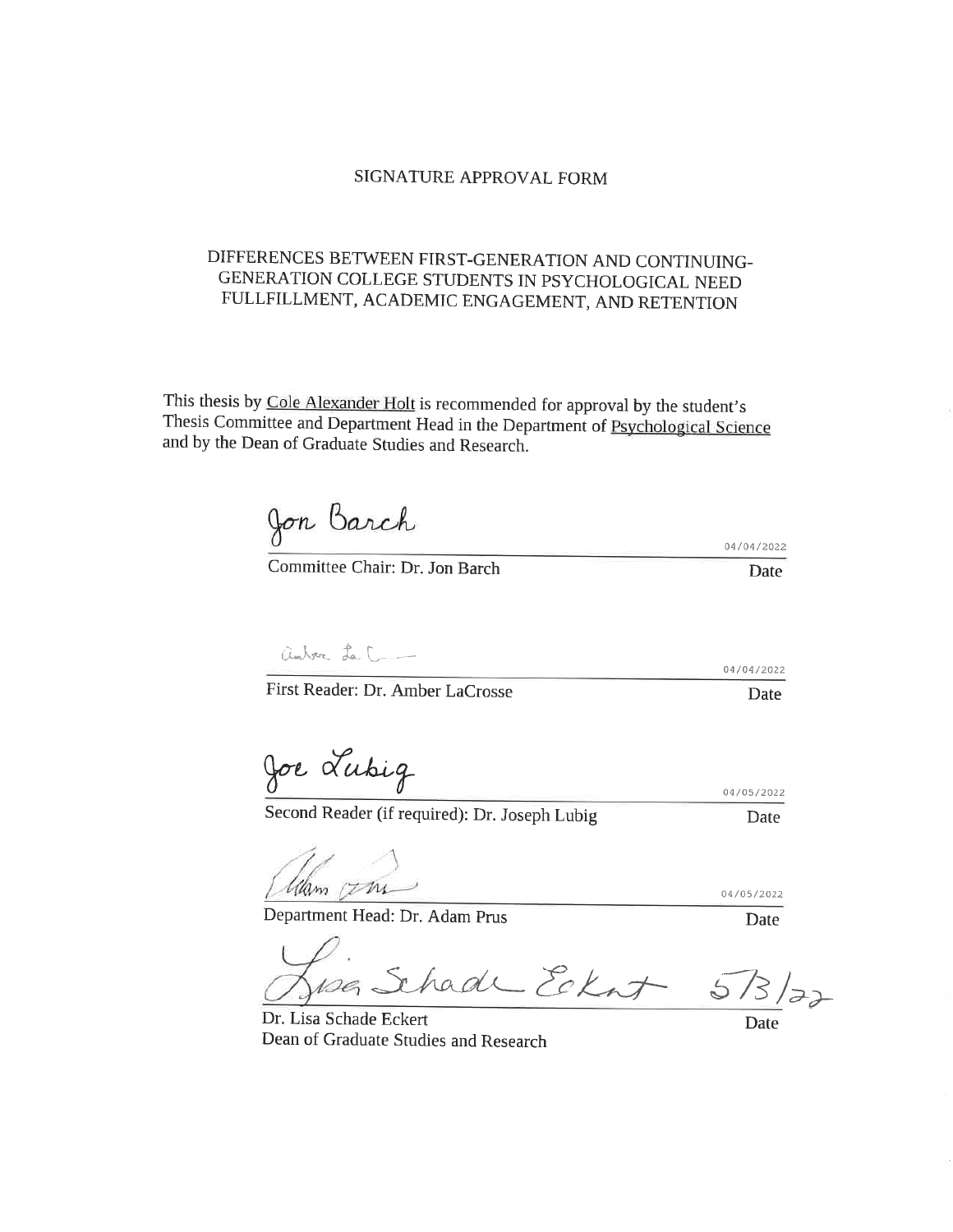#### ABSTRACT

# DIFFERENCES BETWEEN FIRST-GENERATION AND CONTINUING-GENERATION COLLEGE STUDENTS IN PSYCHOLOGICAL NEED FULFILLMENT, ACADEMIC ENGAGEMENT, AND RETENTION

By

#### Cole Alexander Holt

First-generation college students (FGCS) often struggle to find academic success unlike continuing-generation college students (CGCS) who often obtain higher GPA by the end of the semester. Using self-determination theory (SDT) as a lens, differences between FGCS and CGCS both at the beginning and end of the semester were investigated. Measures included psychological need fulfillment (autonomy, competence, relatedness), academic self-regulation (relative autonomy index), stress, academic engagement (learning involvement), academic performance (GPA), and retention. Between groups *t*-tests were used to assess differences in FGCS and CGCS, whereas multiple regression analyses were conducted to test relationships among the measured variables. FGCS reported being more stressed than CGCS. Psychological need fulfillment significantly predicted higher academic self-regulation and lower stress. Academic self-regulation and lowered stress significantly predicted higher academic engagement. Academic engagement significantly predicted academic performance, but did not predict retention. Implications for these results help to reinforce that by increasing psychological need fulfillment within students, stress can be reduced and academic self-regulation along with academic engagement can increase leading students to perform better in college.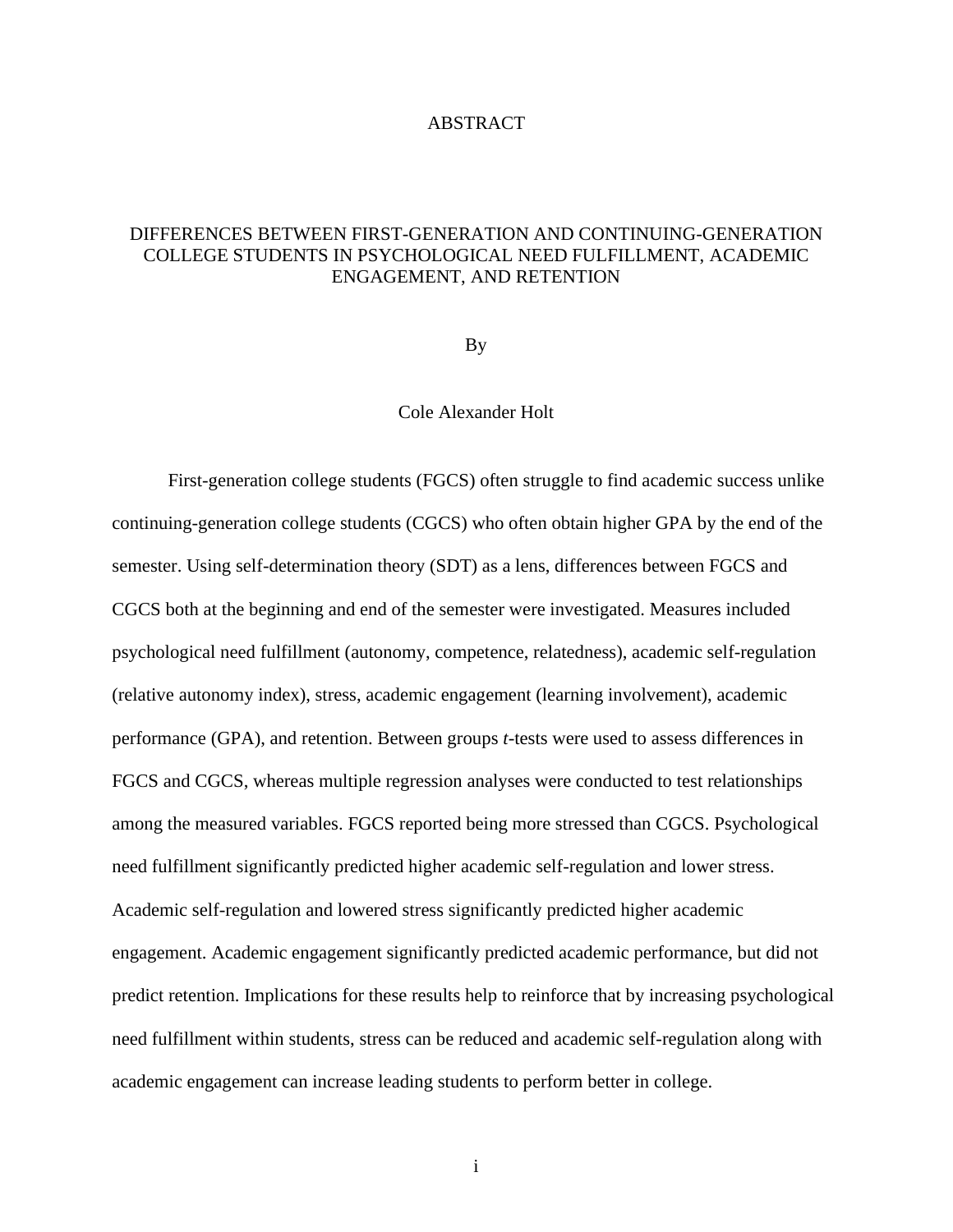Copyright by

# COLE ALEXANDER HOLT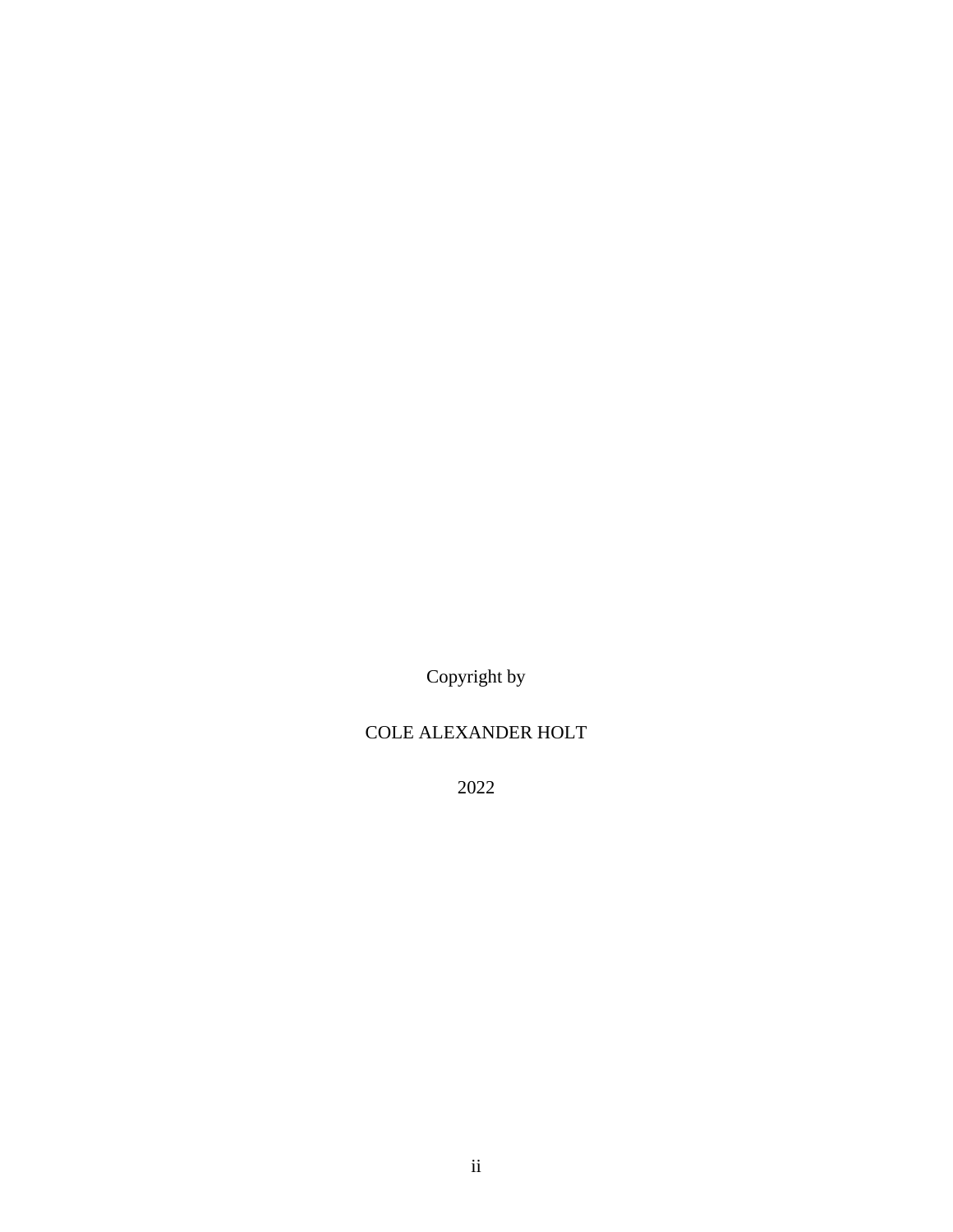# DEDICATION

This thesis is dedicated to my family: James, Terry, and Jimmy Holt. Thank you for always being proud of me and encouraging me to continue my education. I dedicate this thesis to my patient and wonderful partner, Natalie George, for always believing that I can do anything. Your constant support and love have helped me through countless lonely nights. I love you all...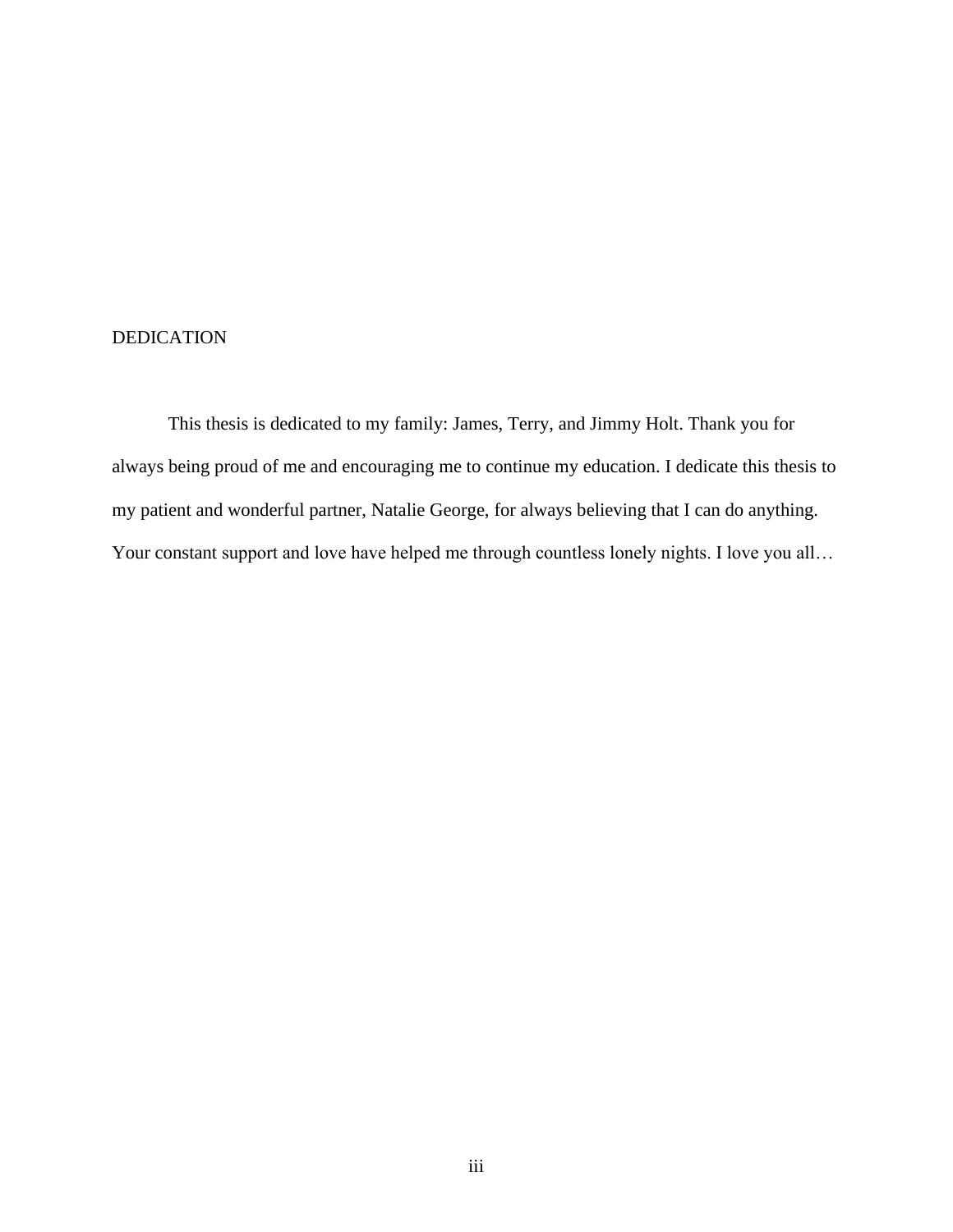#### ACKNOWLEDGEMENTS

The author wishes to thank his thesis chair, Dr. Jon Craig Barch, for his extensive advice, knowledge, and support; Dr. Amber LaCrosse, who was always there to lend an ear and help in my academic process; Dr. Joe Lubig, who was always passionately interested about this project and offered invaluable insight; NMU Graduate School, for their constant availability in answering my questions and making sure everything is correct and formal. Lastly, my friends and classmates, Jeremy Lawrence, Siraj Lyons, and Caleb Coughtry-Carpenter for much needed fun and relaxation time to be able to focus on this project adequately. Without the help of these people, this project could not have been completed.

This thesis follows the format prescribed by the *Publication Manual of the American Psychological Association* (7<sup>th</sup> ed.) and the Department of Psychological Science.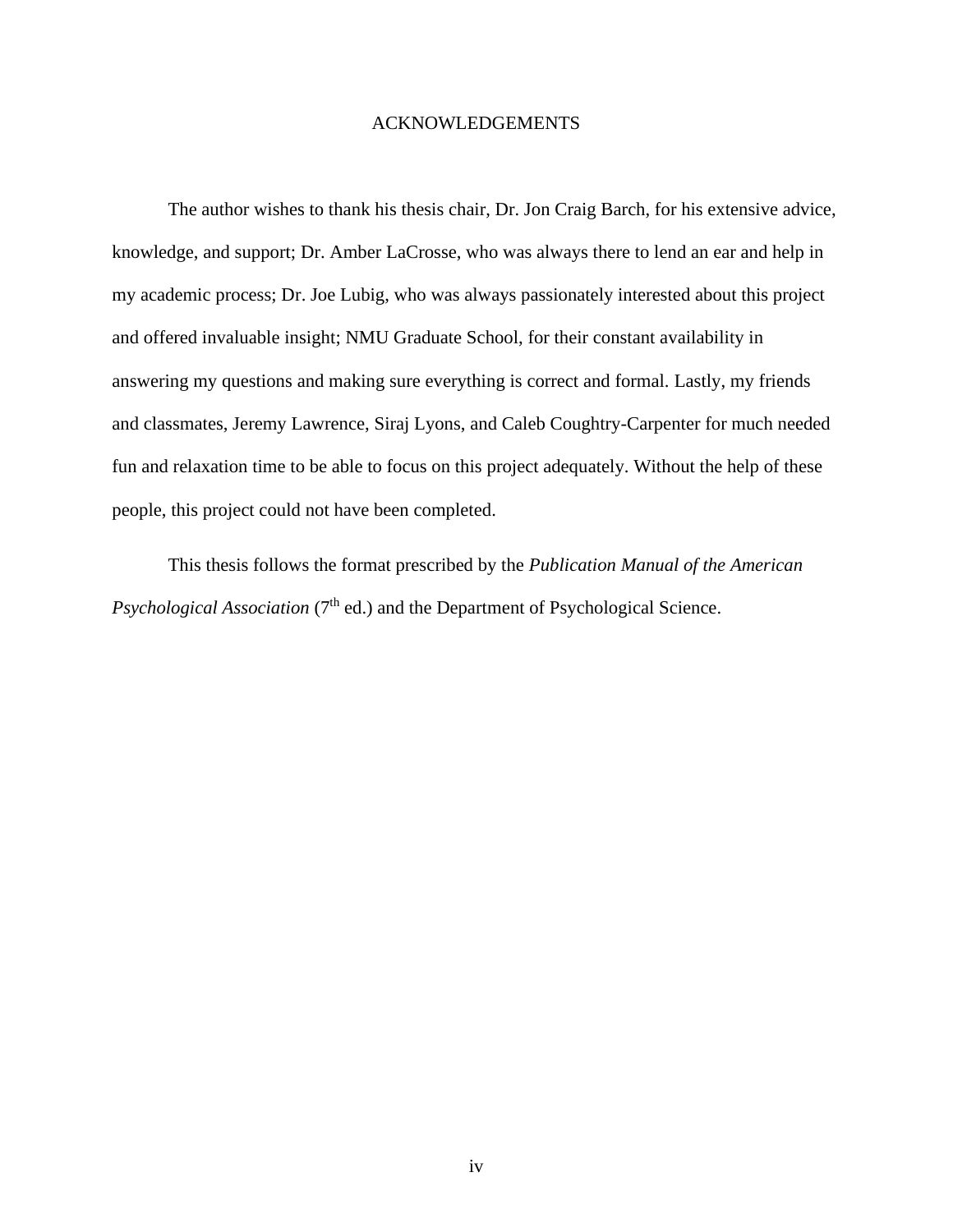# TABLE OF CONTENTS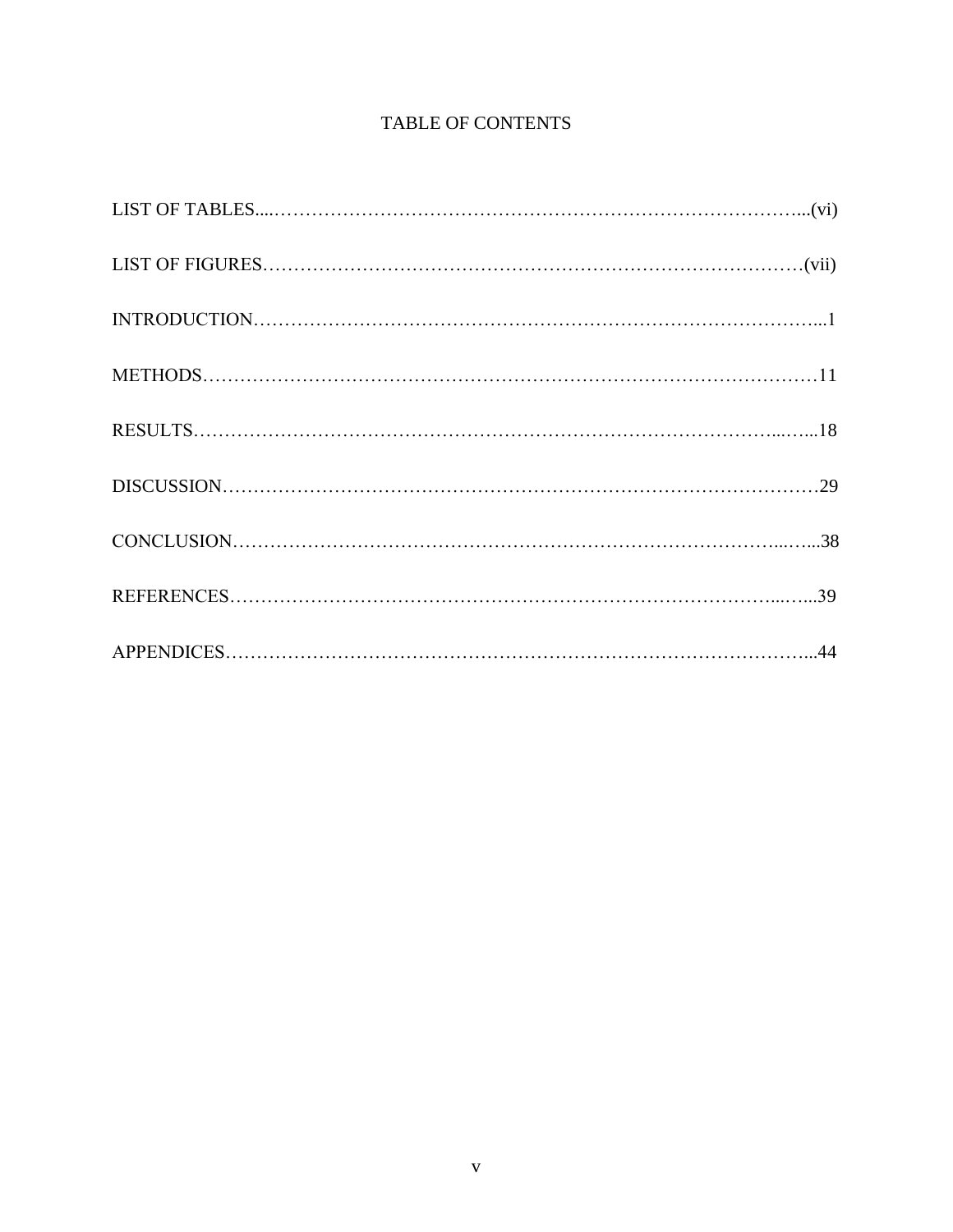# LIST OF TABLES

| Table 1: Cronbach's Alpha, Mean, and Standard Deviation Scores for Each Measure Between    |
|--------------------------------------------------------------------------------------------|
|                                                                                            |
| Table 2: Comparisons of Averages at the Beginning of the Semester, End of the Semester, as |
|                                                                                            |
| Table 3: Independent Samples t-Test Means and Standard Deviations at the Beginning of the  |
|                                                                                            |
|                                                                                            |
|                                                                                            |
| Table 6: Results of the Multiple Regression Analyses by Level of the Model28               |
|                                                                                            |
|                                                                                            |
|                                                                                            |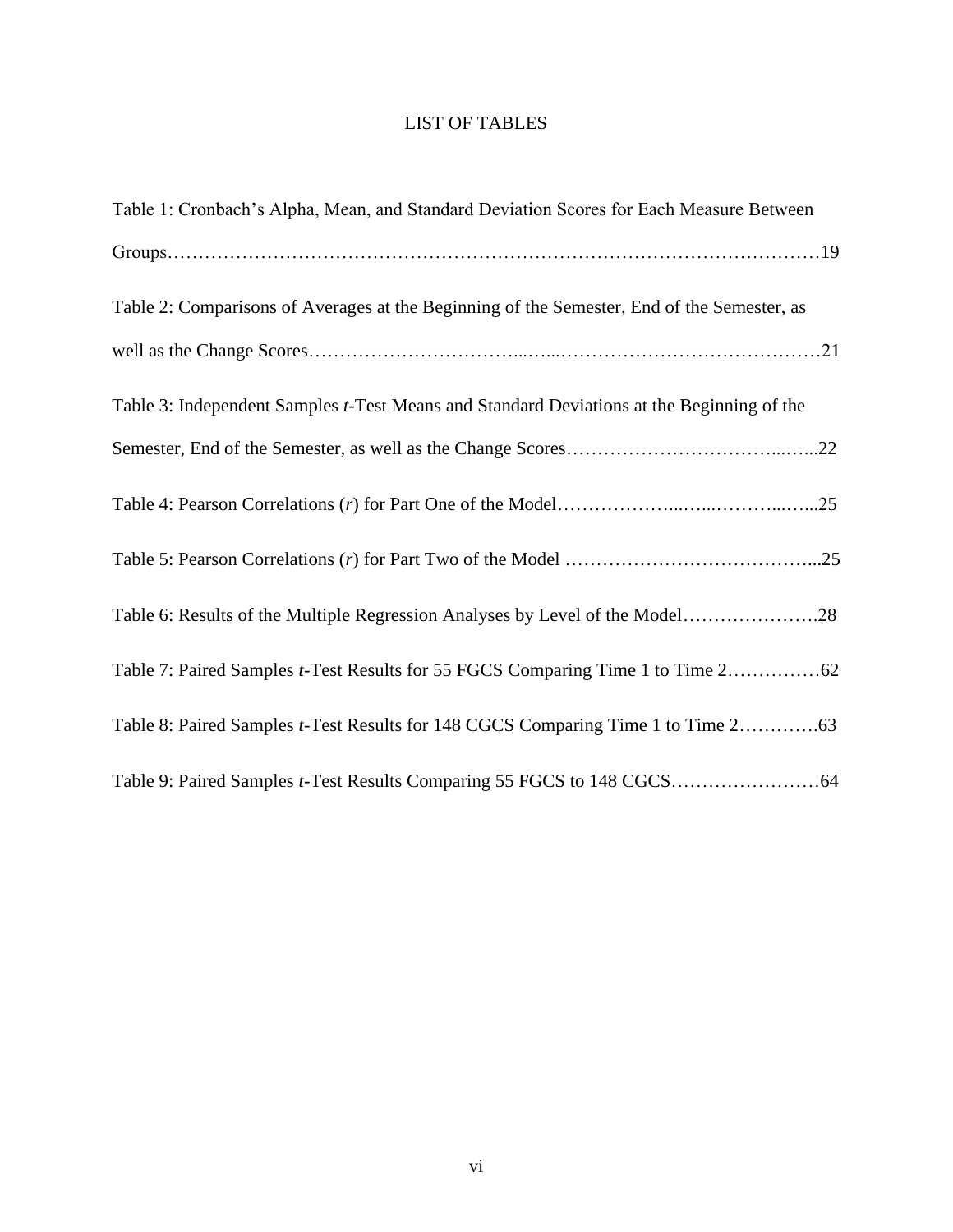# LIST OF FIGURES

| Figure 2: Continuum of Motivation as Understood in Self-Determination Theory |  |
|------------------------------------------------------------------------------|--|
|                                                                              |  |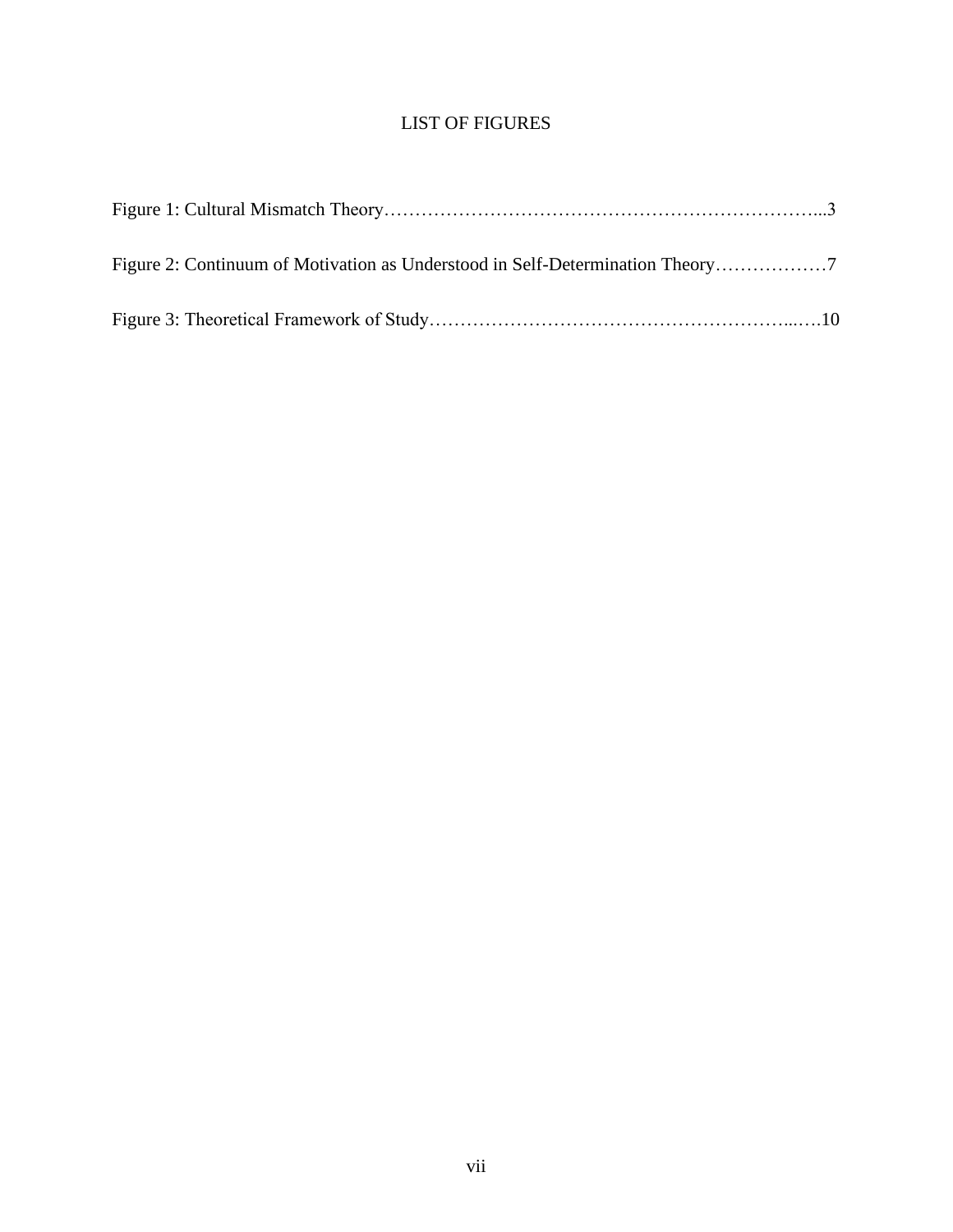#### INTRODUCTION

First-generation college students (FGCS) are "students who enrolled in postsecondary education and whose parents do not have any postsecondary education experience" (Redford et al., 2017, p. 2). Typically, they also come from low-income socioeconomic status, but this is not required to be labeled first-generation. It is also shown that an increase of FGCS are entering into higher education who are Latino/a (Redford et al., 2017; Trevino & DeFreitas, 2014). What is evident across all FGCS is that they usually have much lower cultural capital, meaning that these students do not understand the "rules of the game," compared to their peers in the context of academia. This lack of academic cultural capital stems from FGCS developing more interdependent characteristics (e.g., being responsive to others, connecting to and working with others, being part of a community) which is most likely based on their work and family/community focused lifestyles, which tends to be a mismatch for the independent (e.g., paving one's own path, expressing oneself, becoming an independent thinker) sphere of academia (Stephens et al., 2012). As FGCS appear to struggle with the cultural norms of transitioning to a college academic context, other students comparatively thrive.

All students who are not considered FGCS are then labeled as continuing-generation college students (CGCS) which are students "with at least one parent with a bachelor's degree or a higher level of educational attainment" (Redford et al., 2017, p. 2). Typically, CGCS do not come from a low-income socioeconomics status; this is because with parents holding higher education degrees they are given the opportunity to better paying careers and positions (Redford et al., 2017; Stephens et al., 2012). CGCS are overabundantly white with percentages ranging from over half at 52% and up to 80% of sample demographics, but other ethnicities are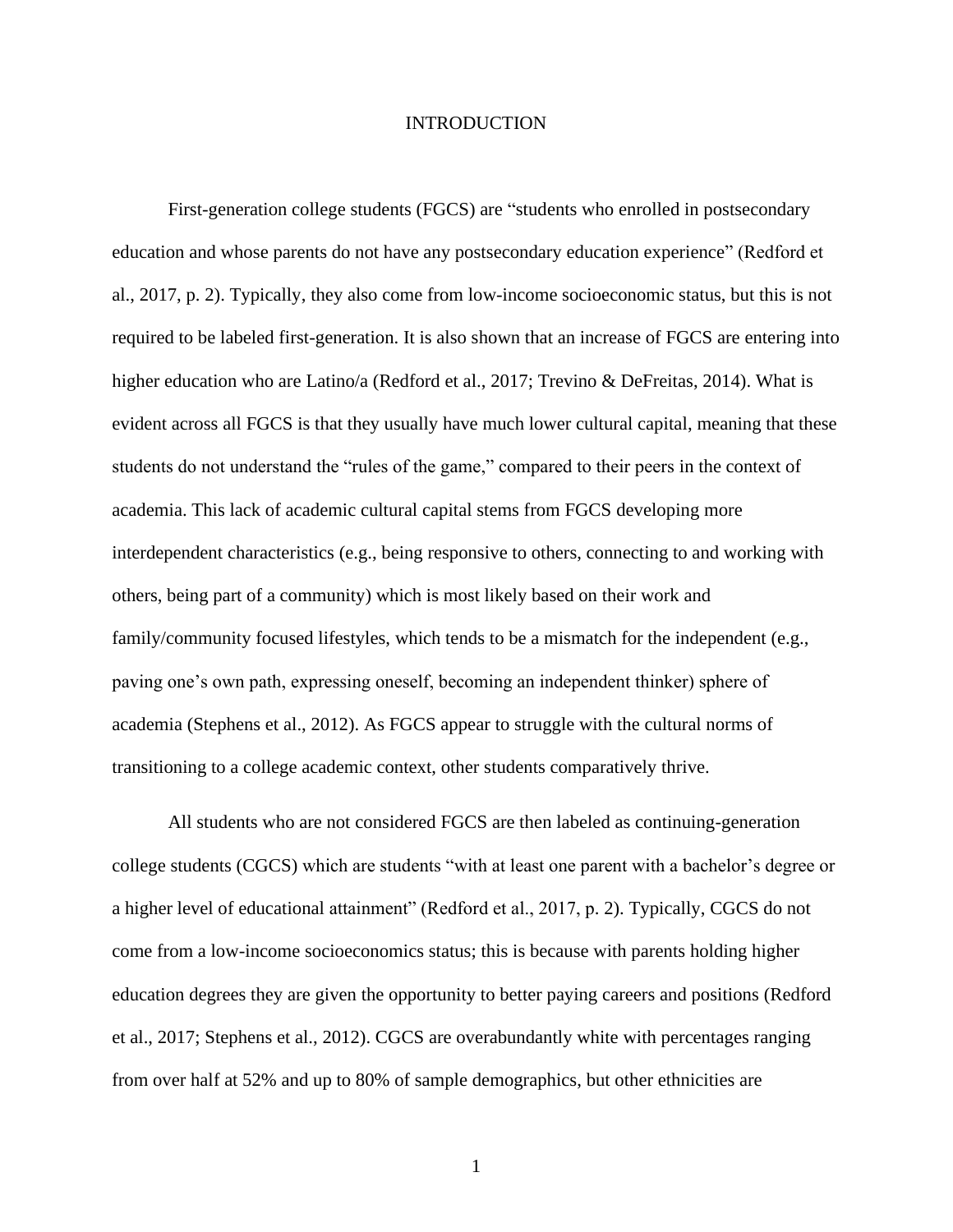represented in the overall literature demographics (Garriott et al., 2015; Redford et al., 2017; Stephens et al., 2012; Stephens et al., 2014). Repeatedly, CGCS perform much better in academic settings when compared with FGCS. Research suggests this is due to CGCS having more access to resources and people to better teach them the academic norms that give them such an increase of cultural capital within academia (Garriott et al., 2015; Mitchall & Jaeger, 2018; Stephens et al., 2012). Having a parent or two who have already gone through the college experience enables them to act as a guide for their children. This grooming that occurs leads to a development of more independent characteristics which blends well and matches with the independent culture of academia (Stephens et al., 2012; Torres & Solberg, 2001). This understanding of the "rules of the game" leads CGCS to feel much more confident in the academic context when compared with FGCS. This can be better understood by Stephens and colleagues (2012) cultural mismatch theory as illustrated in Figure 1.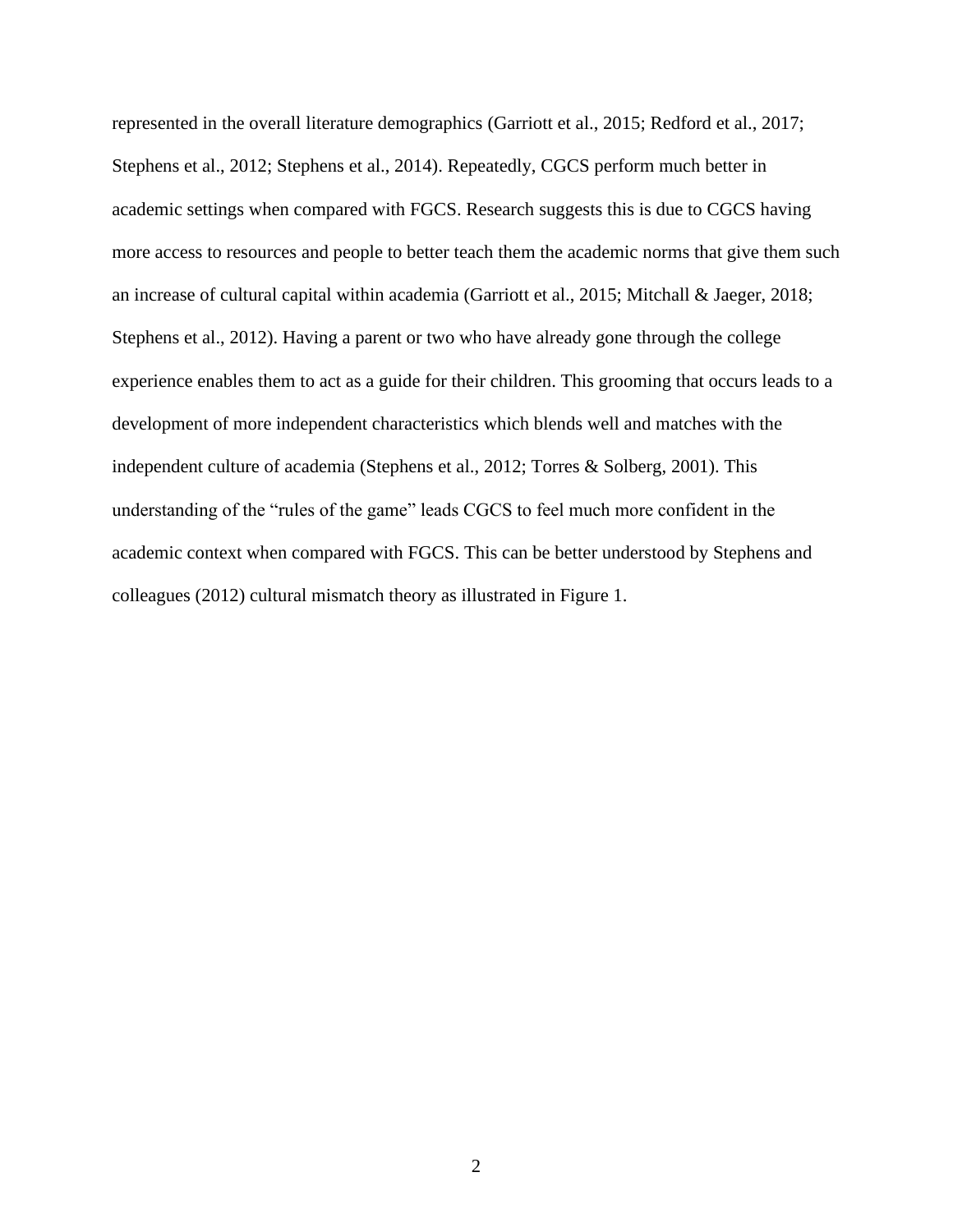### **Figure 1**

#### *Cultural Mismatch Theory*



*Note*. Model of the divergent pathways that can occur with students' cultural norms and the university's cultural norm. Copyright © 2012 by American Psychological Association. Reproduced with permission. From "Unseen Disadvantage: How American Universities' Focus on Independence Undermines the Academic Performance of First-Generation College Students," by N. M. Stephens, S. A. Fryberg, H. R. Markus, C. S. Johnson, and R. Covarrubias, 2012, Journal of Personality and Social Psychology (Volume 102, Issue 6), p. 1182 [https://doi.org/10.1037/a0027143.](https://doi.org/10.1037/a0027143)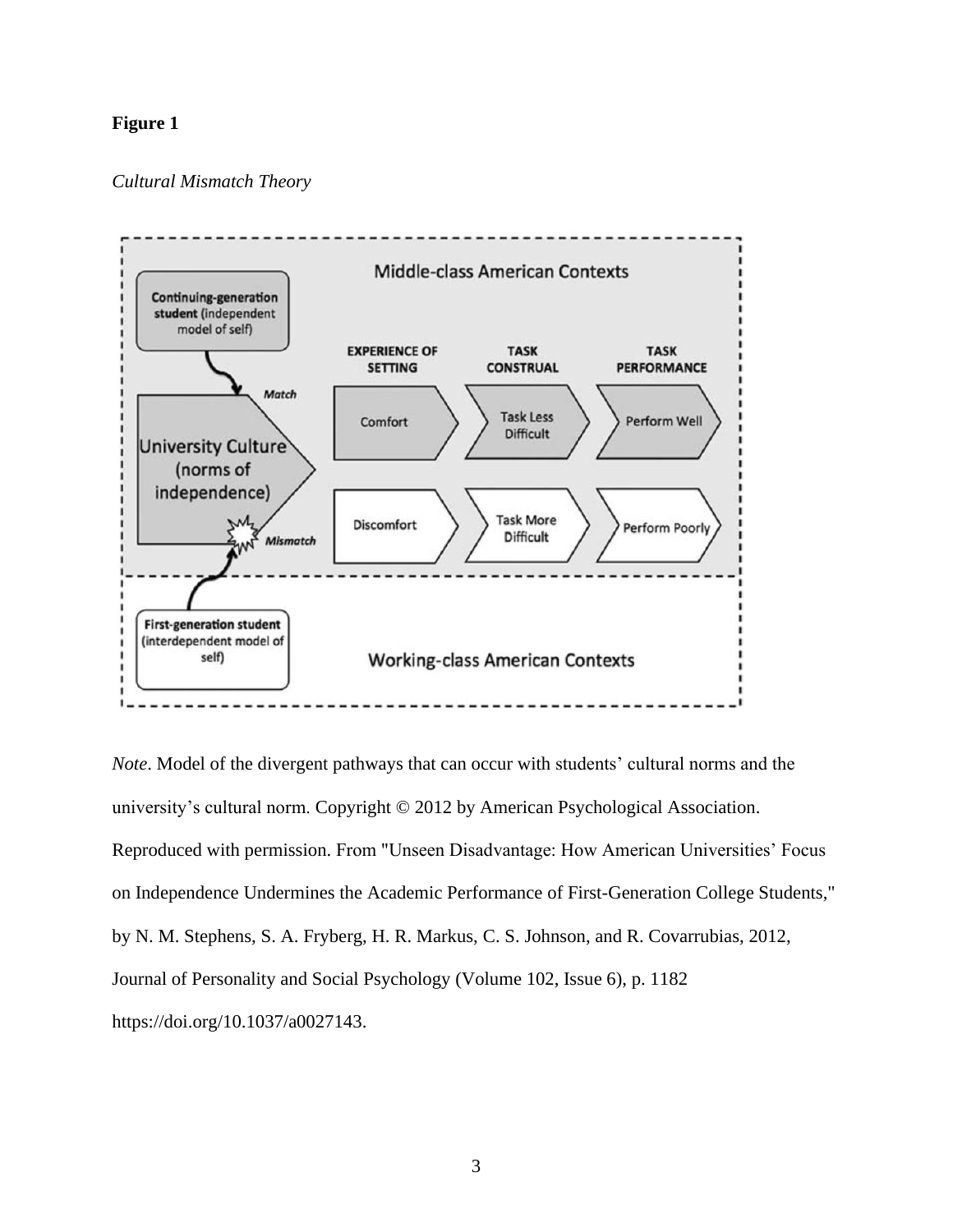FGCS are considered an academic minority and by helping to improve their status this helps institutional diversity and allows new, different ideas to permeate through into the academic culture (Stephens et al., 2012; Stephens et al., 2014; Wibrowski et al., 2017). It can better teach other students the importance of differences and how that changes a person's worldview (Stephens et al., 2014). In general, FGCS are more collaborative because they use more of their interdependent characteristics, like learning to listen to others and knowing how to efficiently work on a team, and to move forward through problems with others. This is something that CGCS easily adapt to helping both populations (Stephens et al., 2012).

One difficulty is retention among FGCS. There have been efforts to improve FGCS retention through differing interventions to better allow the students to thrive in academia, but statistically, FGCS have a higher attrition rate (77%) than CGCS (45%) with the goal of obtaining a bachelor's degree (Redford et al., 2017). Research has suggested multiple explanations for the higher attrition rates. FGCS are often working while attending college (sometimes two jobs) to help provide for their family (Antonelli et al., 2020; Stephens et al., 2012). Feelings of not belonging or isolation are also common so FGCS may instead drop out (Azmitia et al., 2018). Students who do poorly academically in the first semester are shown to drop out more and stressors dealing with the financial aspect can be overwhelming to FGCS who may be afraid that they will not be able to pay their way through college (D'Lima et al., 2014). A goal that every institution seeks is to have FGCS enrolled past one year at the university. If FGCS can be enrolled for more than a year then it seems to be more positive that they will complete their degree (Stephens et al., 2012; Stephens et al., 2014; Wibrowski et al., 2017).

Some of the best ways to improve FGCS success has been in a direct manner where an intervention is incorporated into the semester that involves FGCS. Interventions ranging from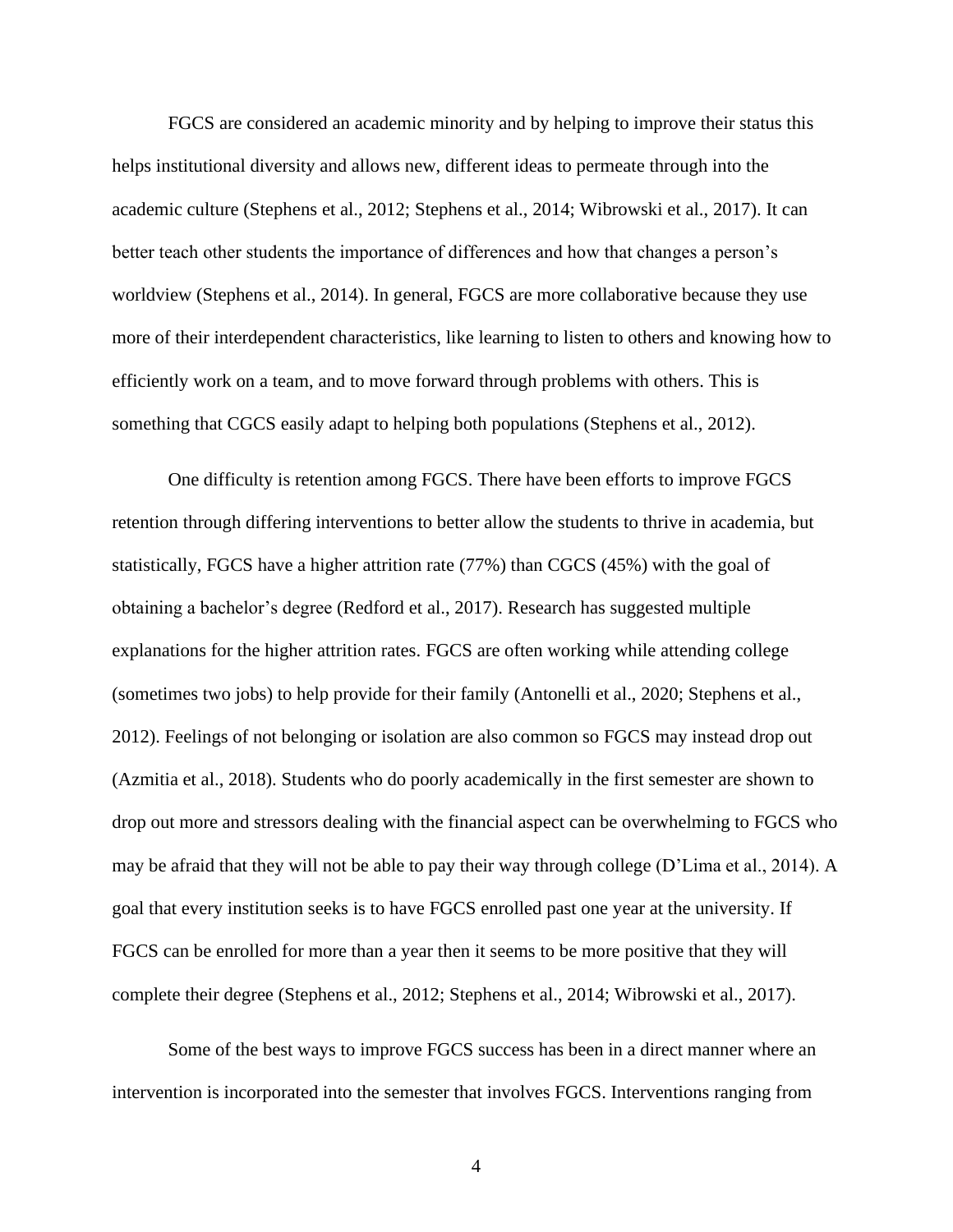receiving an interdependent or independent-focused college acceptance letters (Stephens et al., 2012), to attending a symposium highlighting the importance of differing backgrounds (Stephens et al., 2014), to fully established summer skills training programs involving college preparatory coursework, self-regulation study skills, critical thinking, writing skills, goal setting, selfmonitoring and wellness, academic and financial counseling, summer retreat to meet administrative and faculty staff, to ongoing support into the first semester of college (Wibrowski et al., 2017) have all been used to better support FGCS and their success. Results from fully developed summer skills training programs show an increase in autonomous self-regulation, learning strategies, resource management, increase in mastery goal orientation, and a higher academic achievement when compared to non-summer program students (Wibrowski et al., 2017). A peer mentoring program to help guide first year FGCS has also become popular as a great way to better teach the "rules of the game" and the thought process needed to excel in academia while also increasing a student's relatedness need to feel connected with others (Hilts et al., 2018; Young & Keup, 2018). The development that is occurring within these programs are the fulfillment of psychological needs, which have been shown to enhance self-regulation, engagement, and academic achievement.

#### **Psychological Needs and Academic Success**

The fulfillment of psychological needs is a well-documented one popularized by Deci and Ryan (2000) who expresses that every individual has three basic psychological needs that must be fulfilled for ongoing growth and development; these needs are competence, relatedness, and autonomy. It is also important to understand how these authors meant for them to be understood: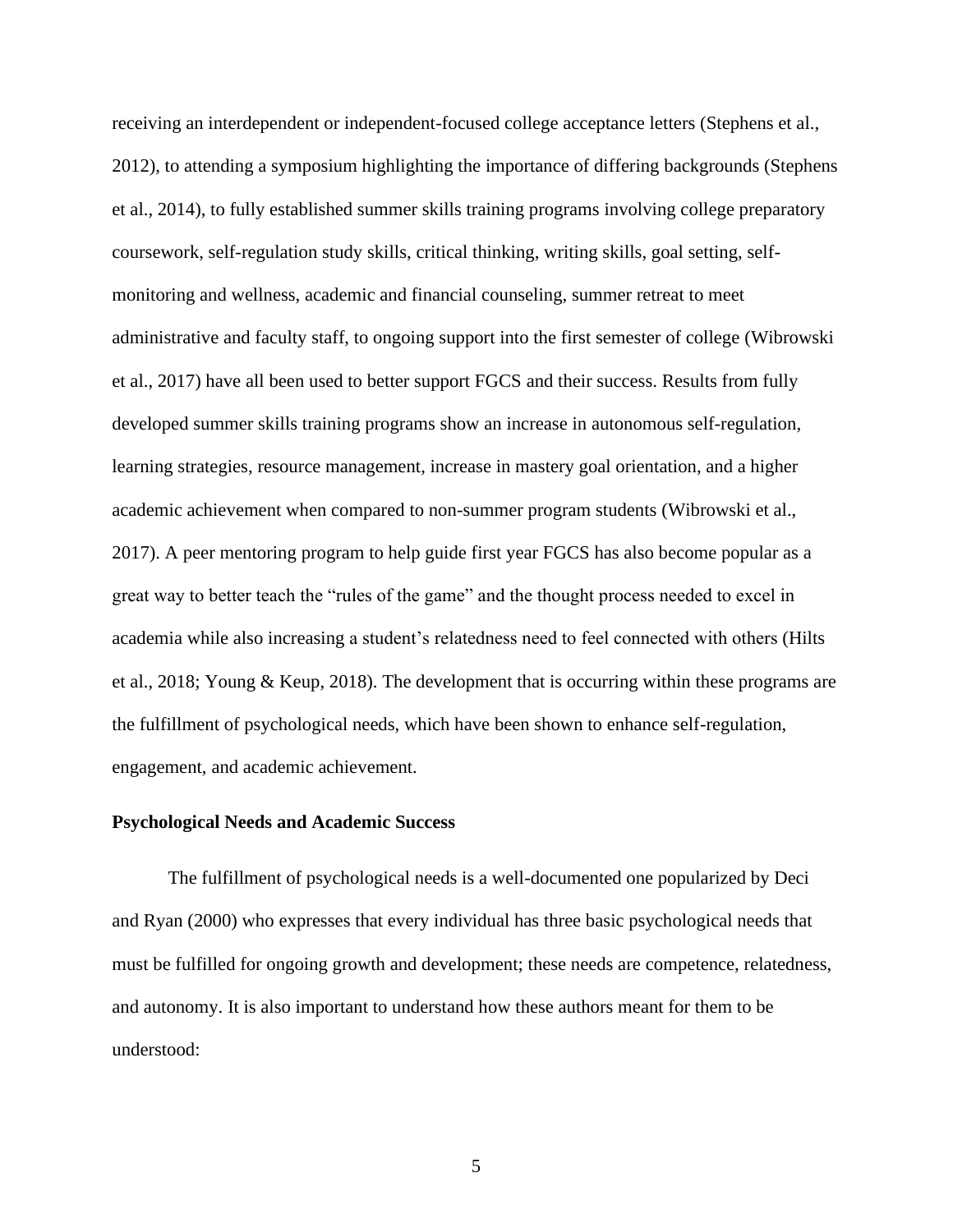Competence…a deeply structured effectance-focused motivation – a propensity to have an effect on the environment as well as to attain valued outcomes within it…Relatedness refers to the desire to feel connected to others – to love and care, and to be loved and cared for…Autonomy refers to volition – the organismic desire to self-organize experience and behavior and to have activity be concordant with one's integrated sense of self…it is often incorrectly equated with the ideas of internal locus of control, independence, or individualism (see, e.g., Deci, Koestner, & Ryan, 1999b; Ryan, 1995). For us, however, autonomy concerns the experience of integration and freedom. (Deci & Ryan, 2000, p. 231)

In other words, competence, relatedness, and autonomy can be viewed as basic psychological needs that every person seeks to achieve and find fulfillment in. These three needs have become a popular topic which relate to other research findings as well. The role parents play in influencing their student by increasing their psychological needs from being involved with college planning, being positive examples, setting high academic standards early on, and supporting their career volition (Mitchall & Jaeger, 2018) helps show that the fulfillment of psychological needs start early with the influence from parents or guardians. The psychological needs are becoming a related topic in minority research as well and for a Latino/a review please see Trevino and DeFreitas (2014). Other related topics include ethnic and gender differences investigating different goal orientations, self-efficacy, motivation, or academic performance (D'Lima et al., 2014). Need fulfillment is a beginning point that extends out to other important and interesting topics including self-regulation, engagement, and academic achievement.

Self-regulation is internalizing a set of values that shape behavior and as behaviors become more automatic the values internalized become closer to the actual self (Ryan & Connell, 1989). Although the amount of internalization that has occurred for a given value falls along a continuum from no motivation to fully intrinsically motivated, six types of behavioral regulation have been proposed to help conceptualize differences along the continuum. The six regulatory types are amotivation, external regulation, introjected regulation, identified regulation, integrated regulation, and intrinsic motivation (Deci & Ryan, 2000; Howard et al., 2021; Ryan &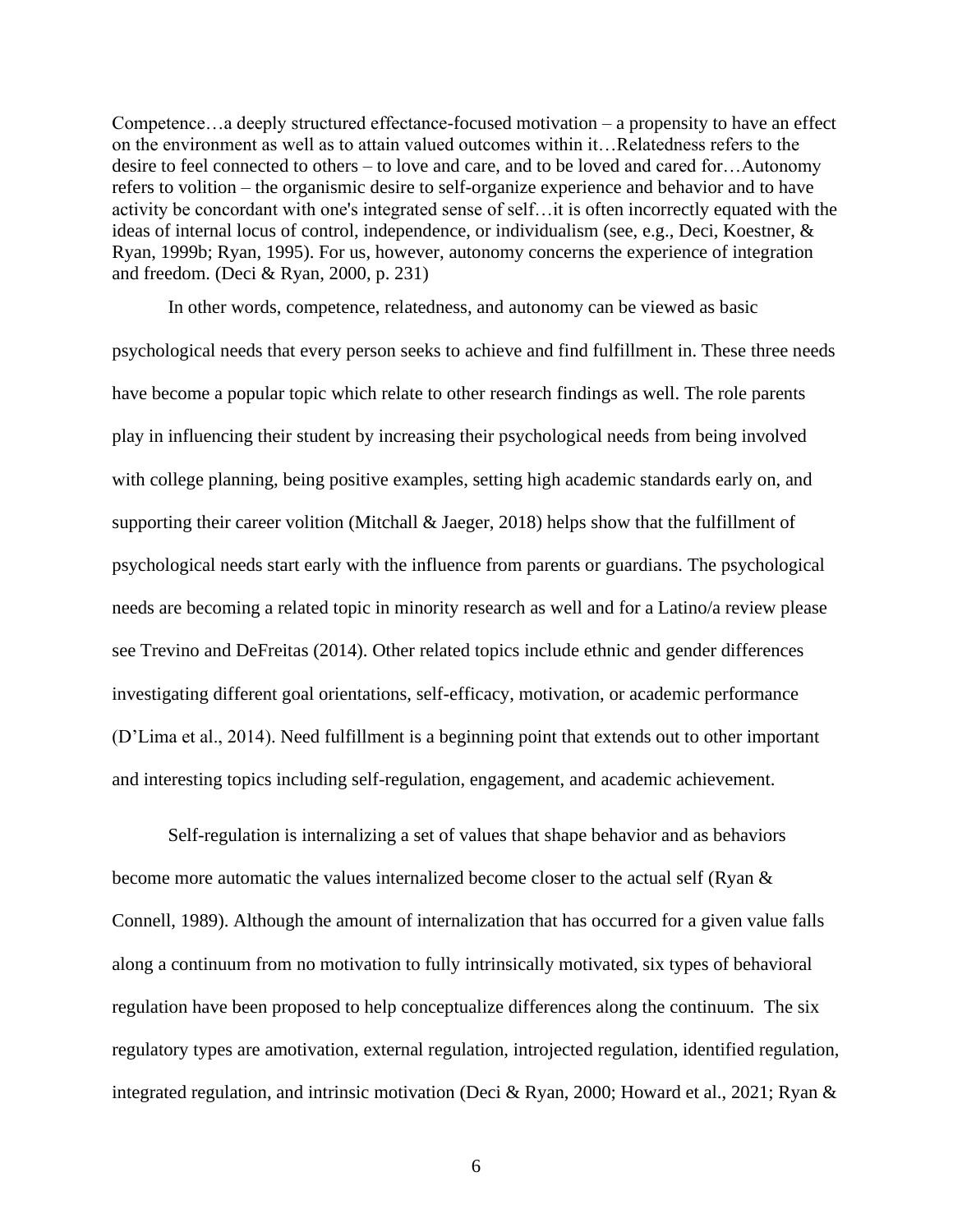Connell, 1989). As seen in Figure 2 from Howard et al. (2021), a continuum can be used for illustration to display where each of these regulatory types fall along the theoretical continuum between not being motivated at all and being purely intrinsically motivated.

#### **Figure 2**

*Continuum of Motivation as Understood in Self-Determination Theory*



*Note*. Continuum of motivation from self-determination theory. By J. L. Howard, J. Bureau, F. Guay, J. X. Y. Chong, and R. M. Ryan, from Perspectives on Psychological Science (Volume 16, Issue 6) p. 1301, copyright © 2021 by SAGE Publications. Reprinted by Permission of SAGE Publications.

#### **Academic Engagement**

The fulfillment of these three psychological needs have demonstrated strong connections to high quality behavioral and emotional engagement in school. Deci and Ryan (2000) express that when need fulfillment is reached and one becomes closer to being intrinsically motivated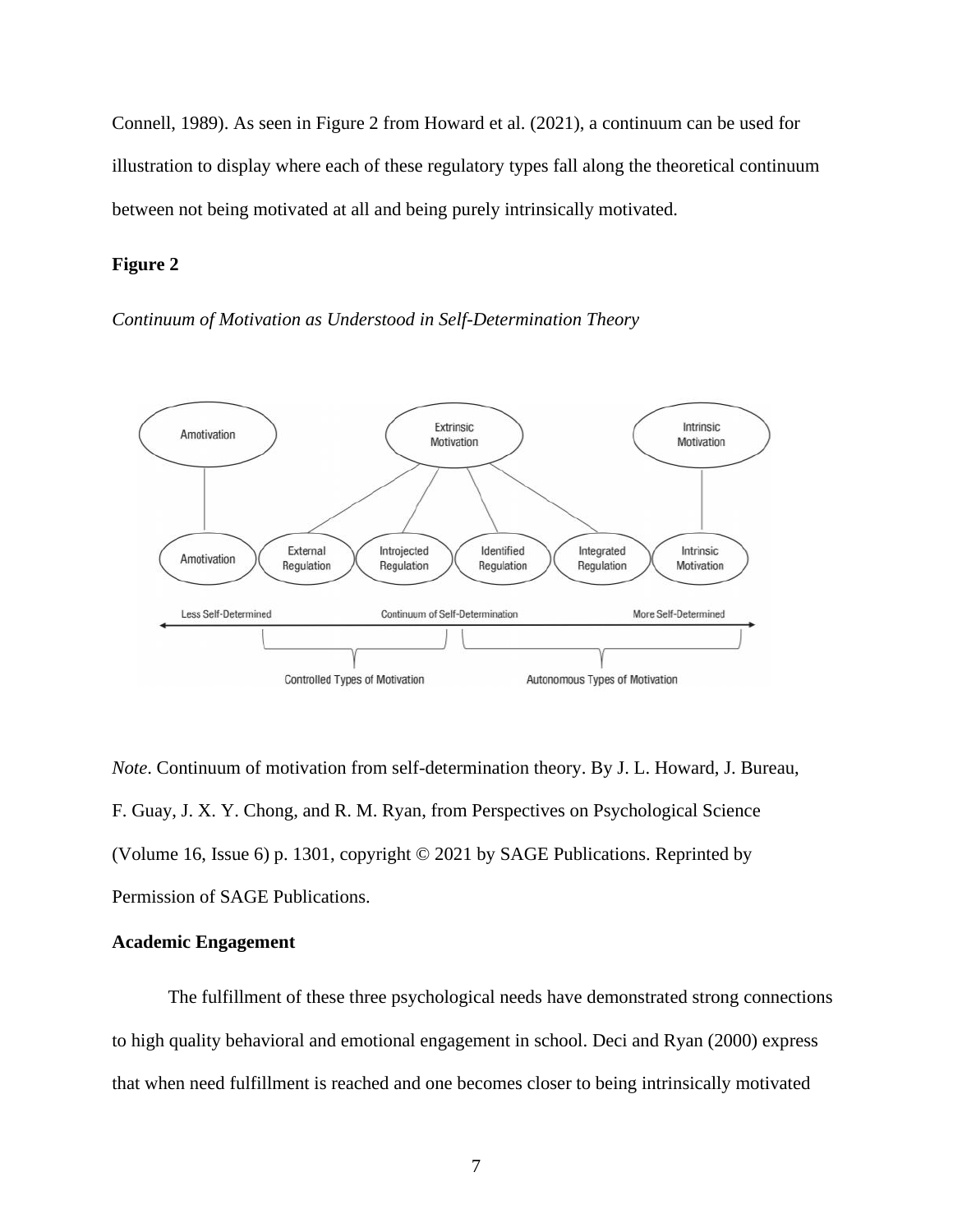then they will be fully engaged with the activity present. This idea can be more easily understood that as people start fulfilling more of their psychological needs they slowly become more and more engaged with what they are focusing on (Skinner et al., 2009). This relationship between need satisfaction and engagement also seems to be so important that it takes priority over one's personality traits when using the five factor personality model showing that engagement was more reliant on satisfying one's needs over their inherit personality characteristics (Sulea et al., 2015). Engagement upon satisfying psychological needs also expands to not only the activity present, but to a greater context. Students in an academic context who fulfill their psychological needs and engage with the material or activity are shown to grow deeper into their commitments to the academic institution and are committed to completing their degree (Davidson & Beck, 2019). This makes it even more important for students to focus on need fulfillment as there is a positive association with satisfying it and becoming more intrinsically motivated to become more engaged and committed to one's goals. This is especially important for FGCS who are more at risk of dropping out (Antonelli et al., 2020; Azmitia et al., 2018; D'Lima et al., 2014; Redford et al., 2017; Stephens et al., 2012, 2014; Trevino & DeFreitas, 2014) and may be more stressed than their CGCS counterpart. One explanation why need fulfillment has a connection with positive academic outcomes is that it makes individuals more resilient when coping with the many stressors commonly experienced in college life (Close & Solberg, 2008).

#### **College Stressors**

The transition from high school to college is a naturally stressful time for all students. FGCS may feel more isolated in this process however since they have no familial support to help guide them as their parents never attended college previously leaving a new and stressful experience for both student and family supports (Feldt, 2008; Torres & Solberg, 2001). Having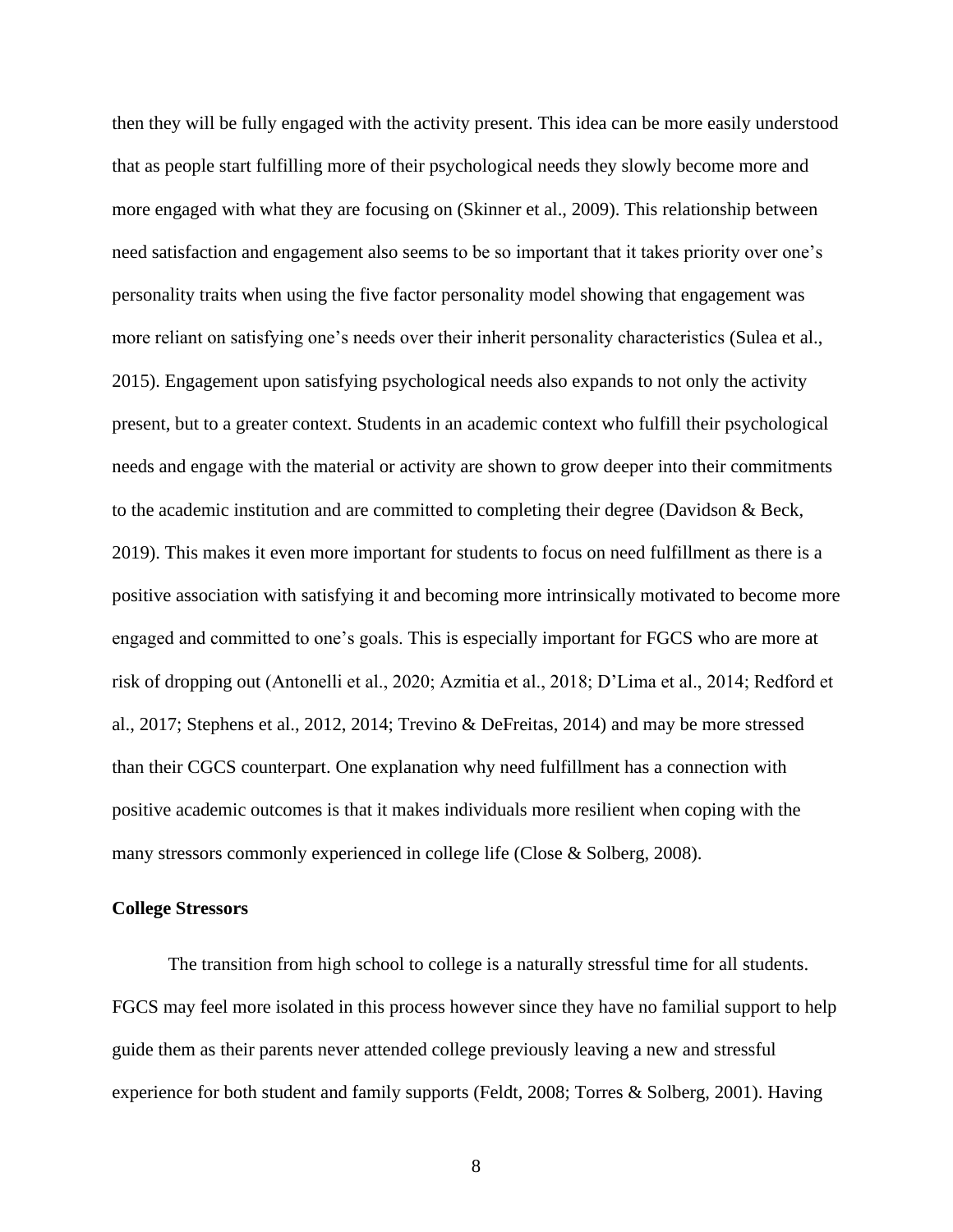that familial guidance built-in helps students become confident adapters in life transitions and can help ease the anxiety that one would naturally feel from experiencing these life events for the first time (Torres & Solberg, 2001).

Stressors can be reduced not only with family support and resources, but also with support from the academic faculty (professors, advisors, student support services, etc.). Students who feel more connected with faculty show higher autonomous motivation to attend school and report as being more self-efficacious (Close & Solberg, 2008). This understanding is important for educators and administration to understand when working with students or hiring new faculty, respectively. Stressors are not always academic in nature, but could be relationshipspecific, family related, financial, housing related, matters of self-doubt, etc. which means college stress should be viewed as more holistic rather than purely academic (Feldt, 2008). Educators who are working with students are thus recommended to understand students on a deeper level rather than a name in the gradebook.

The overall framework of this study is to investigate how stressors affect psychological need fulfillment between FGCS and CGCS. As need fulfillment increases, it is predicted that stress will decrease while also increasing internal academic self-regulation. This is predicted to increase academic engagement which will predict academic performance and retention. Figure 3 shows the theoretical framework that is being suggested.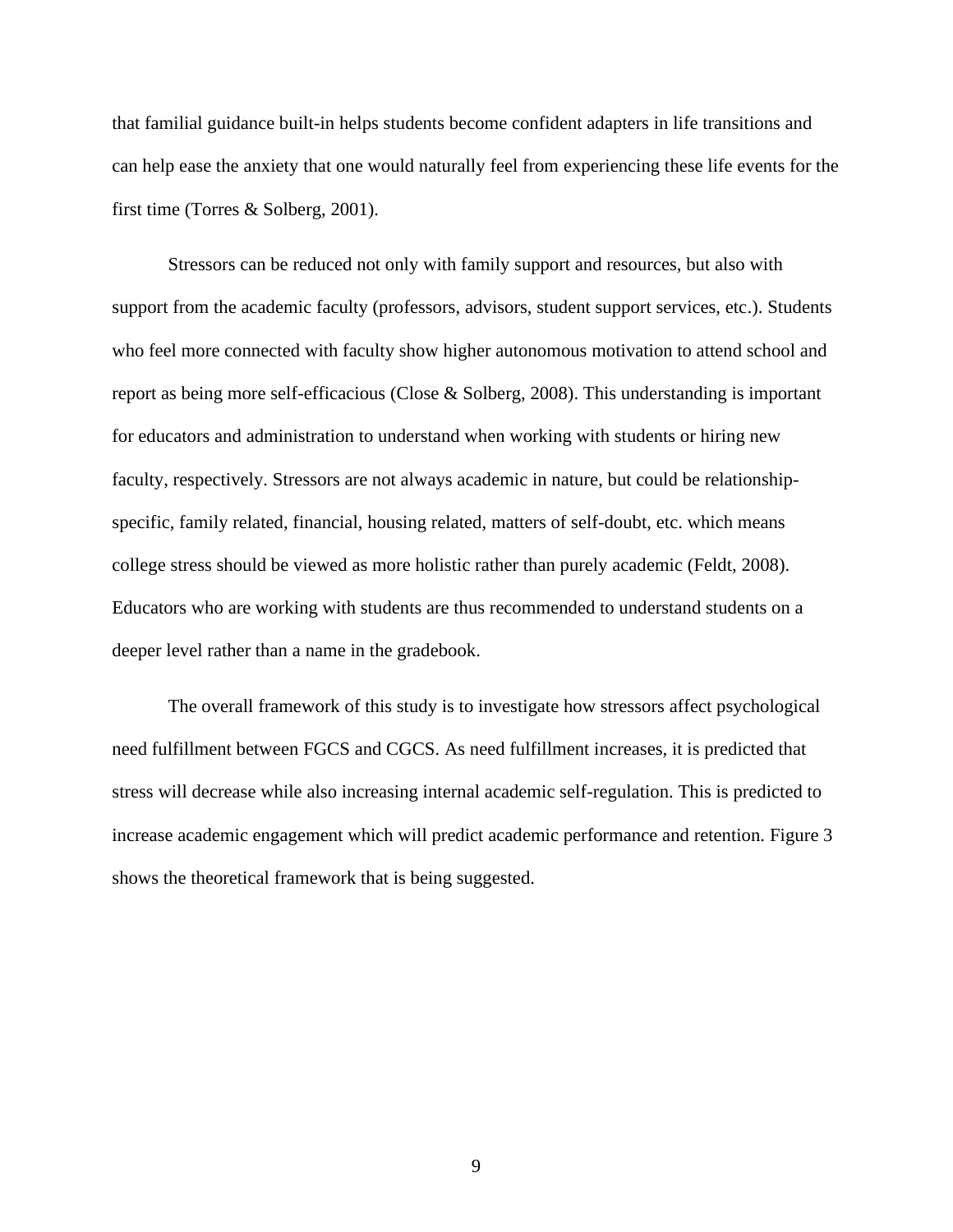### **Figure 3**

#### *Theoretical Framework of Study*



*Note.* Theoretical framework predicted for this study with arrows representing an effect on the next stage of the model.

In investigating this study my hypotheses are many. I hypothesize:

- 1. On average, FGCS in their first semester will have higher levels of stress compared to first semester CGCS.
- 2. Increased psychological need fulfillment will result in increased academic self-regulation.
- 3. Increased psychological need fulfillment will result in decreased stress.
- 4. Increased academic self-regulation will result in increased academic engagement.
- 5. Decreased stress will result in increased academic engagement.
- 6. Increased academic engagement will account for a significant amount of the variance in academic performance.
- 7. Increased academic engagement will account for a significant amount of the variance in student retention.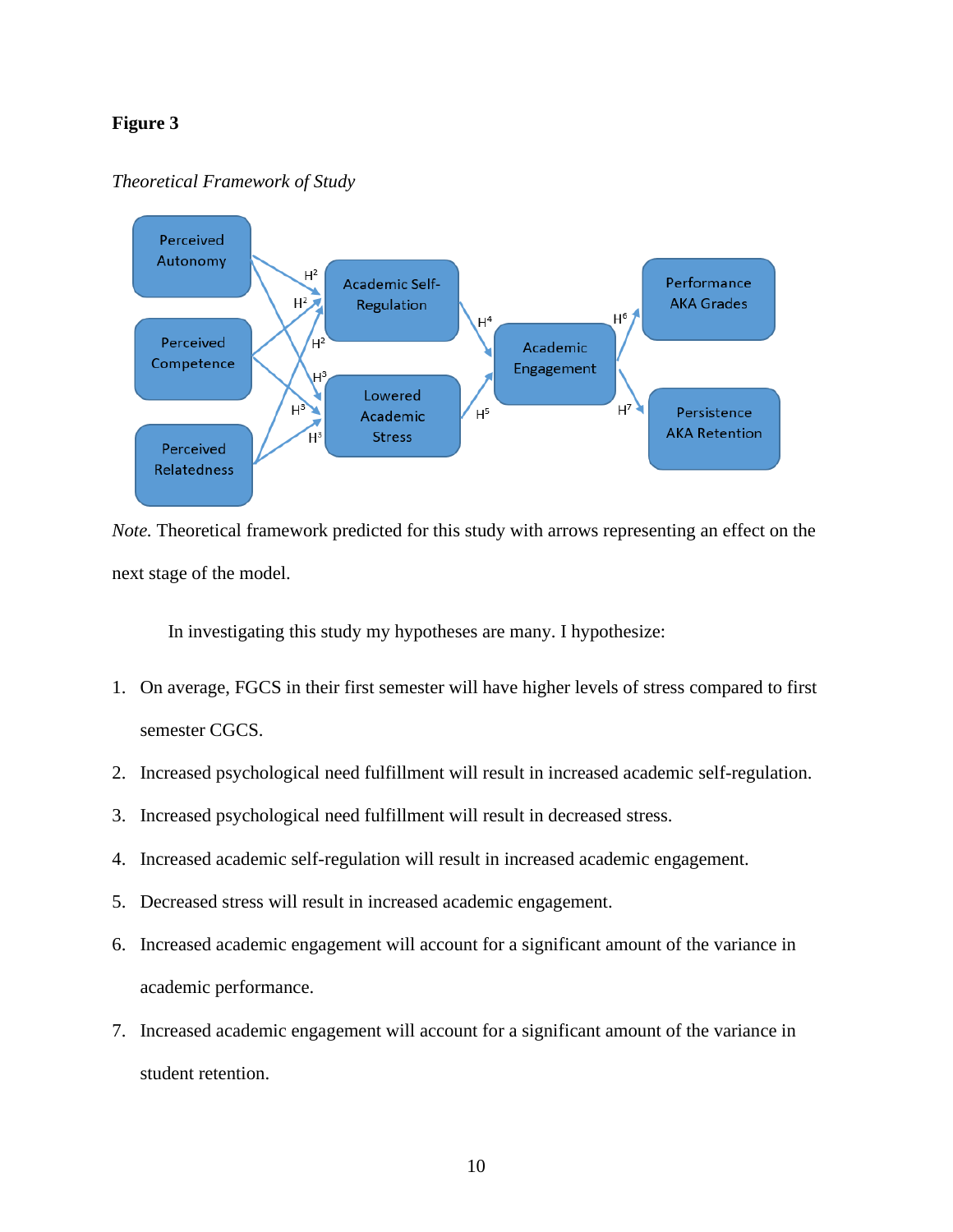#### **METHODS**

#### **Participants**

The population under investigation was undergraduate NMU students from the PSY100 (Introduction to Psychology) course. A total sample of  $n = 320$  students signed up for part one of the study which took place near the start of the semester (Time 1). After accounting for missing data, incomplete survey completion, and duplicates,  $n = 273$  participants were invited for part two of the survey that took place towards the end of the semester (Time 2). After performing the same checks on the end of semester data (i.e. missing data, etc.), the sample dropped to  $n = 249$ participants. Finally, after applying the inclusion criteria of participants (18 years of age or older and being within their first semester at NMU) the final sample for the study consisted of  $N = 203$ participants. One extra credit point was an incentive given to students at the end of the semester for those who completed the entire study, including to those who did not meet the inclusion criteria but filled out the surveys.

The majority of the sample  $n = 150 (73.9%)$  identified as women. Other gender demographics showed  $n = 40$  (19.7%) identifying as men,  $n = 7$  (3.4%) identifying as nonbinary,  $n = 2$  (1.0%) identifying as transgender,  $n = 2$  (1.0%) identifying as a gender not listed, and  $n = 2$  $(1.0\%)$  preferring not to answer. The age ranged from 18-22, with the majority of the sample  $n =$ 176 (86.2%) being of the age of 18. Common with the demographics of the location where the study was conducted, the majority of the sample  $n = 181$  (89.1%) identified as white. Other race demographics showed  $n = 8$  (3.9%) identifying as Hispanic,  $n = 4$  (2.0%) identifying as other, *n*  $= 3$  (1.5%) identifying as black,  $n = 3$  (1.5%) identifying as Native American/Pacific Islander, *n*  $= 2 (1.0\%)$  identifying as Asian, and  $n = 2 (1.0\%)$  preferring not to answer. As an important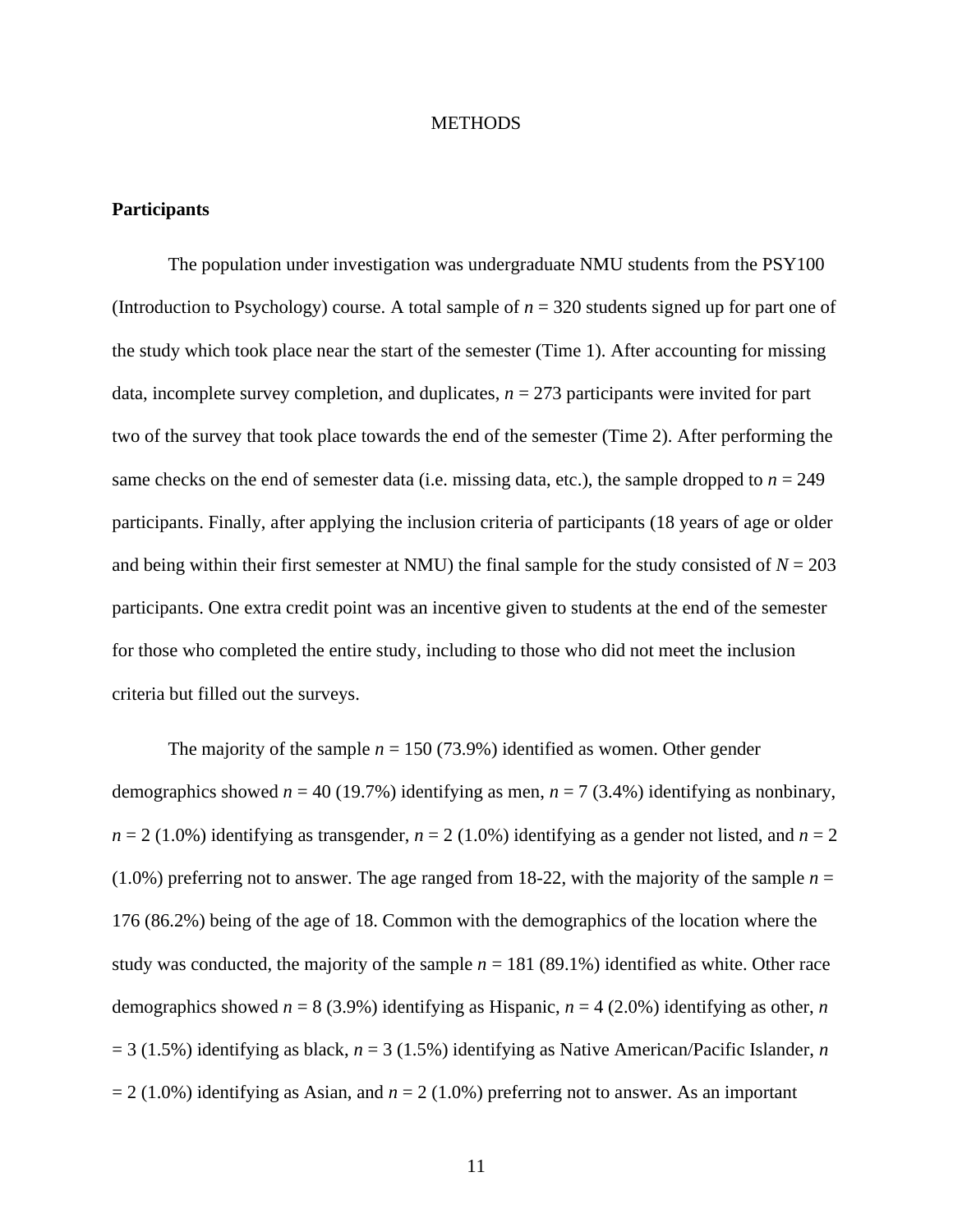detail with this study, the identification of first-generation and continuing-generation college students was critical. The majority of the sample  $n = 148$  (72.9%) identified as a continuinggeneration college student with  $n = 55 (27.1%)$  students identifying as a first-generation college student.

Using an *a priori* independent samples *t*-test power analysis (G\*Power 3.1.9.7) with a medium effect ( $f = .15$ ), alpha at  $\alpha = .05$ , and power of  $\beta = .80$  had the original participant total calculated to be 34. Although, following a multiple regression of medium effect  $(f = .15)$ , alpha at  $\alpha$  = .05, power of  $\beta$  = .80, and with four predictors in a two-tailed test, the minimum desired sample size is calculated to be 86 participants. In other words, my sample size will be sufficient in data analyses and should allow for proper statistical testing of all stated hypotheses.

#### **Measures**

#### *College Student Stress Scale*

The scale developed by Feldt (2008) originally set out to measure first year college students on their transition and adjustment to college life. The scale covers small, yet broad topics typical for first year college students to encounter and asks them to indicate how often they are distressed, anxious, or question their ability in relation to the topic.

This scale ( $\alpha$  = .87; Feldt, 2008) contains 11 Likert-based questions with 1 indicating "Never" and 5 indicating "Very often." The scale range is from 11.00-55.00. A sample item from this scale is, "How frequently did you feel as though you were no longer in control of your life?" Scoring is done by adding together each question to receive the College Student Stress Scale total. This scale is available to the public to be used in research.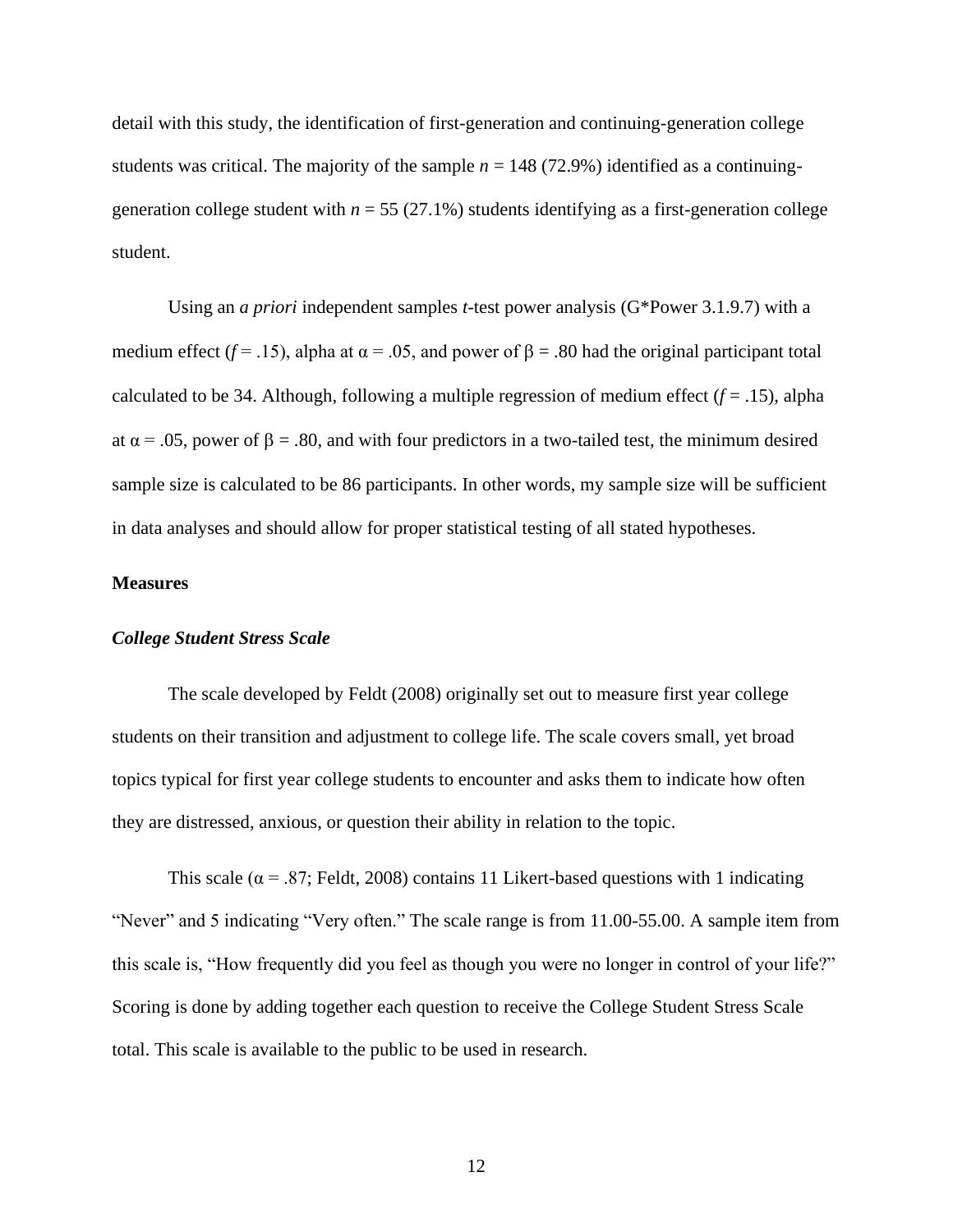#### *Basic Needs Satisfaction Scale*

The original scale developed by Deci and Ryan (2000) was designed to measure basic psychological needs consisting of autonomy, competence, and relatedness.

A variant of this scale was further developed to measure basic psychological needs within the work context. The name was similarly called the Basic Needs Satisfaction at Work Scale (Deci et al., 2001), but for my purposes it will be modified to make it pertain to NMU. "Work" or "job" keywords will be changed to NMU to better allow a participant to reflect on their time at NMU and how it relates to their psychological needs. A sample item from this scale in its original format is, "I do not feel very competent when I am at work." The adapted question for my scale is, "I do not feel very competent when I am at NMU."

This scale ( $\alpha$  = .89; Deci et al., 2001) contains 21 Likert-based questions across three subscales (autonomy, competence, and relatedness) with 1 indicating "Not at all true" and 7 indicating "Very true." A sample item from the subscale for autonomy is, "I feel like I can make a lot of inputs to deciding how my studying gets done." A sample item from the subscale for competence is, "People at NMU tell me I am good at what I do." A sample item from the subscale for relatedness is, "I really like the people at NMU." Scoring is done by averaging the total score for each subscale, respectively. The scale range is from  $1.00 - 7.00$ . Items that are reverse scored should first have the original number (answer) subtracted from 8 to then equal the real number that will be used to calculate the average. This scale is available to the public to be used in research.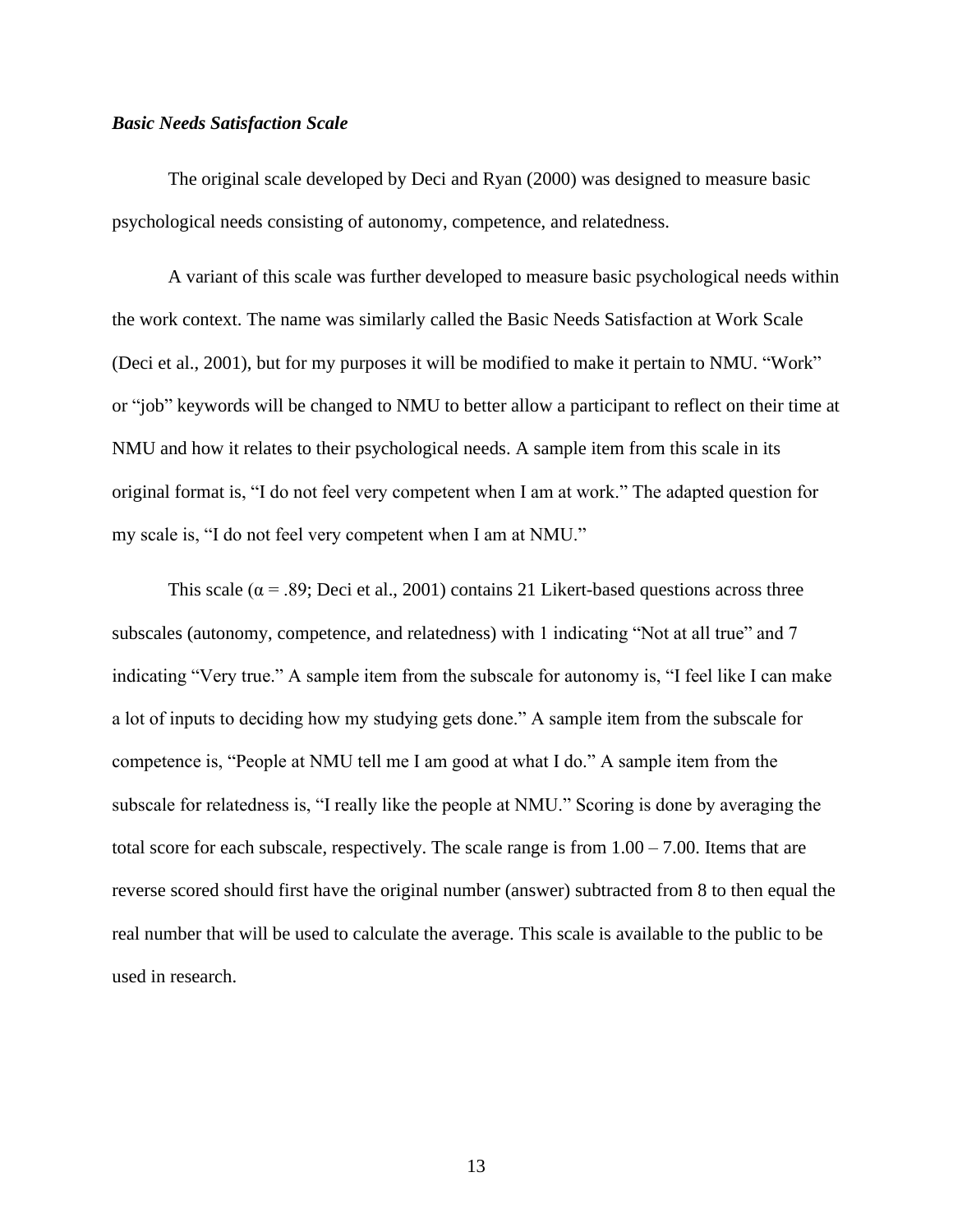#### *Academic Self-Regulation Questionnaire*

Developed by Connell and Ryan (1984), this questionnaire looks at a participant's internalization process within an academic setting. The internalization process offers different types of regulation to explain an individual's perceived locus of causality: external regulation, introjected regulation, identified regulation, and intrinsic motivation. Perceived locus of causality is broadly defined to be either internal or external with the former being "the actor is perceived as an 'origin' of his or her behavior," and the latter being "the actor is seen as a 'pawn' to heteronomous forces" (Ryan & Connell, 1989, p. 749).

This questionnaire ( $\alpha = .62 - .82$ ; Ryan & Connell, 1989) contains 16 Likert-based questions across four subscales (external regulation, introjected regulation, identified regulation, and intrinsic motivation) with two sections (8 questions each) asking "Why do I do my homework" and "Why do I try to do well in college" with 1 indicating "Not at all true" and 4 indicating "Very true." A sample item from the subscale for external regulation from the first section is, "Because I'll get in trouble if I don't." A sample item from the subscale for introjected regulation from the first section is, "Because I want the teacher to think I'm a good student." A sample item from the subscale for identified regulation from the first sections is, "Because I want to understand the subject." A sample item from the subscale of intrinsic motivation from the first section is, "Because it's fun." Scoring is done by averaging the total score for each subscale, respectively. This will create a final score for each subscale. The scale range is from 1.00 – 4.00. Next, to calculate the Relative Autonomy Index (RAI) which is a combined total of all subscales I will use the formula: 2(Intrinsic) + Identified - Introjected - 2(External). The RAI range is from -9.00 – 9.00. This scale is available to the public to be used in research.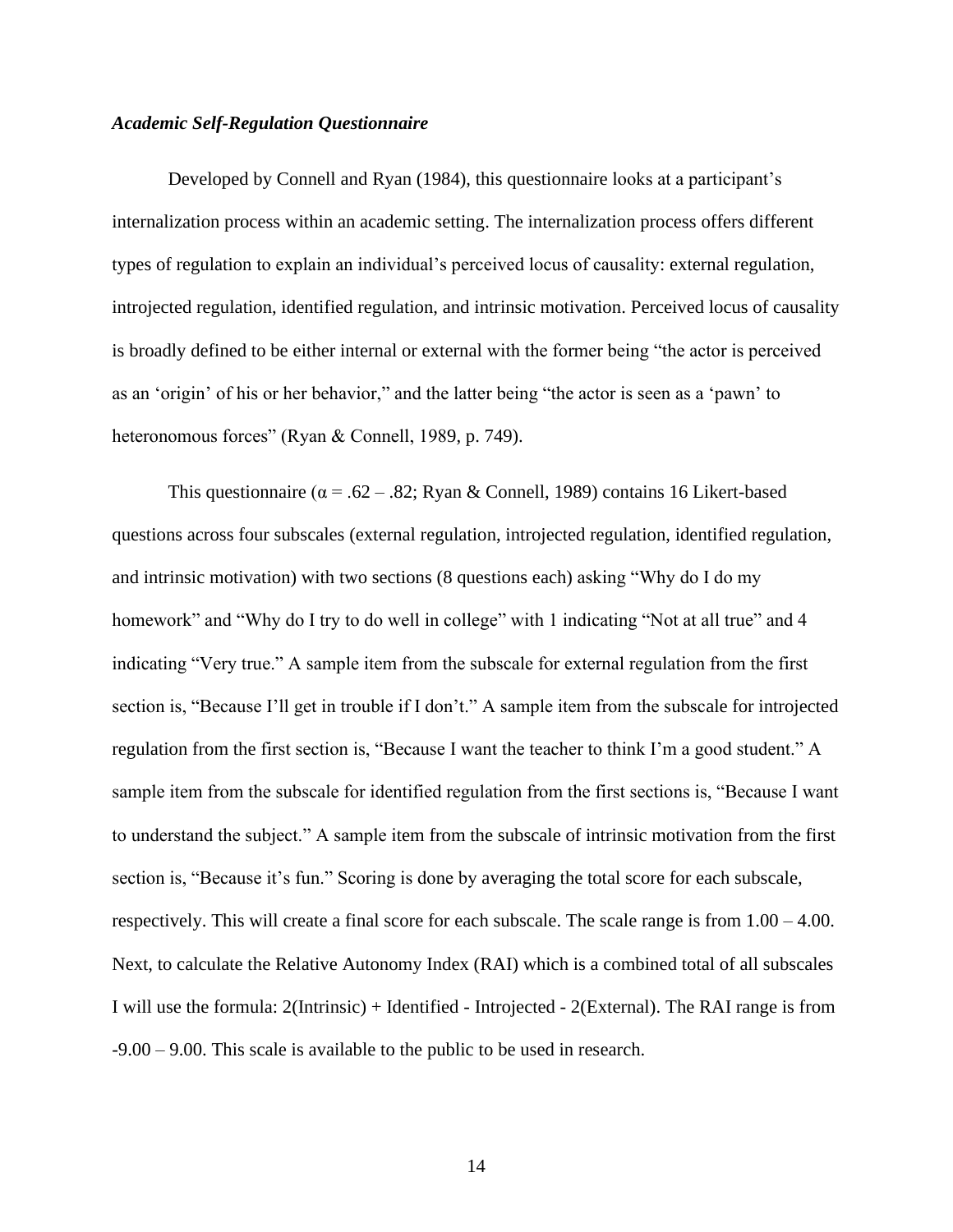#### *Engagement vs Disaffection with Learning Scale*

Developed by Skinner et al. (2009), this scale looks at whether an individual is engaged with learning both within a behavioral and emotional context (i.e. behavioral engagement, emotional engagement) or its conceptual opposite – disaffection (i.e. behavioral disaffection, emotional disaffection) (Connell & Wellborn, 1991). Engagement is broadly defined as "the quality of a student's connection or involvement with the endeavor of schooling and hence with the people, activities, goals, values, and place that compose it" (Skinner et al., 2009, p. 494). Disaffection meaning "the absence of engagement, including the absence of effort or persistence" (Skinner et al., 2009, p. 495).

This scale ( $\alpha$  = .88 – .92; Skinner et al., 2009) contains 20 Likert-based questions across four subscales (behavioral engagement, behavioral disaffection, emotional engagement, and emotional disaffection) with 1 indicating "Not at all true" and 4 indicating "Very true." A sample item from the subscale for behavioral engagement is, "I try hard to do well in college." A sample item from the subscale for behavioral disaffection is, "In class, I do just enough to get by." A sample item from the subscale for emotional engagement is, "I enjoy learning new things in class." A sample item from the subscale for emotional disaffection is, "When I'm in class, I feel bad." Scoring is done by averaging the total score for each subscale, respectively. Items that are reverse scored will first have the original number (answer) subtracted from 5 to then equal the real number that will be used to calculate the average. To further emphasize this, when reverse coding for the disaffection portion of the subscales (behavioral and emotional), a smaller subscale total indicates a larger disaffection. This means when conducting analyses, a lower disaffection score indicates an increase in disaffection. The subscale ranges are from 1.00 – 4.00. To calculate the overall learning involvement (engagement and disaffection) of an individual,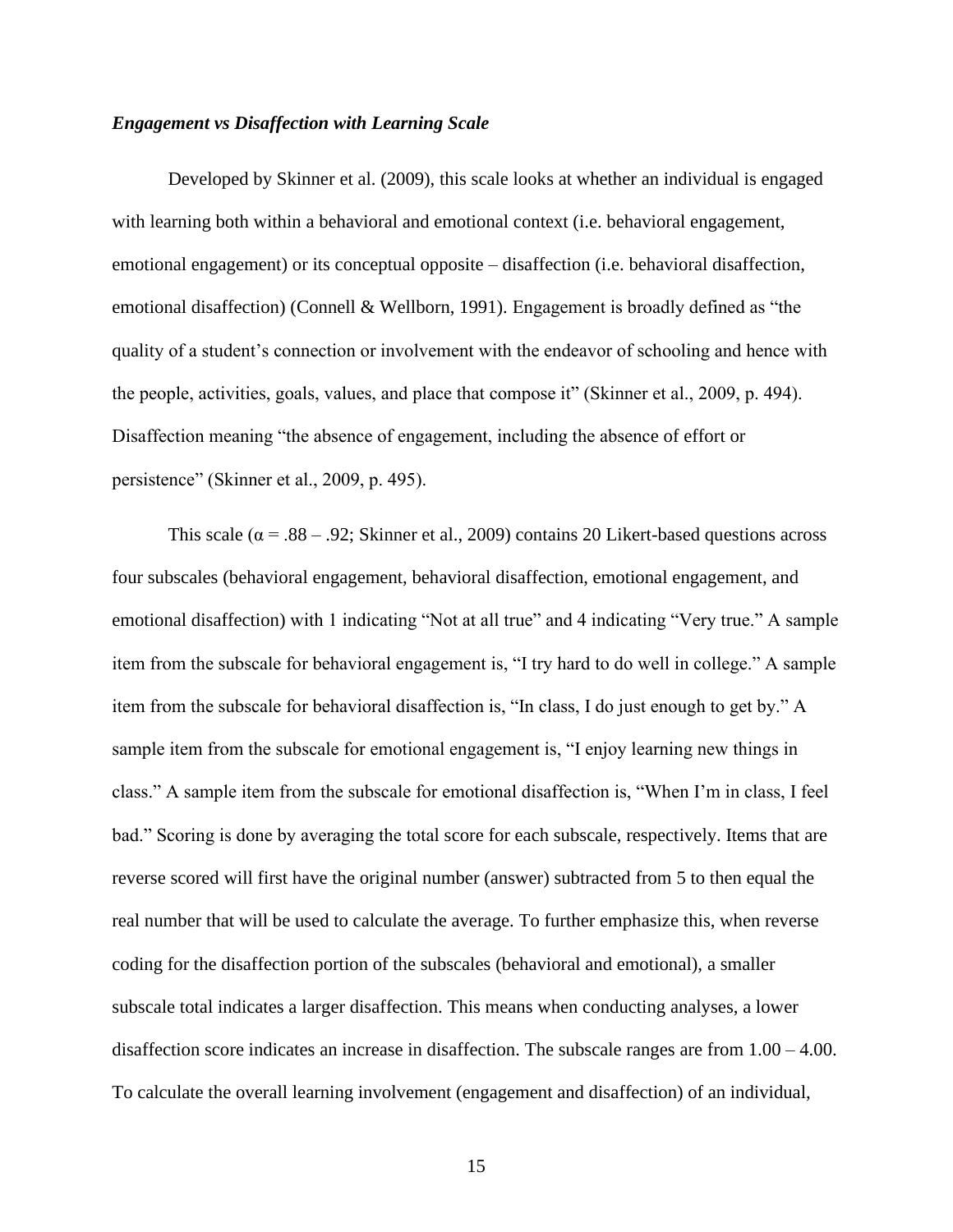sum all of the averaged subscale scores together. The learning involvement range is from 4.00 – 16.00. This scale is available to the public to be used in research.

#### *Performance and Retention Measures*

The final part of the study was to assess the participants' final overall grade point average for the semester (performance) and to see if the participants are registered for the upcoming Winter 2022 semester to investigate retention. Students at the beginning of the study signed the informed consent to provide me with this permission.

### **Procedure**

At the start of the Fall 2021 semester (Time 1), NMU students were invited to participate in the study through their PSY100 course, for extra credit at the end of the semester. The PSY100 students all received an email inviting them to the study after the PSY100 professor informed the class that they would be receiving an email invitation with a Qualtrics survey to participate in a master thesis study. If they agreed to participate in the study then they would receive one extra credit point at the end of the semester. Informed consent was the first page of the Qualtrics survey describing the purpose of the study. Participants were free to exit the study if they did not consent after reading the informed consent form and were also free to exit the study whenever they chose to. The Qualtrics link to access the study was active for ten days to account for student stability during the start of the semester (adding or transferring into class). Data from the Qualtrics survey closed after the tenth day and the data was compiled.

Students who did complete the survey were then emailed again and asked to complete the survey a second time at the end of the semester (Time 2). The purpose of this was to track changes over time and to see if students' self-regulation, stress, engagement, and psychological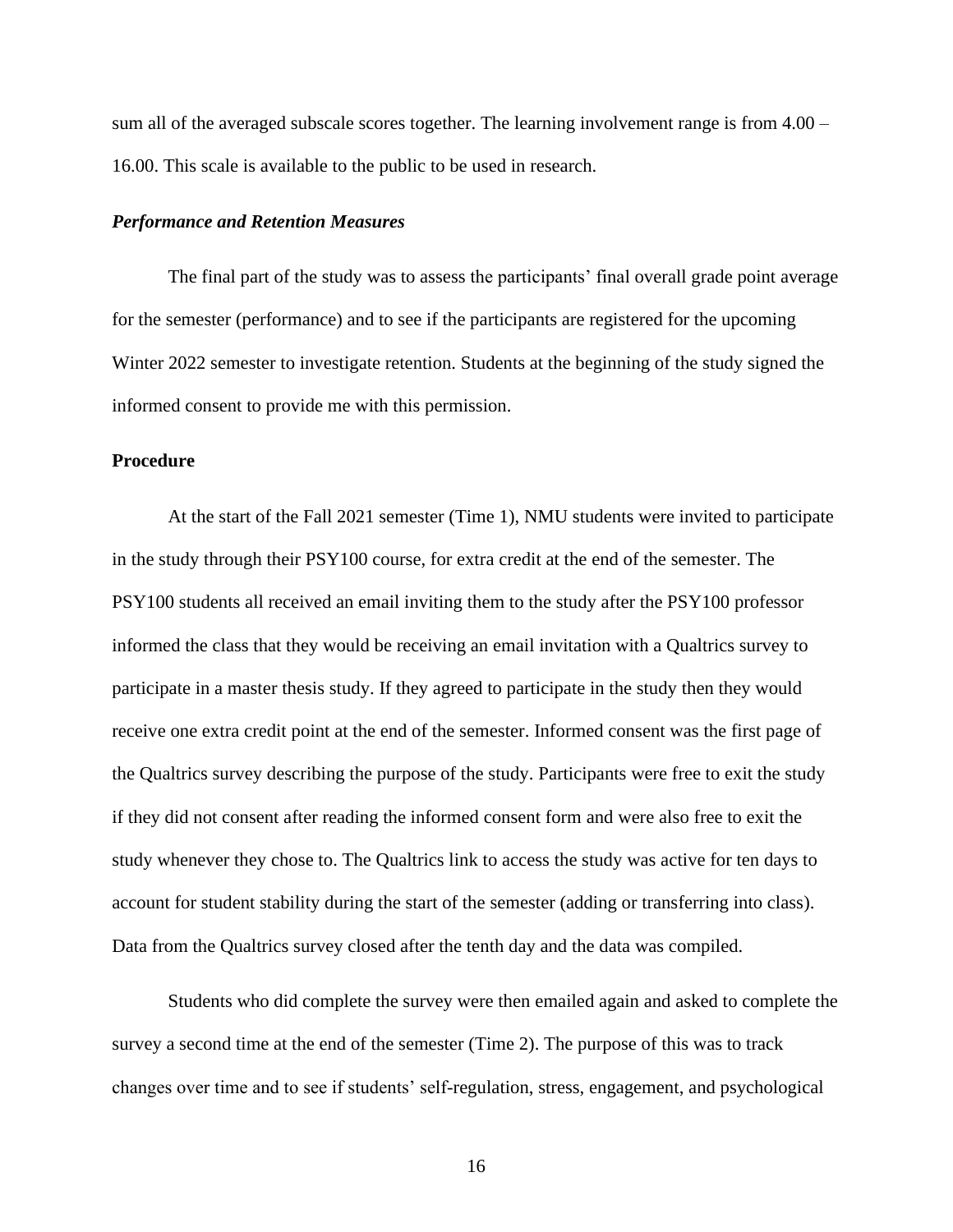well-being changed over the course of the semester. The Qualtrics survey was active for the last week of classes before closing. Reminders were given every two days (both at the beginning and end of the semester) to help with participant study retention. Finally, data on participants' performance (cumulative GPA) and their status of enrollment in the Winter 2022 semester (retention) were collected from the university database with assistance from the university's institutional research office.

#### **Data Analysis**

An independent *t*-test was conducted between FGCS and CGCS to compare the average stress between the two groups at the beginning of the semester. A series of multiple regression analyses were conducted to predict each outcome (stress, academic self-regulation, academic engagement, and performance). Beginning of semester psychological need fulfillment (autonomy, competence, and relatedness) were used to predict stress and academic selfregulation at Time 1. Time 1 stress and academic self-regulation will be used to predict total semester academic engagement (Time  $1 +$  Time 2). A linear regression was also conducted using semesterly academic engagement to predict performance. Finally, a binomial logistic regression analysis was conducted using semester academic engagement to predict retention. All analyses were conducted using IBM *Statistical Package for the Social Sciences* (ver. 28.0.0.0; SPSS).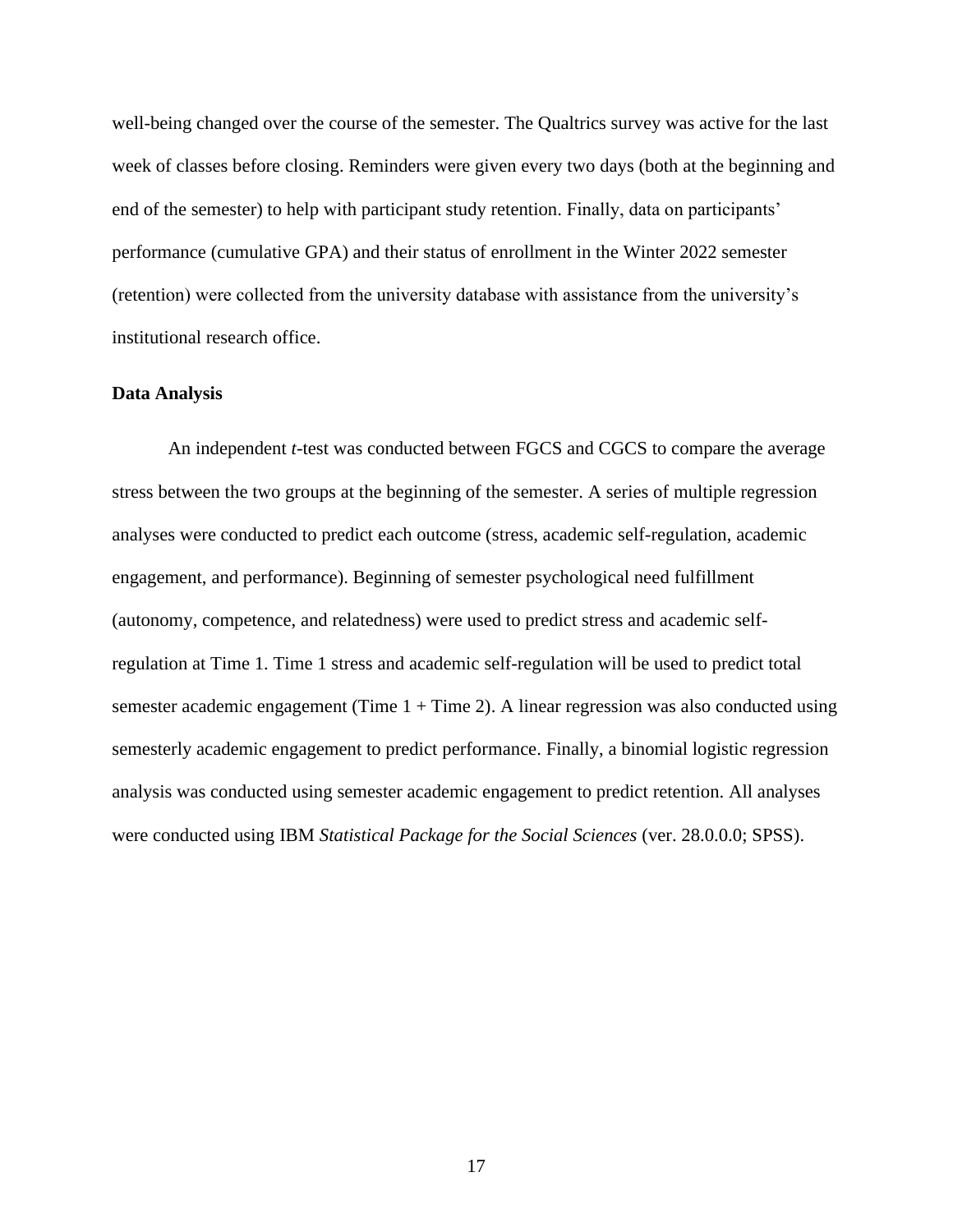#### RESULTS

#### **Measure Reliability**

Each scale and subscale were checked for its scale reliability using SPSS at both the beginning and end of the semester when the participants took the measures. When calculating Cronbach's alpha coefficient for the subscale of autonomy, the resulting score ( $\alpha$  = .58) was much lower than the desired minimum target range of  $.65 - .80$ . Upon further investigation into the inter-item correlations of the subscale, item 11 (which is a reverse-score item) had very low correlation values with the other items  $(r = -0.02, 0.07, -0.03, -0.02, -0.07, 0.12)$  for Time 1. This being the only item with such a low correlation value, it was decided that this item would be excluded from analyses due to low inter-item correlation. All other scales and subscales calculated were shown to be adequate for reliability. Please refer to Table 1 for the Cronbach's alpha reliability coefficients at the beginning and at the end of the semester along with the means and standard deviations at each time point, for each measure, as separated by first-generation and continuing-generation student groupings. Note that the descriptive statistics for the autonomy subscale in Table 1 are from after the poorly performing item had been removed.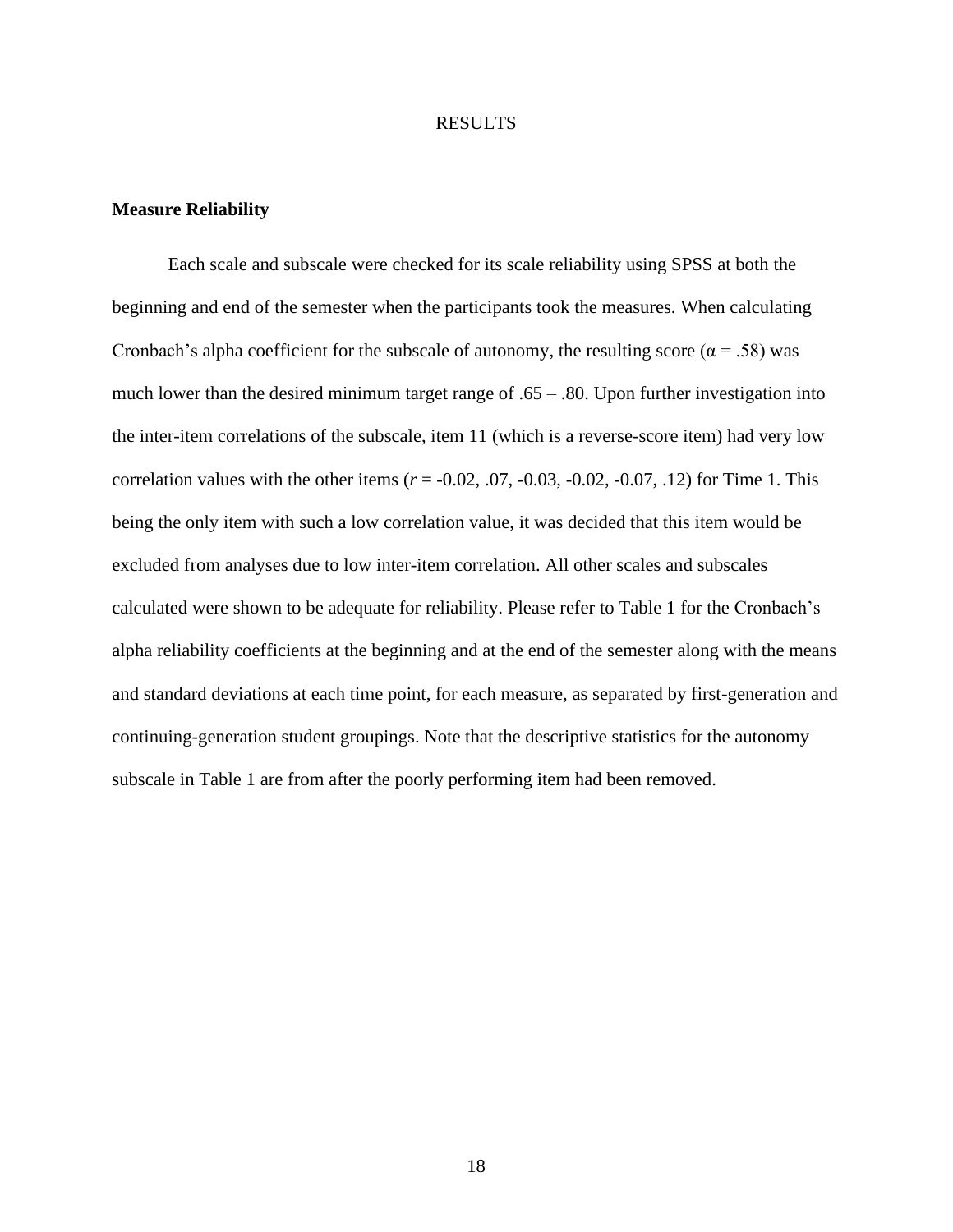## **Table 1**

| Time 1                         |          |                  |                            |                  |           | Time 2   |                  |           |                  |      |
|--------------------------------|----------|------------------|----------------------------|------------------|-----------|----------|------------------|-----------|------------------|------|
|                                |          |                  | <b>FGCS</b><br><b>CGCS</b> |                  |           |          | <b>FGCS</b>      |           | <b>CGCS</b>      |      |
| Measure                        | $\alpha$ | $\boldsymbol{M}$ | SD                         | $\boldsymbol{M}$ | <b>SD</b> | $\alpha$ | $\boldsymbol{M}$ | <b>SD</b> | $\boldsymbol{M}$ | SD   |
| Autonomy                       | .64      | 5.19             | 0.75                       | 5.05             | 0.82      | .68      | 4.95             | 0.89      | 4.84             | 0.91 |
| Competence                     | .67      | 4.91             | 0.72                       | 4.97             | 0.85      | .70      | 4.99             | 0.95      | 4.83             | 0.91 |
| Relatedness                    | .81      | 5.03             | 0.95                       | 5.23             | 0.85      | .84      | 5.05             | 1.10      | 5.15             | 0.96 |
| <b>External Regulation</b>     | .65      | 3.07             | 0.62                       | 2.93             | 0.57      | .61      | 3.00             | 0.59      | 2.98             | 0.58 |
| <b>Introjected Regulation</b>  | .69      | 3.42             | 0.44                       | 3.32             | 0.50      | .71      | 3.36             | 0.47      | 3.32             | 0.51 |
| <b>Identified Regulation</b>   | .58      | 3.72             | 0.37                       | 3.63             | 0.41      | .66      | 3.57             | 0.44      | 3.55             | 0.49 |
| <b>Intrinsic Motivation</b>    | .78      | 2.67             | 0.70                       | 2.38             | 0.66      | .75      | 2.50             | 0.69      | 2.34             | 0.70 |
| <b>Behavioral Engagement</b>   | .62      | 3.36             | 0.38                       | 3.37             | 0.40      | .71      | 3.13             | 0.50      | 3.14             | 0.46 |
| <b>Behavioral Disaffection</b> | .70      | 2.79             | 0.47                       | 2.75             | 0.49      | .70      | 2.59             | 0.56      | 2.60             | 0.50 |
| <b>Emotional Engagement</b>    | .73      | 3.17             | 0.45                       | 3.07             | 0.41      | .74      | 3.03             | 0.50      | 2.96             | 0.47 |
| <b>Emotional Disaffection</b>  | .74      | 2.83             | 0.54                       | 2.81             | 0.55      | .78      | 2.60             | 0.66      | 2.78             | 0.58 |
| <b>College Student Stress</b>  | .87      | 37.36            | 7.71                       | 34.53            | 8.30      | .88      | 38.40            | 7.43      | 35.25            | 8.85 |

*Cronbach's Alpha, Mean, and Standard Deviation Scores for Each Measure Between Groups*

*Note*. Range for Autonomy, Competence, and Relatedness is from 1.00 – 7.00. Range for College Student Stress is from 11.00 – 55.00. Range for all other measures is from 1.00 – 4.00.

# **Differences Between First-Generation and Continuing-Generation Groups**

An independent samples *t*-test was used to investigate the first hypothesis that firstgeneration college students (FGCS) would report higher levels of stress when compared to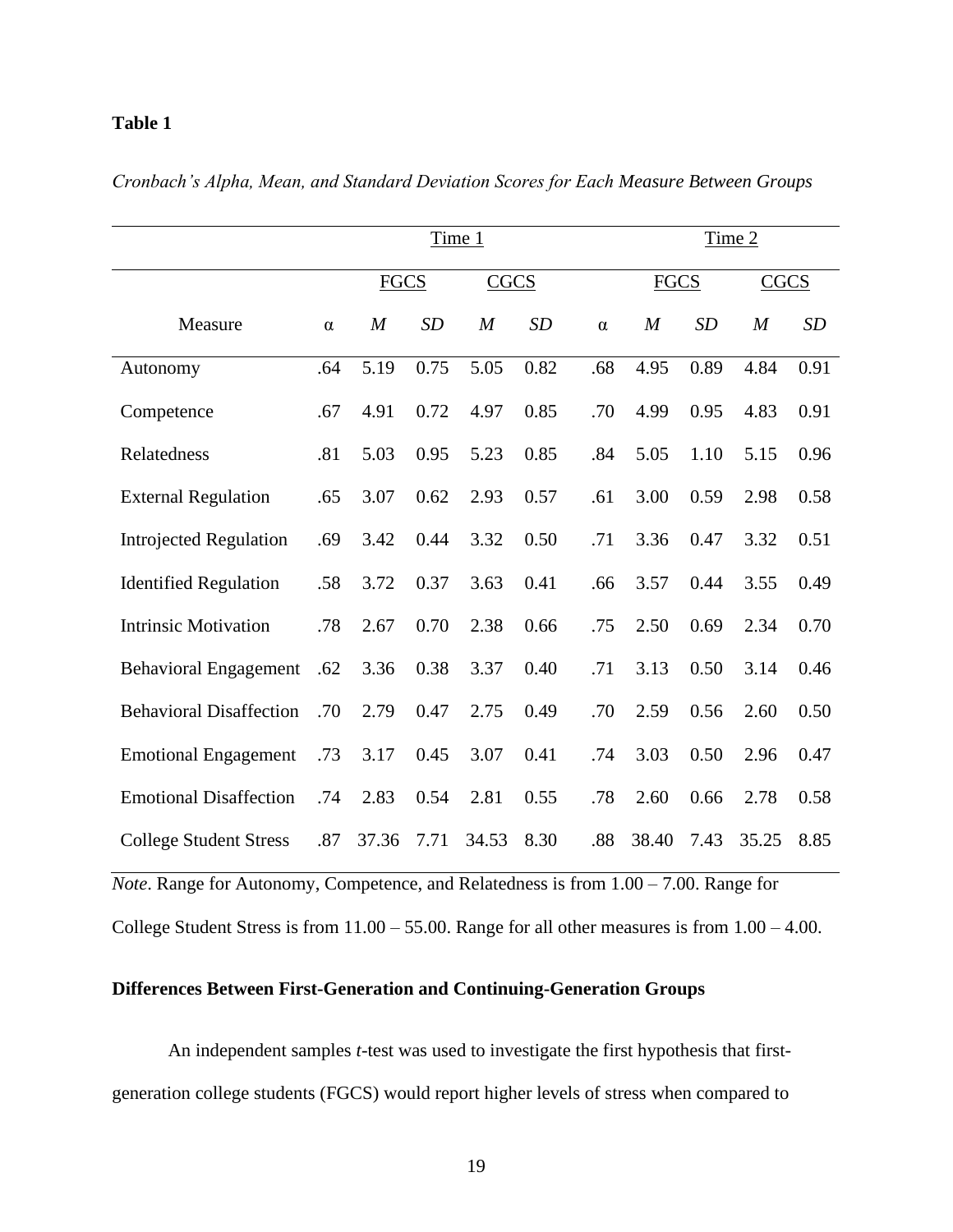continuing-generation college students (CGCS). Specifically, when 55 FGCS in Time 1 (*M* = 37.36, *SD* = 7.71) were compared to 148 CGCS in Time 1 (*M* =34.53, *SD* = 8.30), FGCS reported higher college stress scores,  $t(201) = 2.20$ ,  $p = .029$ ,  $d = 0.35$ , 95% CI [0.04, 0.66]. This difference was consistent with Time 2 as well showing FGCS (*M* = 38.40, *SD* = 7.43) compared to CGCS ( $M = 35.25$ ,  $SD = 8.49$ ) reported higher college student stress scores,  $t(201) = 2.35$ ,  $p =$ .020, *d* = 0.37, 95% CI [0.06, 0.68]. These data support the first hypothesis that FGCS would, on average, report higher levels of stress compared to CGCS.

Significant differences between FGCS and CGCS were also found for intrinsic motivation, emotional disaffection, learning involvement, and academic performance (i.e. GPA). Interestingly, there was a difference in Time 1 with intrinsic motivation showing FGCS ( $M =$ 2.67,  $SD = 0.70$ ) compared to CGCS ( $M = 2.38$ ,  $SD = 0.66$ ) reported higher intrinsic motivation scores,  $t(201) = 2.75$ ,  $p = .007$ ,  $d = 0.43$ , 95% CI [0.12, 0.75]. However, this significant difference did not last into Time 2. At the end of the semester (Time 2), there was a marginal significance with emotional disaffection showing FGCS ( $M = 2.60$ ,  $SD = 0.66$ ) compared to CGCS ( $M = 2.78$ ,  $SD = 0.58$ ) reported more emotional disaffection,  $t(201) = -1.86$ ,  $p = .064$ ,  $d = -$ 0.29, 95% CI [-0.61, 0.02]. This difference was enough to make an emotional disaffection change score (Time 2 minus Time 1) significant showing FGCS ( $M = -0.23$ ,  $SD = 0.67$ ) compared to CGCS ( $M = -0.03$ ,  $SD = 0.45$ ) reported greater increase in emotional disaffection over the semester,  $t(201) = -2.36$ ,  $p = .019$ ,  $d = -0.37$ , 95% CI [-0.68, -0.06]. Lastly, there were significant differences shown in GPA,  $t(201) = -3.57$ ,  $p < .001$ ,  $d = -0.56$ , 95% CI [-0.88, -0.25], with FGCS ( $M = 2.84$ ,  $SD = 0.84$ ) performing worse than CGCS ( $M = 3.29$ ,  $SD = 0.79$ ). Table 2 details the independent samples *t*-test scores, significance values, and Cohen's *d* effect sizes for Time 1, Time 2, and change scores for the measures that were seen to be significantly different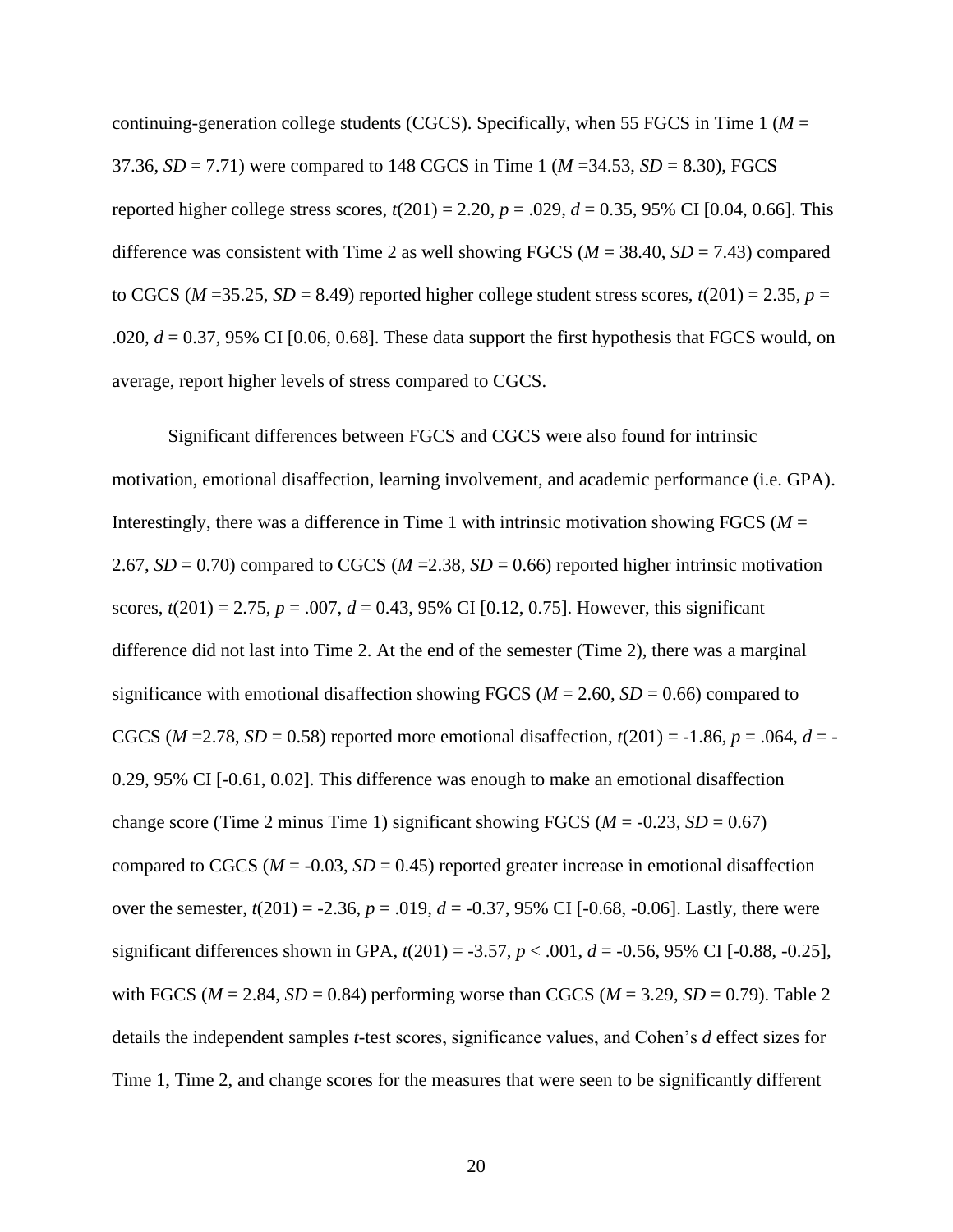between student groups. Table 3 details the independent samples *t*-test means and standard deviations for each measure between student groups across Time 1, Time 2, and also the change scores along with *p* value significance to help visualize the significant student group differences.

**Table 2**

*Comparisons of Averages at the Beginning of the Semester, End of the Semester, as well as the Change Scores*

|               | Time 1 |                  |      |         | Time 2            |                |         | Time $2 -$ Time 1 |                |  |
|---------------|--------|------------------|------|---------|-------------------|----------------|---------|-------------------|----------------|--|
| Measure       | t(201) | $\boldsymbol{p}$ | d    | t(201)  | $\boldsymbol{p}$  | $\overline{d}$ | t(201)  | $\boldsymbol{p}$  | $\overline{d}$ |  |
| College       |        |                  |      |         |                   |                |         |                   |                |  |
| Student       | 2.20   | $.029*$          | 0.35 | 2.35    | $.020*$           | 0.37           | 0.38    | .701              | 0.06           |  |
| <b>Stress</b> |        |                  |      |         |                   |                |         |                   |                |  |
| Intrinsic     | 2.75   | $.007**$         | 0.43 | 1.42    | .158              | 0.22           | $-1.46$ | .146              | $-0.23$        |  |
| Motivation    |        |                  |      |         |                   |                |         |                   |                |  |
| Emotional     | 0.17   | .865             | 0.03 | $-1.86$ | .064 <sup>a</sup> | $-0.37$        | $-2.36$ | $.019*$           | $-0.37$        |  |
| Disaffection  |        |                  |      |         |                   |                |         |                   |                |  |
| Academic      |        |                  |      | $-3.57$ | $0.001$ ***       | $-0.56$        |         |                   |                |  |
| Performance   |        |                  |      |         |                   |                |         |                   |                |  |

*Note*. Comparisons are between 55 FGCS and 148 CGCS. *t*(201) indicates the degrees of freedom associated with the *t*-test. *p* indicates the significant value. Cohen's *d* indicates the level of effect present;  $0.2 = \text{small}, 0.5 = \text{medium}, 0.8 = \text{large.}^* \text{ indicates } p < .05.$ <sup>\*\*</sup> indicates  $p < .01$ . \*\*\* indicates  $p \le 0.001$ . Superscript "a" indicates  $p =$  marginal significance (.06 – 1.0).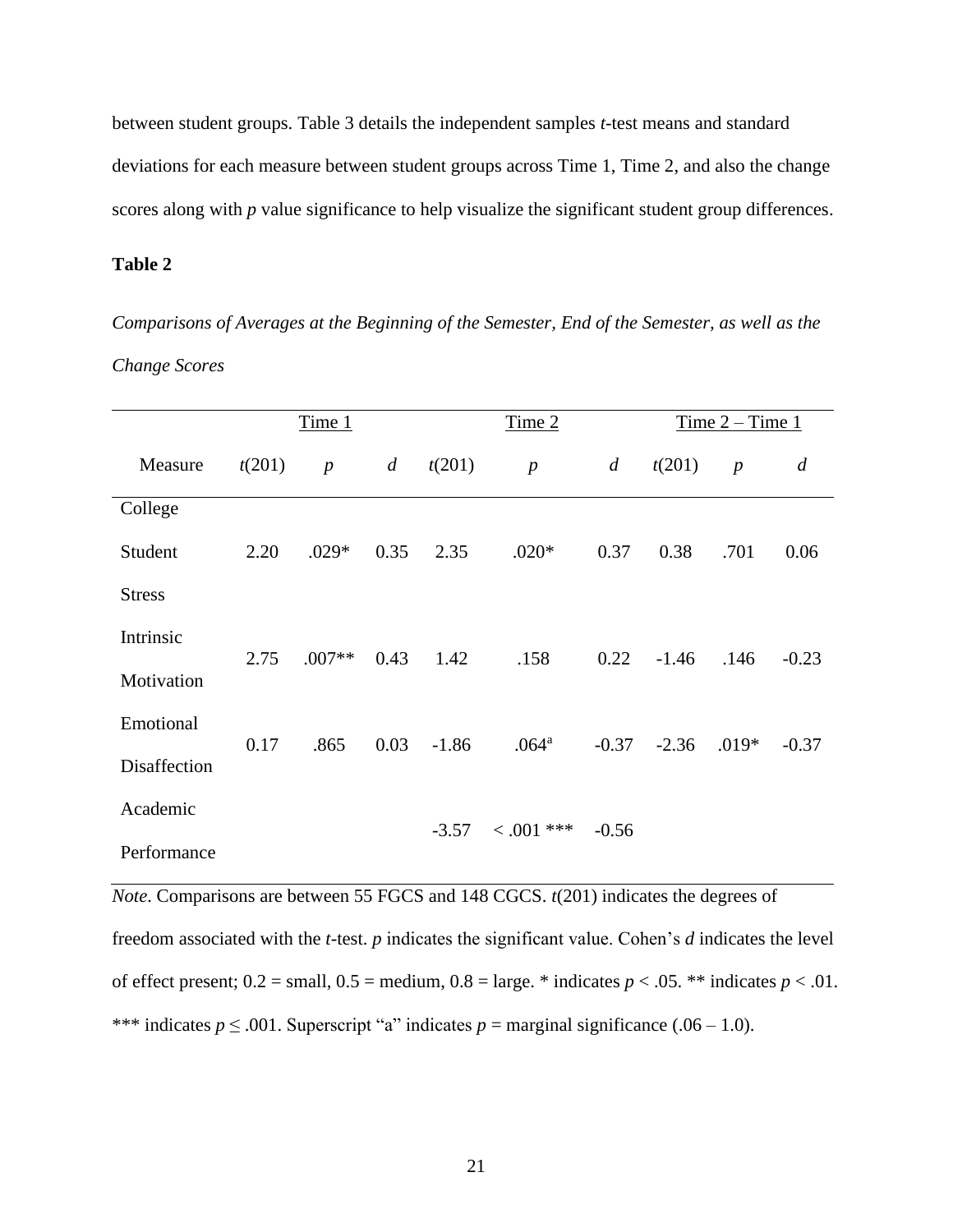### **Table 3**

# *Independent Samples t-Test Means and Standard Deviations at the Beginning of the Semester,*

|             |                               |          | Time 1   |                   | Time 2         | $Time 2 - Time 1$ |           |
|-------------|-------------------------------|----------|----------|-------------------|----------------|-------------------|-----------|
|             | Measure                       | M        | SD       | M                 | <b>SD</b>      | $\boldsymbol{M}$  | <b>SD</b> |
| <b>FGCS</b> |                               |          |          |                   |                |                   |           |
|             | <b>College Student Stress</b> | $37.36*$ | $7.71*$  | 38.40*            | $7.43*$        | 1.04              | 5.12      |
|             | <b>Intrinsic Motivation</b>   | $2.67**$ | $0.70**$ | 2.50              | 0.69           | $-0.18$           | 0.58      |
|             | <b>Emotional Disaffection</b> | 2.83     | 0.54     | 2.60 <sup>a</sup> | $0.66^{\rm a}$ | $-0.23*$          | $0.67*$   |
|             | Academic Performance          |          |          | $2.84***$         | $0.84***$      |                   |           |
| <b>CGCS</b> |                               |          |          |                   |                |                   |           |
|             | <b>College Student Stress</b> | $34.53*$ | $8.30*$  | $35.25*$          | $8.49*$        | 0.71              | 5.33      |
|             | <b>Intrinsic Motivation</b>   | $2.38**$ | $0.66**$ | 2.34              | 0.70           | $-0.04$           | 0.57      |
|             | <b>Emotional Disaffection</b> | 2.81     | 0.55     | 2.78 <sup>a</sup> | $0.58^{a}$     | $-0.03*$          | $0.45*$   |
|             | Academic Performance          |          |          | 3.29***           | $0.79***$      |                   |           |

*End of the Semester, as well as the Change Scores*

*Note*. Comparisons are between 55 FGCS and 148 CGCS. \* indicates  $p < .05$ . \*\* indicates  $p <$ 

.01. \*\*\* indicates  $p \le 0.001$ . Superscript "a" indicates  $p =$  marginal significance (.06 – 1.0).

# **Psychological Need Fulfillment, Academic Self-Regulation, Stress, Sum Academic Engagement, and Academic Performance Relationship Testing for the Model**

Multiple regressions were performed to investigate hypotheses two through six. The next step was to test the second hypothesis, which predicted that Time 1 psychological need fulfillment (i.e. autonomy, competence, and relatedness) is correlated with Time 1 academic self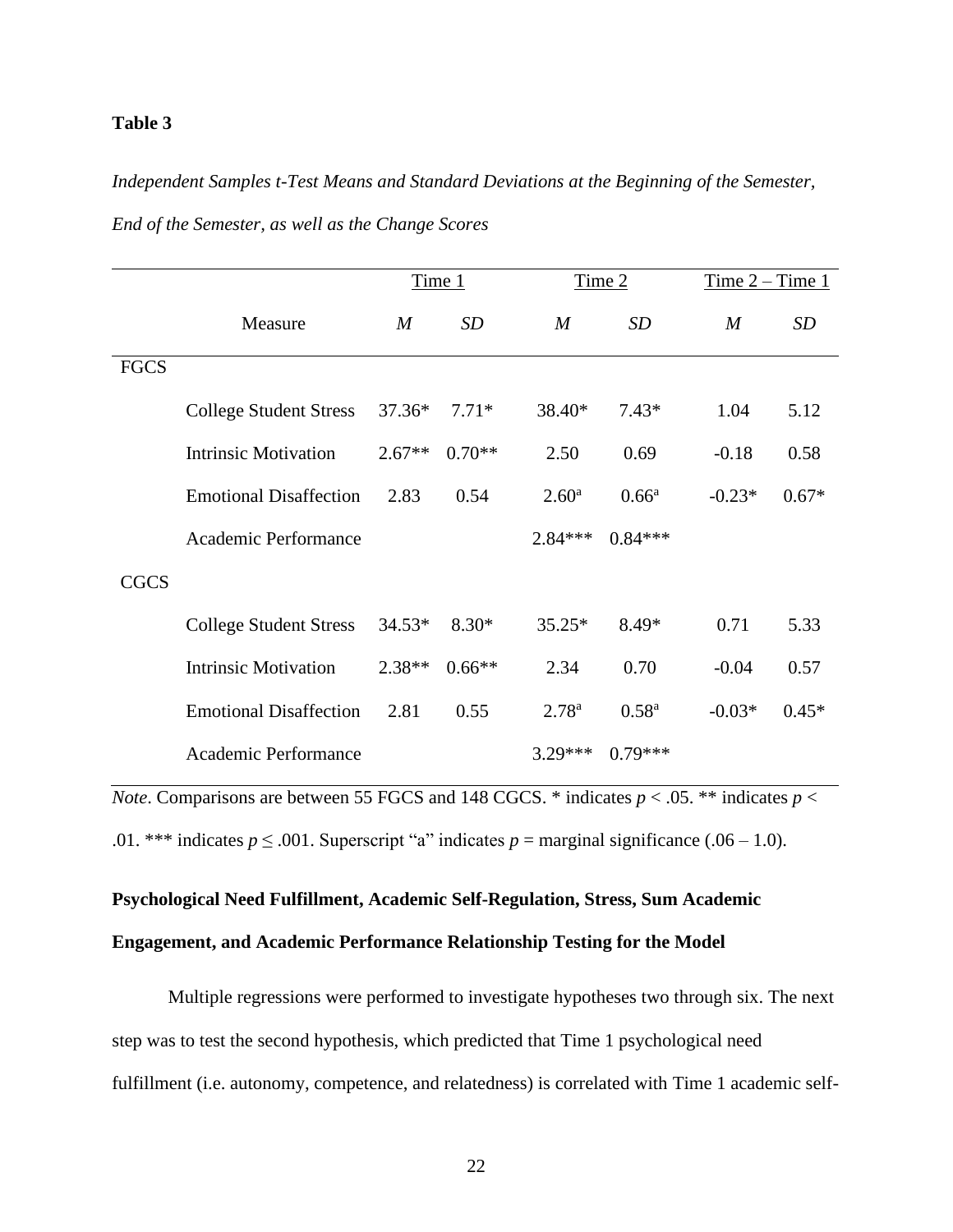regulation (i.e. relative autonomy index). The positive Pearson correlation values are most seen when autonomy, competence, and relatedness are correlated with the relative autonomy index (RAI) since the RAI is a combined formula of all of the self-regulatory motivation orientations. Competence  $(r = .44, p < .001)$  has the largest correlation on this part of the model with autonomy ( $r = .32$ ,  $p < .001$ ) following. Relatedness ( $r = .13$ ,  $p = .060$ ) is only marginally significant in this part of the model, but did show higher significance when only looking at the more autonomous self-regulation orientations, identified regulation (*r* = .15, *p* = .028) and intrinsic motivation ( $r = .18$ ,  $p = .013$ ).

When regressing Time 1 autonomy, competence, and relatedness onto Time 1 relative autonomy index,  $R^2 = .21$ ,  $F(3, 199) = 18.07$ ,  $p < .001$ , all predictors were either significant or marginally significant. Both perceptions of competence  $t(201) = 5.33$ ,  $\beta = 0.43$ ,  $p < .001$  and perceptions of relatedness  $t(201) = -2.07$ ,  $\beta = -0.16$ ,  $p = .040$  were significant with perceptions of autonomy  $t(201) = 1.73$ ,  $\beta = 0.14$ ,  $p = .086$  being marginally significant. These data support hypothesis two that increased psychological need fulfillment is associated with higher levels of academic self-regulation (i.e. RAI).

When looking at the same regression performed separately for first-generation college students (FGCS) and continuing-generation college students (CGCS), psychological need fulfillment on relative autonomy index with FGCS,  $R^2 = .09$ ,  $F(3, 51) = 1.68$ ,  $p = .182$ , shows that only perception of relatedness,  $t(53) = -1.76$ ,  $\beta = -0.30$ ,  $p = .084$ , is marginally significant in predicting higher levels of academic self-regulation. Using the same regression with CGCS,  $R^2$  =  $.28, F(3, 144) = 18.35, p < .001$ , perception of competence,  $t(146) = 5.02, \beta = 0.49, p < .001$ , is significant in predicting higher levels of academic self-regulation.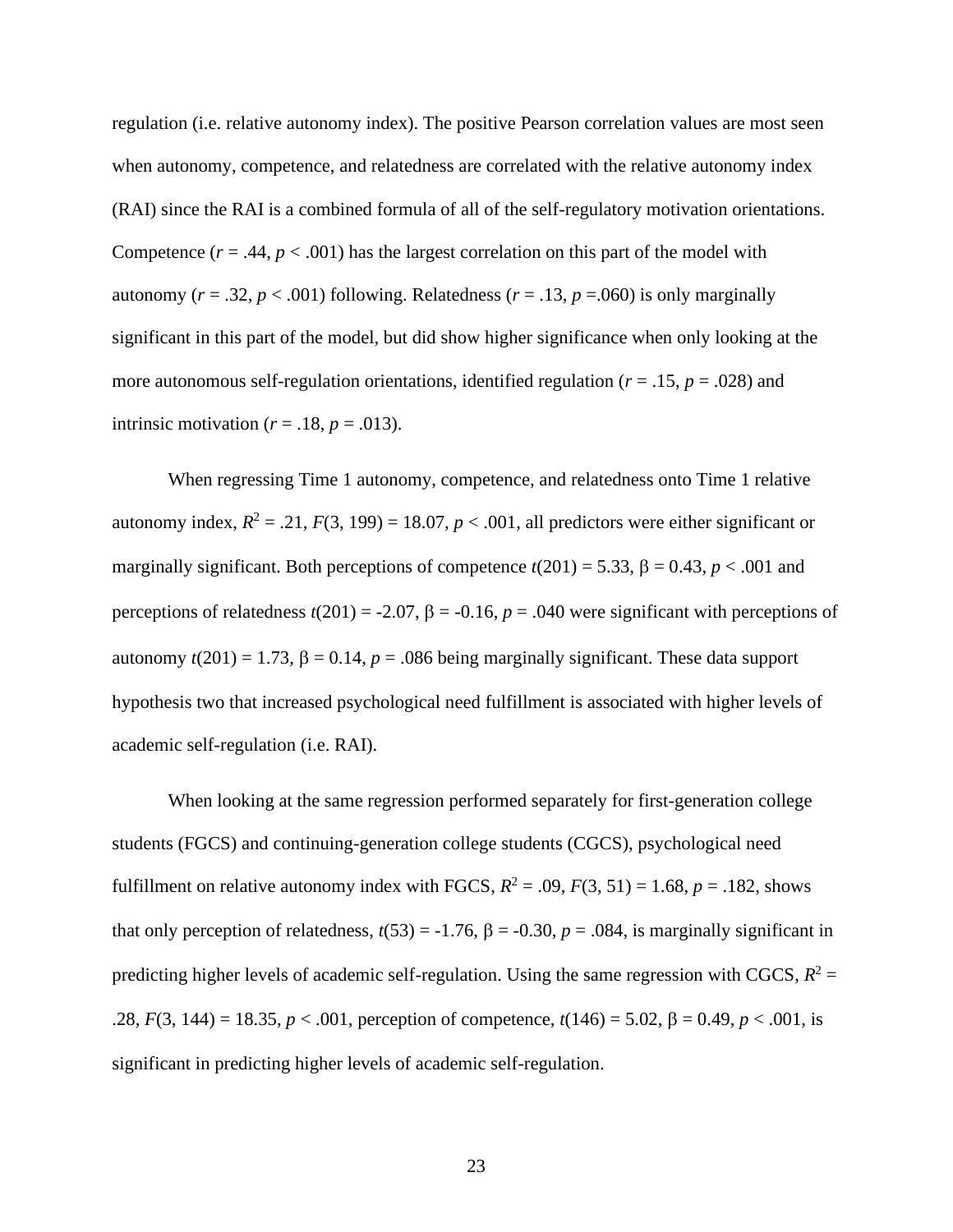Stress was negatively correlated with all psychological need fulfillment components with competence  $(r = -0.32, p < .001)$  being the largest correlation and autonomy  $(r = -0.28, p < .001)$ and relatedness  $(r = -0.21, p = .003)$  yielding smaller correlations. Table 4 shows the Pearson correlations for the first part of the model. When regressing Time 1 psychological need fulfillment onto Time 1 college student stress,  $R^2 = .12$ ,  $F(3, 199) = 8.82$ ,  $p < .001$ , only perceptions of competence was found to be significant  $t(201) = -2.71$ ,  $\beta = -0.23$ ,  $p = .007$ . This partially satisfies hypothesis three with competence being the most important psychological need to reduce feelings of stress. Table 4 that reports the Pearson correlations between autonomy, competence, and relatedness on stress does show negative relationships, but shared variance between the predictors accounted for similar variance in the stress variable, which resulted in the regression equation attributing that variance accounted for to the strongest predictor, competence, leaving the unique variance accounted for by the other predictors insignificant. When looking at the same regression between student groups, psychological need fulfillment on stress with FGCS,  $R^2 = .18$ ,  $F(3, 51) = 3.74$ ,  $p = .017$ , shows that perceptions of competence  $t(53) = -3.07$ ,  $\beta = -0.45$ ,  $p = .003$  and autonomy  $t(53) = 2.22$ ,  $\beta = 0.38$ ,  $p = .031$  are significant in predicting a reduction in stress. This was not fully the same for CGCS using the same regression,  $R^2 = .19$ ,  $F(3, 144) = 11.37$ ,  $p < .001$ , which showed that perceptions of autonomy  $t(146) = -3.56$ ,  $\beta$  = -0.35, *p* < .001 was the significant predictor in reducing stress.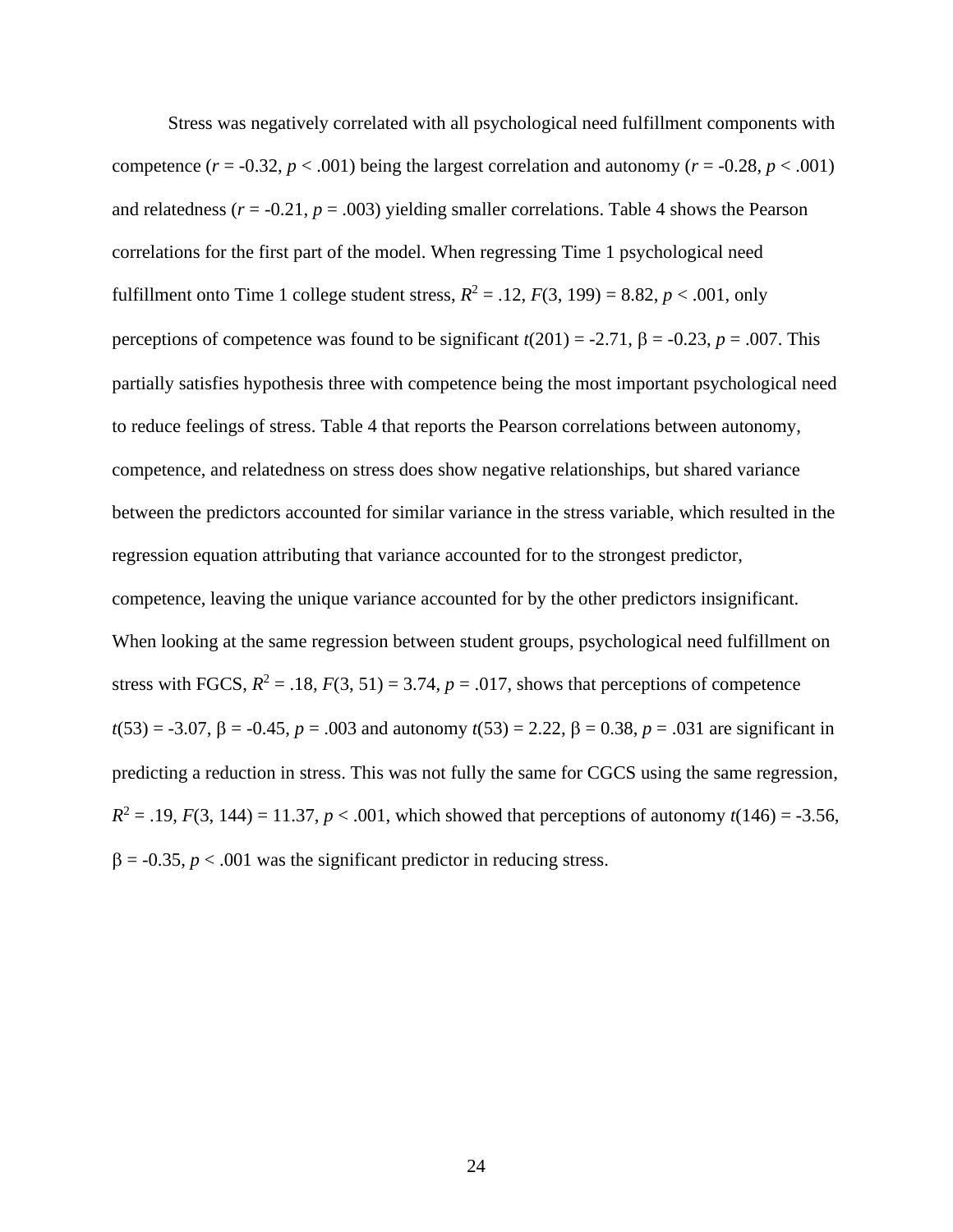# **Table 4**

#### *Pearson Correlations (r) for Part One of the Model*

| $\#$ | Measure                        |            | 2.         | 3.               | 4.         | 5. |
|------|--------------------------------|------------|------------|------------------|------------|----|
| 1.   | Autonomy                       |            |            |                  |            |    |
| 2.   | Competence                     | $.59***$   |            |                  |            |    |
| 3.   | Relatedness                    | $.50***$   | $.50***$   |                  |            |    |
| 4.   | <b>Relative Autonomy Index</b> | $.32***$   | $.44***$   | .13 <sup>a</sup> |            |    |
|      | <b>College Student Stress</b>  | $-0.28***$ | $-0.32***$ | $-0.21**$        | $-0.23***$ |    |

*Note*. \*\* indicates  $p \le 0.01$ . \*\*\* indicates  $p \le 0.001$ . Superscript "a" indicates  $p =$  marginal significance (.06 – 1.0). *r* indicates the level of effect present;  $.1 = \text{small}$ ,  $.3 = \text{medium}$ ,  $.5 =$ large.

Table 5 examines correlations for the second part of the model building on the first part and looks at Time 1 academic self-regulation and stress with total semester (Time  $1 +$ Time 2) academic engagement (i.e. sum learning involvement). The RAI is positively correlated (*r* = .49,  $p < .001$ ) being significant with sum learning involvement. Lastly for this part of the model, stress ( $r = -0.26$ ,  $p < .001$ ) is negatively correlated with sum learning involvement.

### **Table 5**

| Measure                        |            |            |  |
|--------------------------------|------------|------------|--|
| <b>Relative Autonomy Index</b> | —          |            |  |
| <b>College Student Stress</b>  | $-0.23***$ |            |  |
| Sum Learning Involvement       | .49***     | $-0.26***$ |  |

*Pearson Correlations (r) for Part Two of the Model*

*Note.* \*\*\* indicates  $p \le 0.001$ . *r* indicates the level of effect present;  $1 = \text{small}$ ,  $3 = \text{medium}$ ,  $5 =$ large.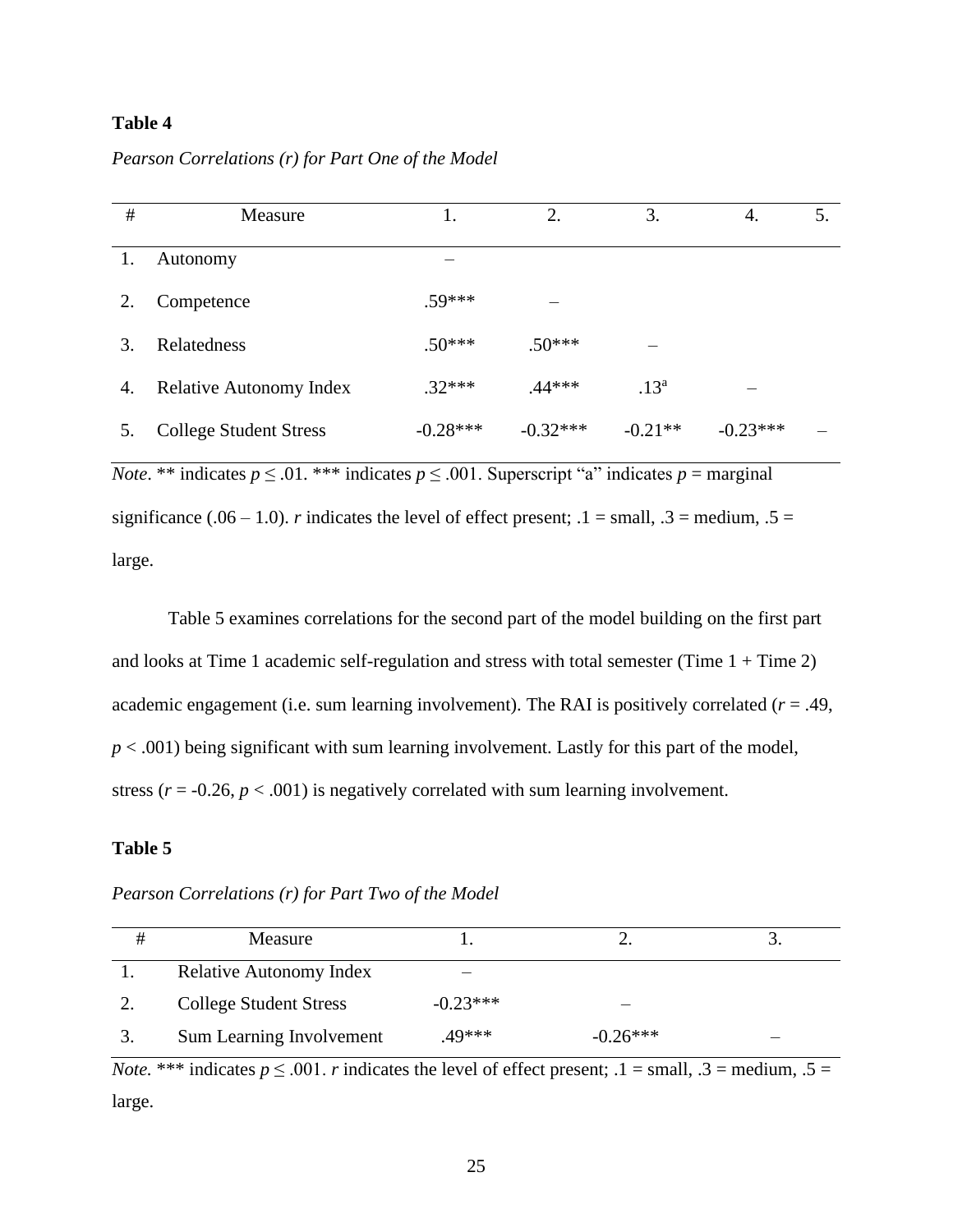To test hypothesis four, I regressed Time 1 academic self-regulation (i.e. relative autonomy index) onto overall sum (Time  $1 +$  Time 2) academic engagement (i.e. sum learning involvement) and a significant amount of the variance was accounted for  $(R^2 = .24)$ ,  $F(1, 201) =$ 63.59,  $p < .001$ . This was both significant for FGCS,  $t(53) = 3.30$ ,  $\beta = 0.41$ ,  $p = .002$  accounting for  $(R^2 = .17)$  of the variance, and for CGCS,  $t(146) = 7.32$ ,  $\beta = 0.52$ ,  $p < .001$  accounting for  $(R^2)$ = .27) of the variance. This shows that academic self-regulation at the start of the semester predicts engagement throughout the semester, which provides support for hypothesis four.

When regressing Time 1 college student stress onto overall sum academic engagement, a significant amount of the variance was accounted for  $(R^2 = .07)$ ,  $F(1, 201) = 14.85$ ,  $p < .001$ . In other words, lower levels of stress at the start of the semester predicts higher levels of academic engagement throughout the semester, which supports hypothesis five. This relationship was not significant when considering only FGCS  $t(53) = -0.56$ ,  $\beta = -0.08$ ,  $p = .579$ , but was significant for CGCS  $t(146) = -4.22$ ,  $\beta = -0.33$ ,  $p < .001$  accounting for  $(R^2 = .11)$  of the variance.

The third and final part of the model was to investigate correlations with sum learning involvement and academic performance (i.e. GPA) and student retention. A Pearson correlation between sum learning involvement and GPA shows a positive correlation (*r* = .35, *p* < .001) and is significant. When regressing overall sum academic engagement onto academic performance (i.e. GPA), a significant amount of the variance was accounted for  $(R^2 = .12)$ ,  $F(1, 201) = 27.93$ ,  $p < .001$ . This was true for FGCS,  $t(53) = 2.36$ ,  $\beta = 0.31$ ,  $p = .022$  accounting for  $(R^2 = .10)$  of the variance, and for CGCS,  $t(146) = 4.98$ ,  $\beta = 0.38$ ,  $p < .001$  accounting for  $(R^2 = .15)$  of the variance. This demonstrates that greater academic engagement throughout the semester results in higher academic performance as measured by GPA for the semester, which supports hypothesis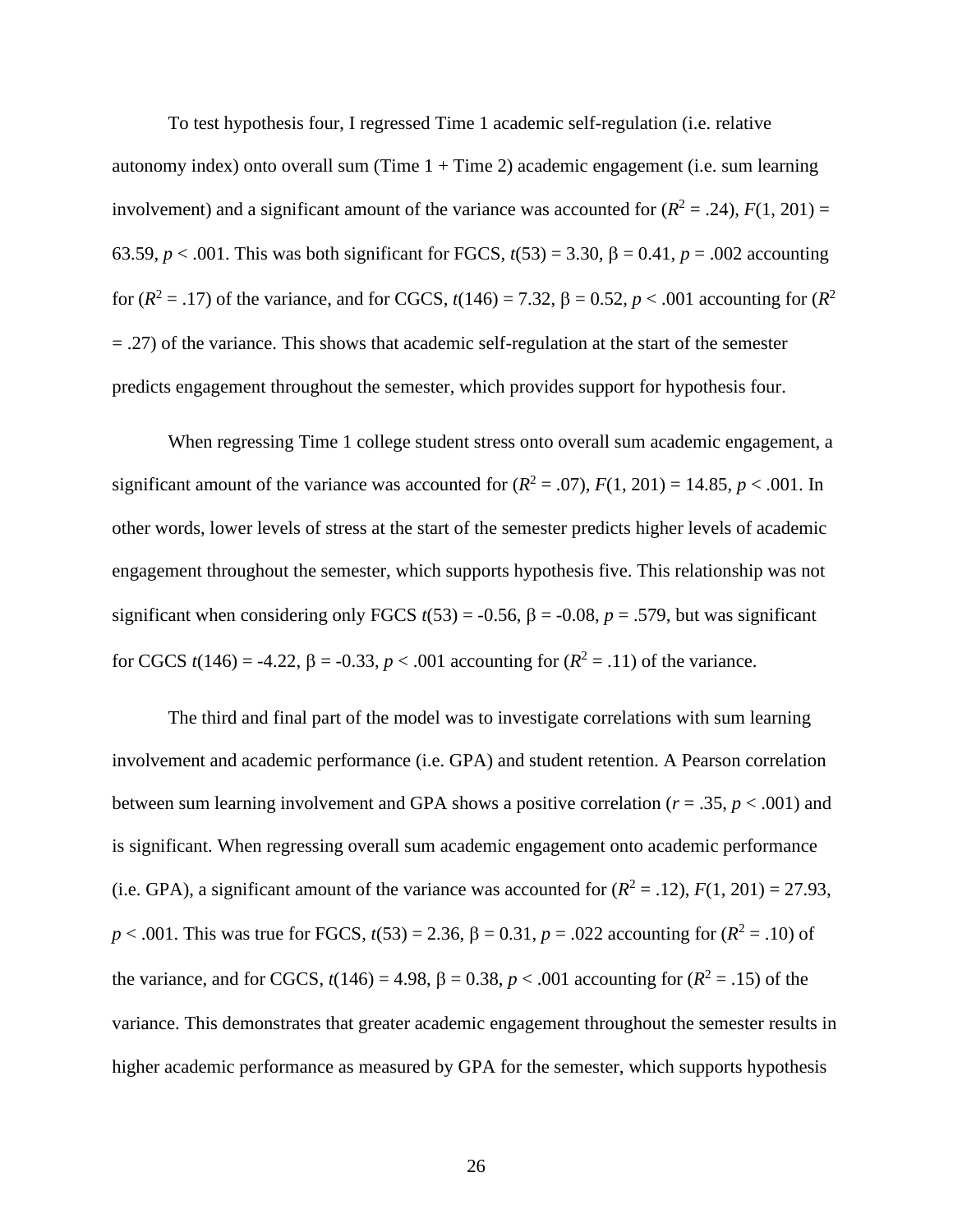six. Table 6 organizes results of the series of regression analyses used to test each part of the theoretical model.

Since retention is a binary variable, Spearman's rho was used to investigate the correlation between sum learning involvement and retention. Spearman's rho between these two variables resulted in close to no correlation ( $\rho = .07$ ,  $p = .319$ ) and was not significant. A binomial logistic regression was used to see if sum academic engagement is a significant predictor on whether or not a student registers for the following semester. Using the full model, sum academic engagement was a positive, but not significant  $(B = .14, SE = 0.11, p = .215)$ predictor of the probability of a student registering for the following semester. The odds ratio indicates that for every one unit increase on sum academic engagement, the odds of a student registering for the following semester increased by a factor of 1.15. This indicates that hypothesis seven is not supported by the data collected.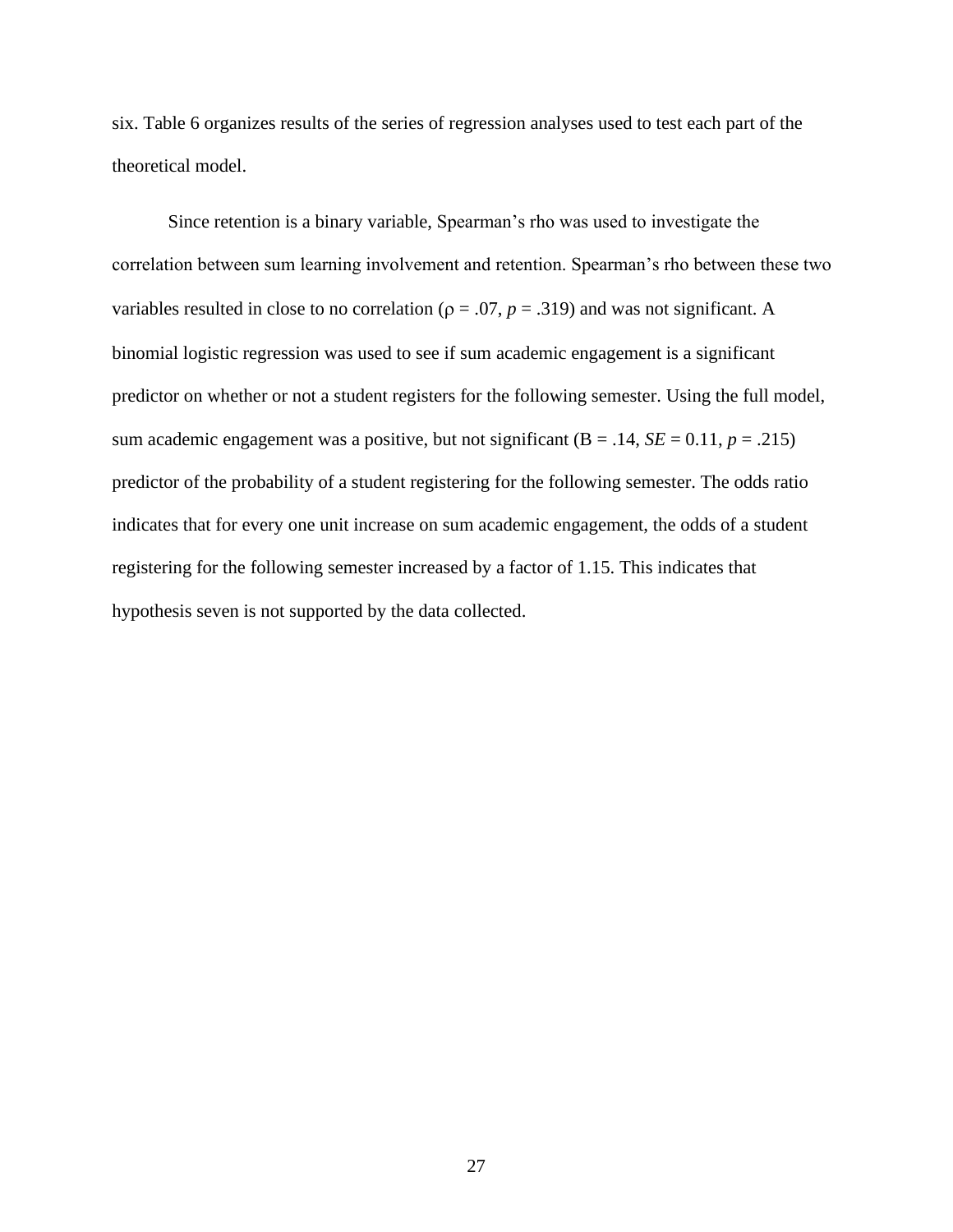# **Table 6**

| <b>Regression Model</b>                                                                 | $\boldsymbol{t}$ | β       | $\boldsymbol{p}$ | $R^2$ | $\boldsymbol{F}$ | df           | $\boldsymbol{p}$ |
|-----------------------------------------------------------------------------------------|------------------|---------|------------------|-------|------------------|--------------|------------------|
| Time 1 Psychological Need Fulfillment Predicting Time 1 Academic Self-Regulation $(H2)$ |                  |         |                  |       |                  |              |                  |
| Overall model                                                                           |                  |         |                  | .21   | 18.07            | 3, 199       | < .001           |
| Autonomy                                                                                | 1.73             | 0.14    | .086             |       |                  |              |                  |
| Competence                                                                              | 5.33             | 0.43    | < .001           |       |                  |              |                  |
| Relatedness                                                                             | $-2.07$          | $-0.16$ | .040             |       |                  |              |                  |
| Time 1 Psychological Need Fulfillment Predicting Time 1 College Student Stress $(H3)$   |                  |         |                  |       |                  |              |                  |
| Overall model                                                                           |                  |         |                  | .12   | 8.82             | 3, 199       | < .001           |
| Autonomy                                                                                | $-1.51$          | $-0.13$ | .132             |       |                  |              |                  |
| Competence                                                                              | $-2.71$          | $-0.23$ | .007             |       |                  |              |                  |
| Relatedness                                                                             | $-0.31$          | $-0.03$ | .757             |       |                  |              |                  |
| Time 1 Academic Self-Regulation Predicting Sum Academic Engagement $(H4)$               |                  |         |                  |       |                  |              |                  |
| Overall model                                                                           |                  |         |                  | .24   |                  | 63.59 1, 201 | 0.001            |
| <b>Relative Autonomy</b>                                                                | 7.97             | 0.49    | < .001           |       |                  |              |                  |
| Index                                                                                   |                  |         |                  |       |                  |              |                  |
| Time 1 College Student Stress Predicting Sum Academic Engagement (H <sup>5</sup> )      |                  |         |                  |       |                  |              |                  |
| Overall model                                                                           |                  |         |                  | .07   | 14.85            | 1, 201       | < .001           |
| College Student                                                                         | $-3.85$          | $-0.26$ | < .001           |       |                  |              |                  |
| <b>Stress</b>                                                                           |                  |         |                  |       |                  |              |                  |
| Sum Academic Engagement Predicting Academic Performance (H <sup>6</sup> )               |                  |         |                  |       |                  |              |                  |
| <b>Overall Model</b>                                                                    |                  |         |                  | .12   | 27.93            | 1, 201       | < .001           |
| Sum Learning                                                                            | 5.29             | 0.35    | < .001           |       |                  |              |                  |
| Involvement                                                                             |                  |         |                  |       |                  |              |                  |

*Results of the Multiple Regression Analyses by Level of the Model*

*Note*. Regression model indicates which predictors were used in the overall model. *t* indicates the score of the *t*-test from the predictor variables.  $\beta$  indicates the standardized beta score of the predictor variables. *p* indicates the predictor variable significance and the overall model significance.  $\mathbb{R}^2$  indicates the amount of variance that the model accounts for. *F* indicates the regression score in the overall model. *df* indicates the degrees of freedom used in the overall regression model.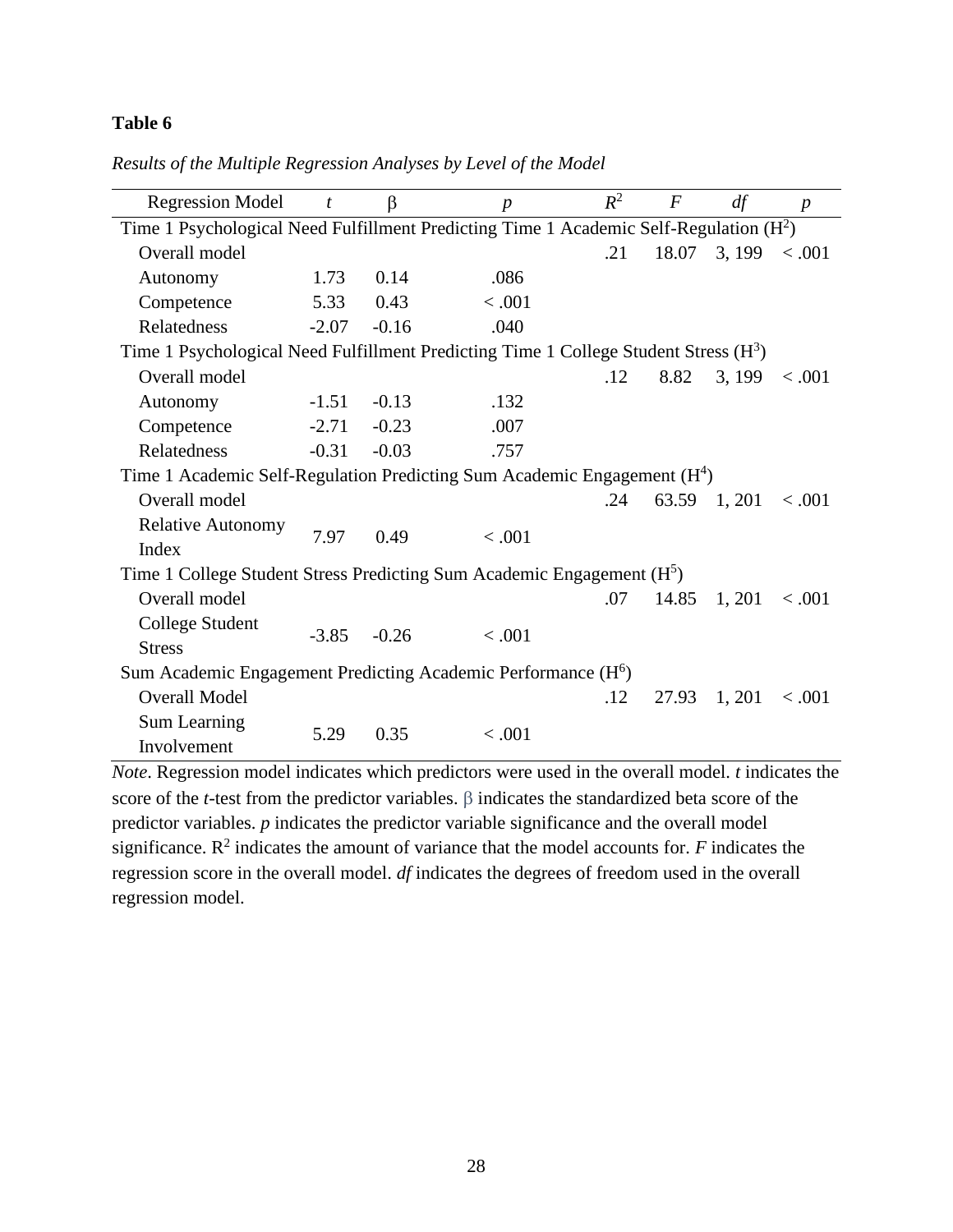#### **DISCUSSION**

The overall literature about first-generation college students (FGCS) states repeatedly that FGCS are less prepared than their continuing-generation college student (CGCS) peers within the academic sphere (Antonelli et al., 2020; Garriott et al., 2015; Terenzini et al., 1996). The present research is not new in that fact, but it is new in the fact that this research adds to the literature because it demonstrates the role of psychological need fulfillment in helping to explain self-regulation and stress related differences between these student groups and connects those factors to academic engagement to explain performance differences. This highlights the importance of psychological variables in understanding the FGCS experience.

Independent samples *t*-tests between FGCS and CGCS showed a significant difference in intrinsic motivation with FGCS reporting higher levels at the beginning of the semester. Sadly, this motivation was lost by the end of the semester showing no significant difference when compared with CGCS. This could be expected since intrinsic motivation is understood as having a desire to engage in an activity that is highly interesting and enjoyable with no concern of external consequence (Deci & Ryan, 2000). There are many aspects of college that are not inherently enjoyable, desirable, or interesting to the majority of students, teachers, and administrators (Connell & Ryan, 1984). FGCS reported significantly higher levels of intrinsic motivation at the beginning of the semester, but as the semester continues on within the educational workplace, the "job" of the student loses its luster and the once exciting intrinsically motivating activity (college) stabilizes to more common external motivations (Connell & Ryan, 1984).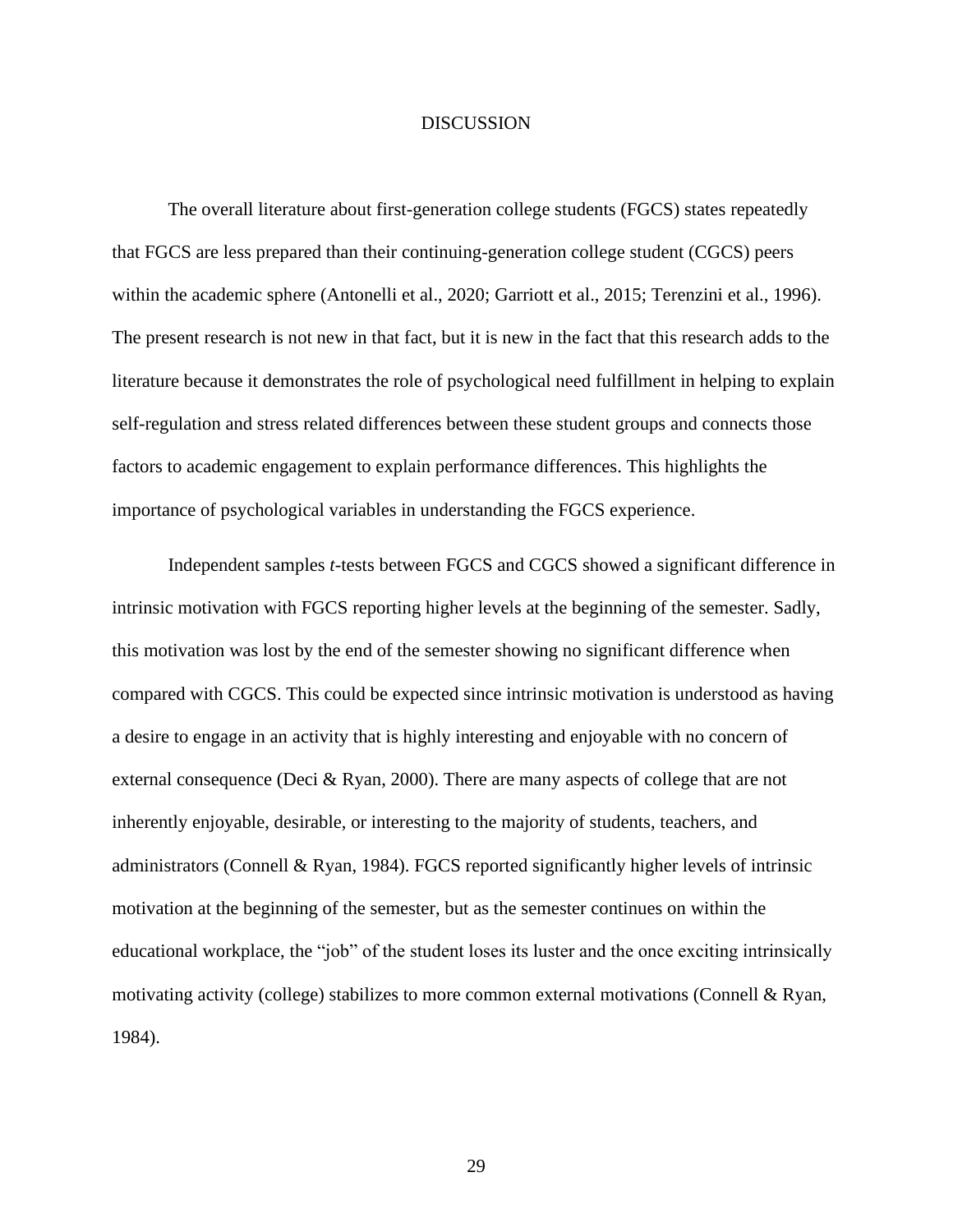Other independent samples *t*-tests involving emotional disaffection need to be discussed. Emotional disaffection was marginally significant between groups ( $p = 064$ ) with FGCS reporting higher levels of emotional disaffection. When looking at the emotional disaffection change score (Time  $2 -$ Time 1), this change is a significant difference ( $p = 019$ ) when compared to how CGCS reported. This may be because FGCS may not feel as comfortable in the classroom setting which could affect how they engage with the academic content. Connell and Wellborn (1991) propose that autonomous academic self-regulation (i.e. relative autonomy index) and emotional security both with the teacher and classmates will affect a students' engagement. This provides an explanation for perceptions of autonomy and relatedness and indicates that students need to feel comfortable within the setting of the classroom to then be able to more adequately focus and engage with the material.

When running multiple regression to test for other hypotheses, hypothesis one was supported in that FGCS are significantly more stressed than their CGCS peers. The data shows that this stress continues to stay high (and actually increases) by the end of the semester. Both at the beginning and end of the semester, FGCS reported significantly higher levels of overall stress. Some possible reasons that could explain this can be answered by reviewing the content of the questions asked by the College Student Stress Scale (CSSS; Feldt, 2008). The CSSS asks questions in domains where it would be common for incoming college freshman students to possibly feel negative emotions (anxious or distressed). These domains involve finances (financial and housing), perceptions of relatedness (personal and family), perceptions of competence (academic and ability to handle difficulties in life), and perceptions of autonomy (being away from home, ability to attain goals and be in control of one's life, and ability to stay calm when events don't go as planned). Research on FGCS tells us that this population often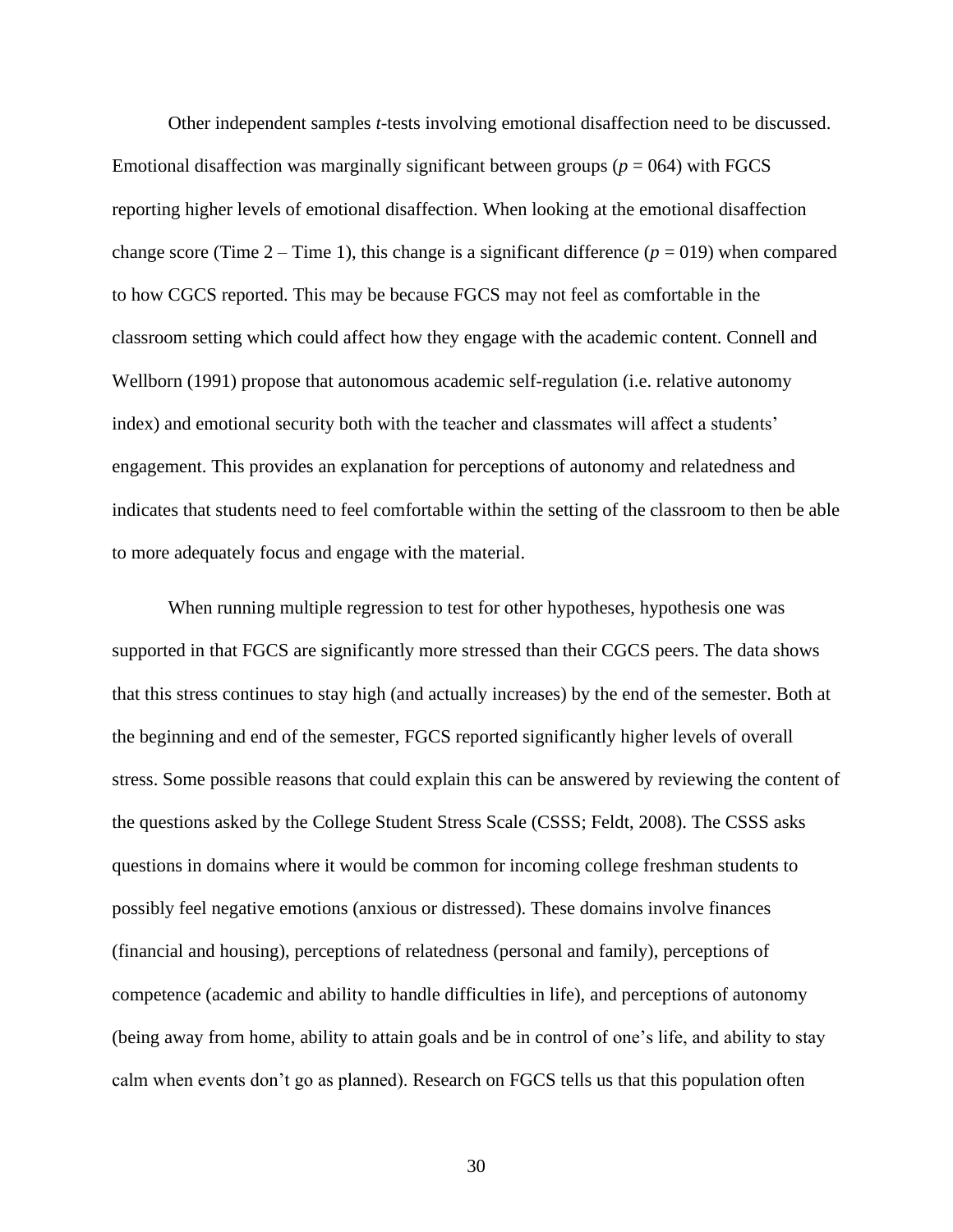struggles with socioeconomic challenges (Antonelli et al., 2020, Garriott et al., 2015; Garriott & Nisle, 2018; Redford et al., 2017) and questions involving how to pay for college or how to pay for rent while attending college quickly becomes a great stressor in one's life. Perceptions of competence involving academic performance is one of the most researched challenges for FGCS (Garriott et al., 2015; Garriott & Nisle, 2018; Stephens et al., 2012, 2014; Terenzini et al., 1996). FGCS not having the same cultural capital of CGCS often can lead to difficulty in excelling in the academic context because this ends up being a cultural mismatch for them (Garriott  $\&$  Nisle, 2018; Stephens et al., 2012). This can affect how FGCS perceive difficulties since FGCS are more competent in handling interdependent challenges which is different from the new independent challenges offered from college which can be more novel and salient to them (Stephens et al., 2012, 2014). How FGCS view college is also different from a cultural perspective and is often foreign to family and friends leaving FGCS alone to fend for themselves in navigating the new academic environment possibly reducing perceptions of relatedness (Azmitia et al., 2018; Stephens et al., 2012; Terenzini et al., 1996).

This is supported in the present research showing that Time 1 perceptions of psychological need fulfillment have a positive effect on Time 1 academic self-regulation (i.e. relative autonomy index) in the full model with perceptions of relatedness being more important for FGCS than it was for CGCS. While this supports hypothesis two, it further shows that FGCS need to be supported with psychological need fulfillment in mind, specifically with resources or faculty that encourage a sense of belongingness (Azmitia et al., 2018; Antonelli et al., 2020; Garriott et al., 2015; Garriott & Nisle, 2018; Hilts et al., 2018; Stephens et al., 2012, 2014). CGCS reported that perceptions of competence were more likely to predict their academic selfregulation. This could possibly be because of their upbringing and background prior to college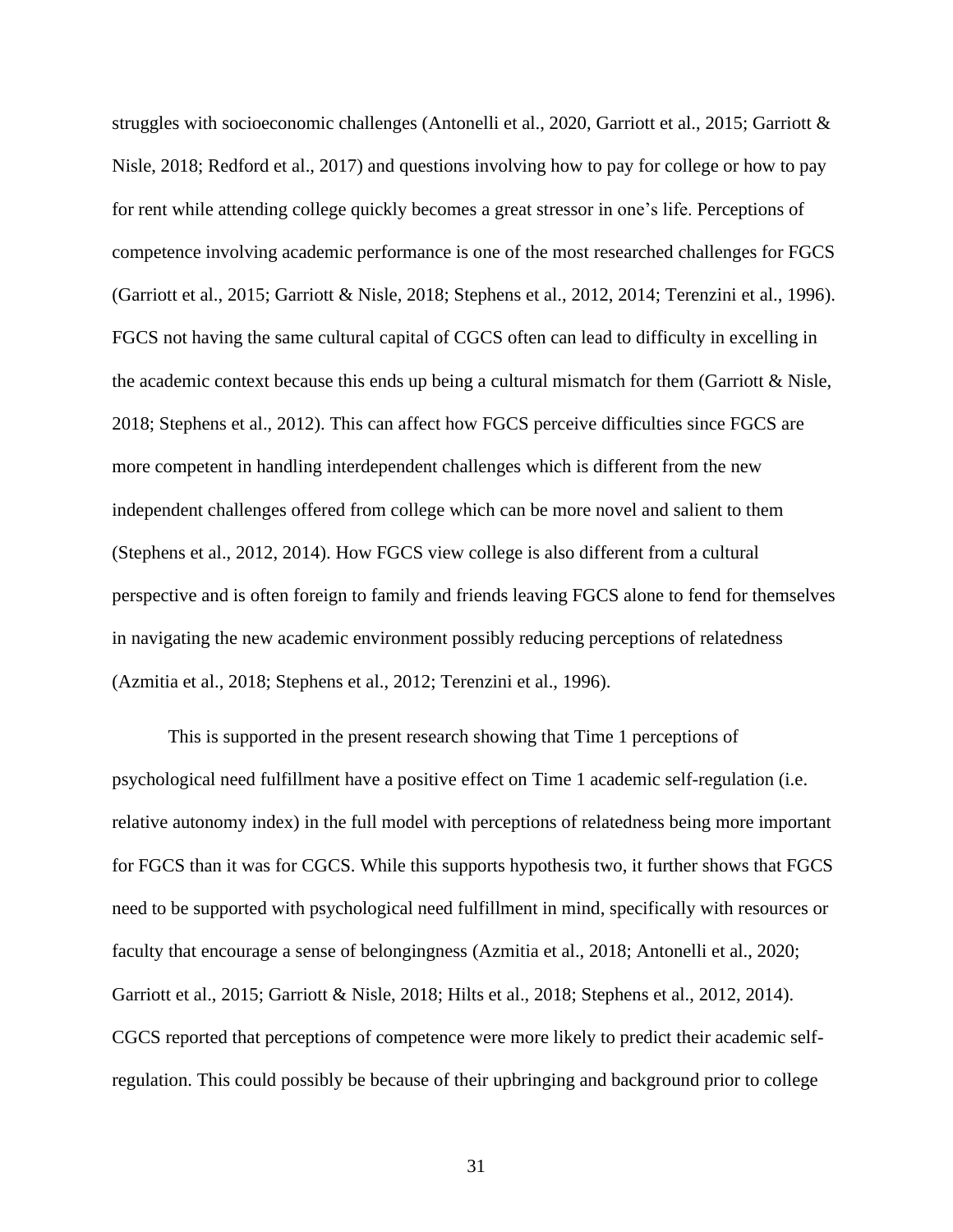since literature shows that degree-holding parents have higher academic expectations for their children and these children typically earn higher scores in academic performance via GPA (Antonelli et al., 2020; Mitchall & Jaeger, 2018).

In analyzing if beginning of the semester psychological need fulfillment reduces beginning of the semester stress, only competence was shown to significantly reduce levels of stress across the full model. At first glance, it seems that hypothesis three is partially supported since autonomy nor relatedness was found to be significant in the full model. It is important to remember that competence, autonomy, and relatedness are highly correlated (competence – autonomy,  $r = .59$ ,  $p < .001$ , competence – relatedness,  $r = .50$ ,  $p < .001$ ). This may mean that autonomy and relatedness could instead be mediated by competence and still be important in reducing stress. FGCS were shown to report that perceptions of competence and autonomy were important for them to then predict reduced stress. FGCS struggle academically a lot more than CGCS (Garriott & Nisle, 2018; Stephens et al., 2012; Terenzini et al., 1996) so this would make sense that when perceptions of competence are increased there would be a significant reduction in stress. This is the same for perceptions of autonomy as a large portion of FGCS feel forced or thrown into the new academic context as the need for higher education is pushed for career placement (Azmitia et al., 2018; Stephens et al., 2012). This need for autonomy can fortunately increase and develop as FGCS continue through college and begin to gain more self-efficacy and confidence within the academic context (Garriott et al., 2015; Garriott & Nisle, 2018; Mitchall & Jaeger, 2018). CGCS reported that perceptions of autonomy were most important for them to reduce feelings of stress and this may be because a level of academic competence has been expected throughout their development. This can lead CGCS to desire having autonomy in one's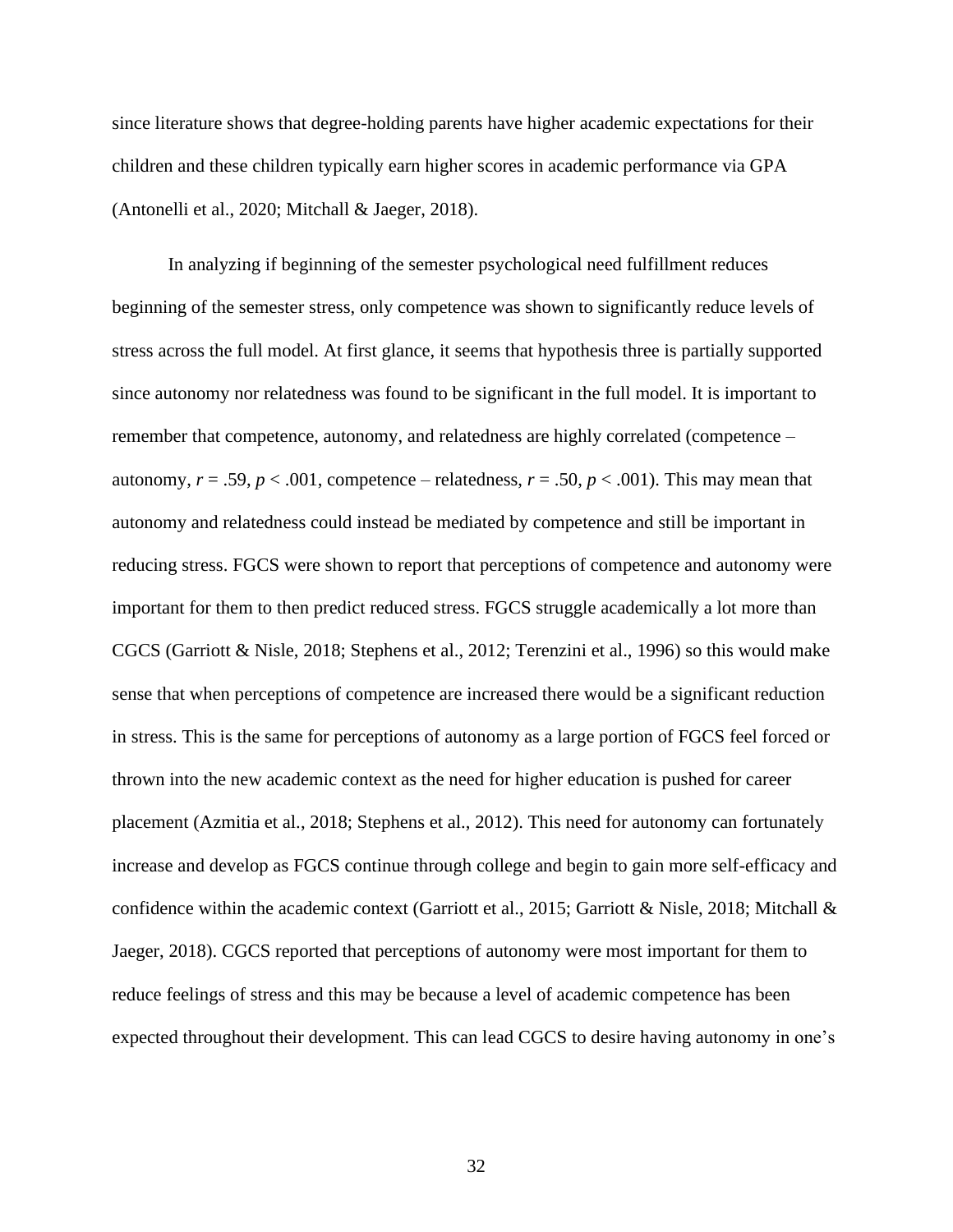decisions and choices and receiving autonomy-supportive behaviors is more important in providing what CGCS need (Mitchall & Jaeger, 2018).

The next portion of the model was significant in supporting hypothesis four with the beginning of the semester academic self-regulation predicting sum academic engagement (i.e. sum learning involvement). This was true for both FGCS and CGCS and is supported by previous literature (Antonelli et al., 2020; Hilts et al., 2018; Stephens et al., 2012). As students become more autonomous in their self-regulation, it allows them the capacity to clearly be engaged and focused when in the classroom, both in a behavioral and emotional aspect (Skinner et al., 2009).

The expectation for stress to affect sum academic engagement was shown with the reduction of stress helping to predict higher levels of sum academic engagement. This was significant in the full model thus supporting hypothesis five, but interestingly, when examining between FGCS and CGCS separately, only CGCS showed stress as a significant predictor. Similarly, to Garriott and Nisle (2018), stress was not a significant predictor to academic goal progress (also known as environmental mastery) for FGCS, but was for CGCS. Garriott and Nisle (2018) identified that there was an indirect effect with reflective coping skills (i.e. approach challenges, rather than avoiding, by using past experiences to better solve them) that FGCS do to link how stress is connected with academic goal progress; FGCS encounter a stressful situation first on appraisal and then partake in self-regulatory reflective coping mechanisms to then help with their academic goal progress. This may be the same situation happening here on why stress was not a significant predictor on sum academic engagement for FGCS.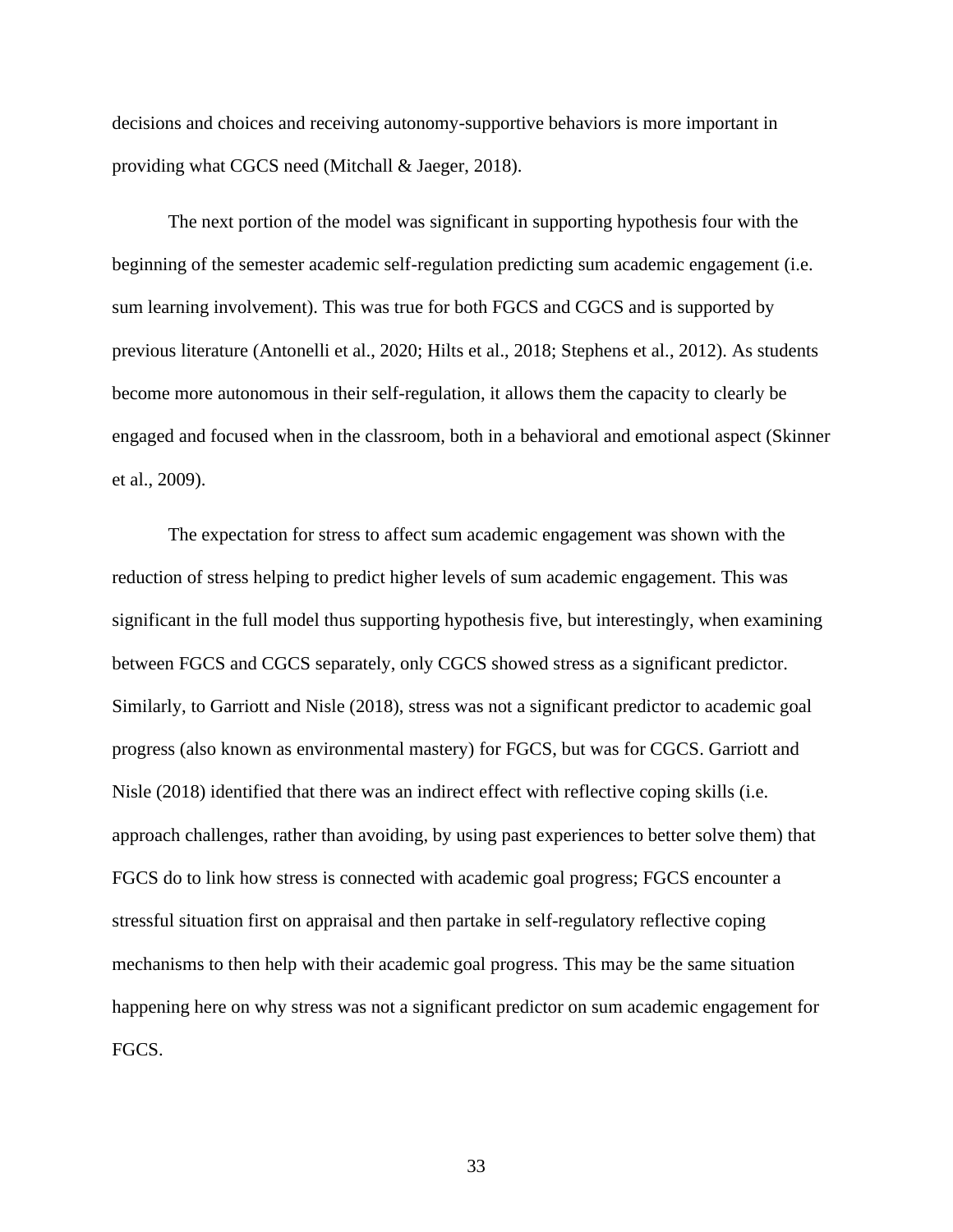When using sum academic engagement as a predictor for academic performance (GPA), the full model was shown to be significant and was significant across FGCS and CGCS supporting hypothesis six. This terminus of the model involves the previous parts all working together as predicted. Since GPA is grown from the beginning of the semester, all parts of the model are important to then see student GPA outcomes. Psychological need fulfillment helps to increase academic self-regulation (Antonelli et al., 2020; Garriott & Nisle, 2018; Hilts et al., 2018) and to decrease stress (Hilts et al., 2018; Mitchall & Jaeger, 2018; Terenzini et al., 1996). Academic self-regulation and stress in turn helps to increase sum academic engagement (Antonelli et al., 2020; Garriott & Nisle, 2018; Skinner et al., 2009) which is used to predict higher levels of academic performance (Stephens et al., 2012; Wibrowski et al., 2017).

When looking at group differences between FGCS and CGCS, GPA was significantly different with CGCS yielding the higher GPA average. This unfortunately is not surprising and is supported by the majority of literature where it clearly states that FGCS are more likely to suffer from poorer academic performance when compared to their CGCS peers (Garriott et al., 2015; Garriott & Nisle, 2018; Stephens et al., 2012, 2014; Terenzini et al., 1996). Some intervention studies have shown to help increase GPA in FGCS; Stephens and colleagues (2014) had FGCS attend a "difference-education" panel where they were taught about how differences in someone's background can help to be a benefit in college. This was taught by a panel of other FGCS and CGCS upperclassmen to reinforce that being from a different background isn't a weakness, but can be a strength. The panelists made sure to connect their background to how it has helped them in the academic context. FGCS who attended this panel were able to increase their GPA compared to other students who attended a standard panel which was similar, but was more general in context (Stephens et al., 2014). Another intervention done by Wibrowski and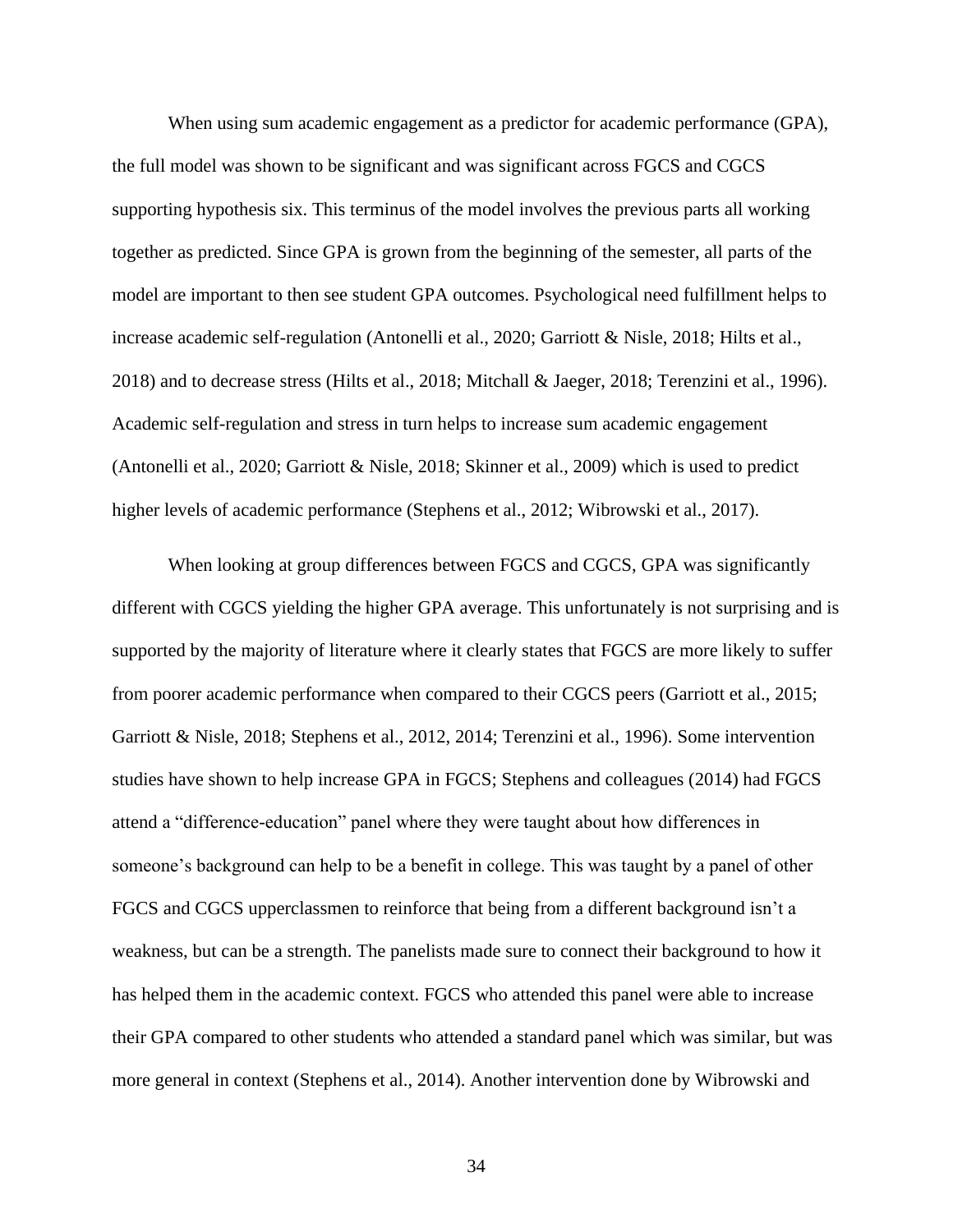colleagues (2017) had underrepresented students (mostly FGCS) attend a summer-skills learning support program (SLSP) before the first semester of college. The students within the SLSP received direct program assistance with financial aid, academic counseling, and academic enrichment opportunities, along with an academic counselor assigned to them and who would stay with them until they reached 30 college credit hours. Each SLSP student met the faculty and administrators and attended a two-day orientation. After the orientation, the SLSP students attended seminars covering preparatory coursework in English, biology or geology, math, speech, and an academic success course. The academic success course covered topics like selfperception, relationships (personal and academic), study skills, understanding financial aid, and well-being issues. The overall goal of the program was to help SLSP students develop more autonomous academic self-regulation and to help form positive beliefs as they pertain to selfmotivation. Students who went through this extensive six-week summer program showed an increase in GPA, intrinsic motivation, task value, self-efficacy, metacognition, time management, and resource seeking skills (Wibrowski et al., 2017).

The seventh and final hypothesis was to examine if sum academic engagement would be a significant predictor on whether or not a student would register for the following semester and be "retained." This was the only hypothesis that was not supported at all leaving plenty of room to question the reasons involved why students continue to persist through college. Hilts and colleagues (2018) report that underrepresented groups (i.e. FGCS, women, ethnic minorities) within the science, technology, energy, and mathematics (STEM) fields benefit greatly from higher levels of perceived competence, and more importantly, higher levels of perceived relatedness. Having relational, peer support within the STEM fields help students stay retained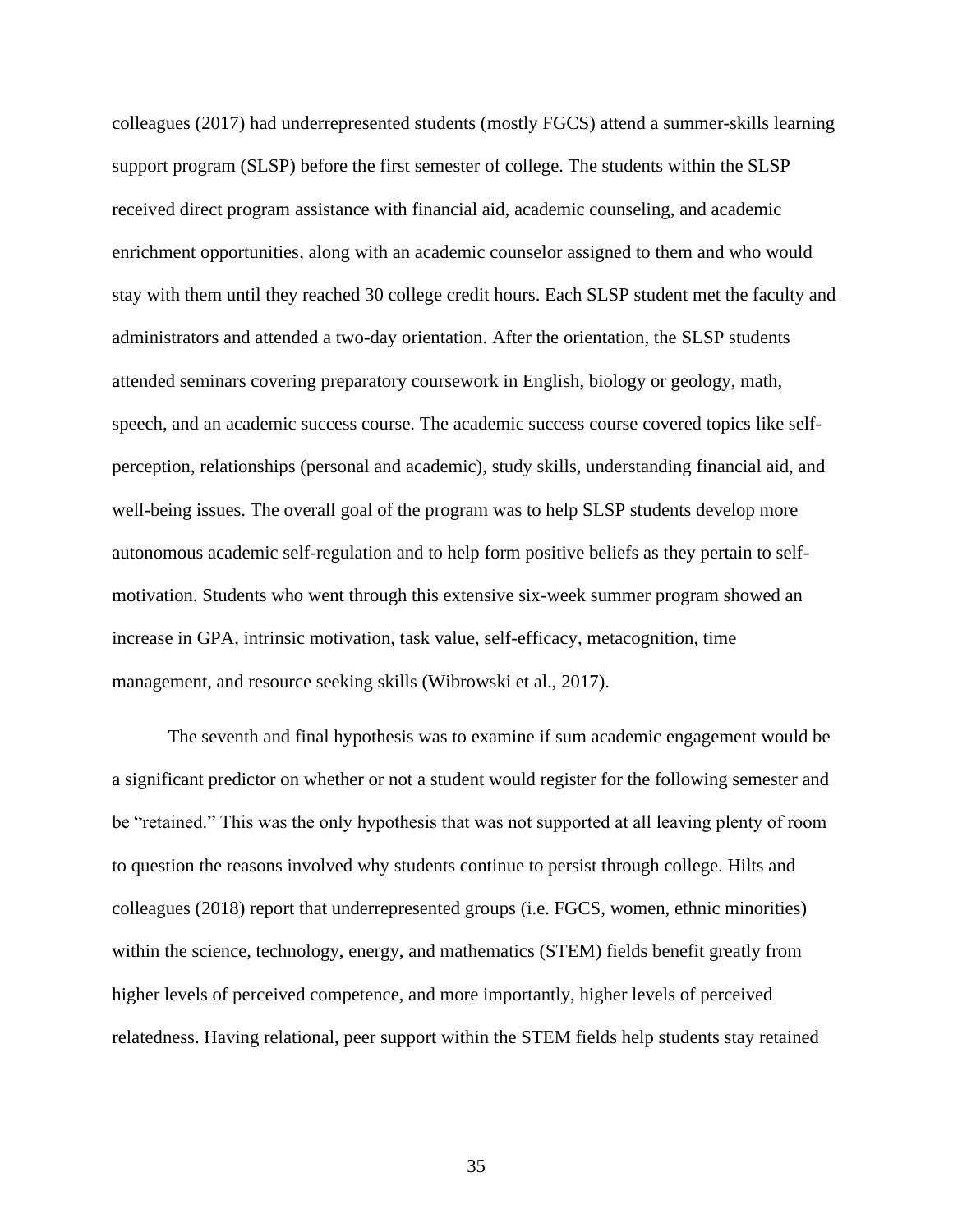because it provides emotional support and once these students start to begin feeling competent then this helps to synergize with their need for relatedness (Hilts et al., 2018).

#### **Limitations**

This study has many limitations that must be discussed. Firstly, the demographic sample primarily being people who identified as women (73.9%) and who were predominately white (89.2%). This is hard to generalize the results across demographics alone and should be investigated in a more diverse population. Secondly, using two time points is not enough to adequately track population differences and more time points should be involved to be able to better track the progression of psychological need fulfillment, stress, academic self-regulation, and academic engagement. Using time points at the start of the semester and at the end of semester leaves a lot lost in translation between the two points.

### **Future Directions**

Certain directions can be taken to further investigate the finer details involved in understanding the first-generation college student (FGCS) experience. Investigation of paired samples *t*-tests changes over time within student groups should be investigated through hypotheses. Significant changes that were noticed using between groups independent samples *t*tests at one time point and not at the other time point brings in further questions with the respective variable. This being the case, answers could possibly be found if paired samples *t*-tests were performed for further investigation. Appendix D shows certain paired samples *t*-tests that were performed for exploratory analyses, but should be done again using specific hypotheses as a focus and direction. Also, in an attempt to support hypothesis seven (sum academic engagement predicting retention) a wider approach should be done to explain why students stay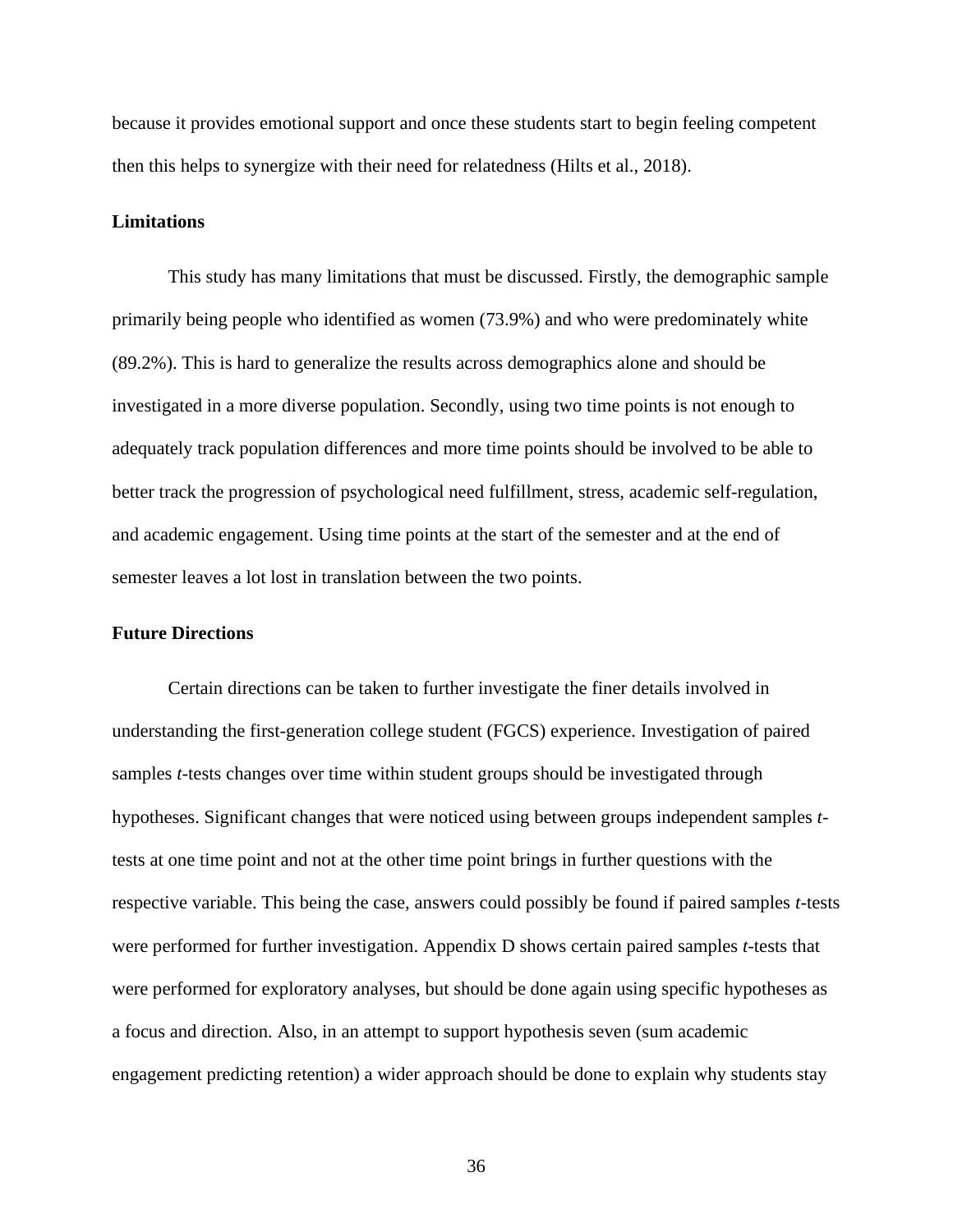and register for the following semester. This could possibly be explained with more variables entering the multiple regression model (e.g. GPA, affect towards college, financial stability, interpersonal relational stability, and number of personal crises). Furthermore, investigation into academic engagement should be conducted as to why students decrease in overall learning involvement as the semester nears its end. Hypotheses investigating whether or not this is because psychological need fulfillment is reduced or possibly from academic fatigue need to be further investigated to help elucidate this issue.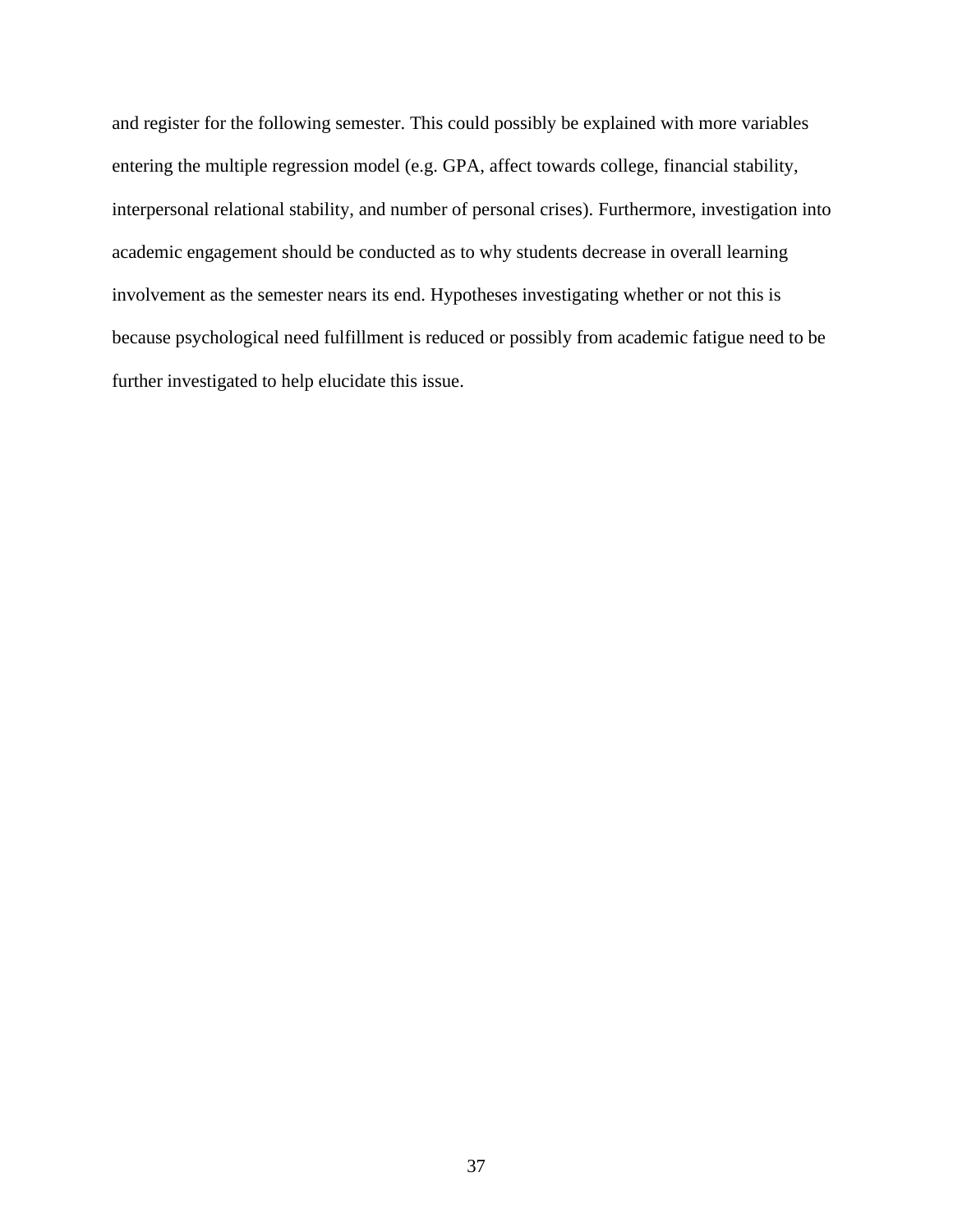#### **CONCLUSION**

First-generation college students (FGCS) struggle to find their place in higher education, but support is available and there is room for everyone. The present research clearly shows that FGCS are more stressed than their continuing-generation college student (CGCS) peers, but through psychological need fulfillment (i.e. autonomy, competence, relatedness) this stress can be reduced. Furthermore, psychological need fulfillment helps to increase academic selfregulation leading students towards more autonomous styles of motivation (i.e. identified, integrated, intrinsic motivation). When these autonomous motivation orientations are synergized with reduced stress, an increase in academic engagement is possible helping to improve academic performance (i.e. GPA). More needs to be done to investigate retention, but this is an ongoing question that will lead us to further investigate FGCS and to find new ways to help this academic minority that needs faculty and administrative support.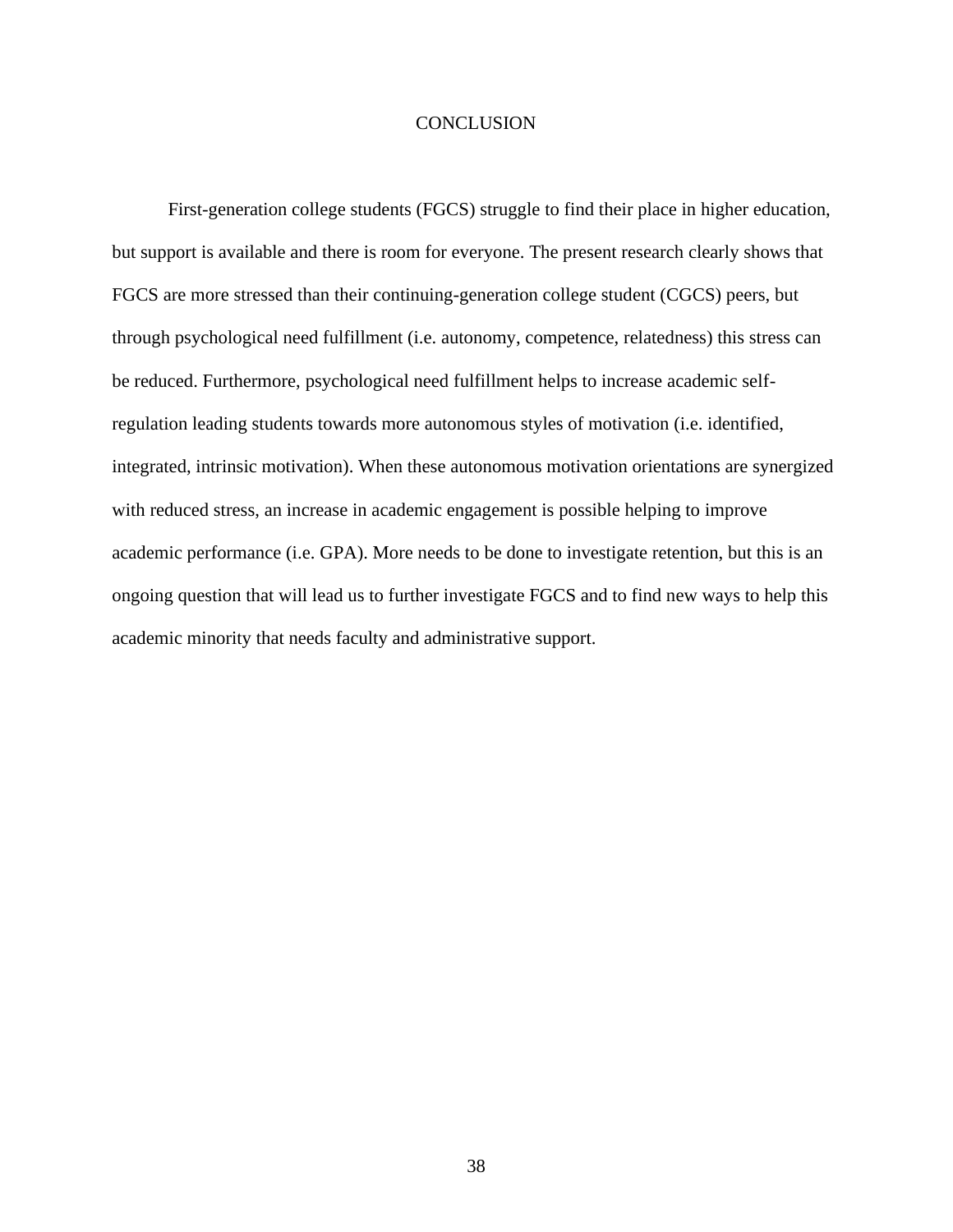#### REFERENCES

- Antonelli, J., Jones, S. J., Burridge, A. B., & Hawkins, J. (2020). Understanding the selfregulated learning characteristics of first-generation college students. *Journal of College Student Development*, *61*(1), 67–83.<https://doi.org/10.1353/csd.2020.0004>
- Azmitia, M., Sumabat-Estrada, G., Cheong, Y., & Covarrubias, R. (2018). "Dropping out is not an option": How educationally resilient first-generation students see the future. In C. R. Cooper & R. Seginer (Eds.), *Navigating Pathways in Multicultural Nations: Identities, Future Orientation, Schooling, and Careers* (Vol. 160, pp. 89–100). <http://doi.wiley.com/10.1002/cad.20240>
- Close, W., & Solberg, S. (2008). Predicting achievement, distress, and retention among lowerincome Latino youth. *Journal of Vocational Behavior*, *72*(1), 31–42. <https://doi.org/10.1016/j.jvb.2007.08.007>
- Connell, J. P., & Ryan, R. M. (1984). A developmental theory of motivation in the classroom. *Teacher Education Quarterly*, *11*(4), 64–77. http://www.jstor.org/stable/23474551
- Connell, J. P., & Wellborn, J. G. (1991). Competence, autonomy, and relatedness: A motivational analysis of self-system processes. In M. R. Gunnar & L. A. Sroufe (Eds.), *The Minnesota symposia on child psychology: Vol. 23. Self processes and development* (pp. 43– 77). Lawrence Erlbaum Associates.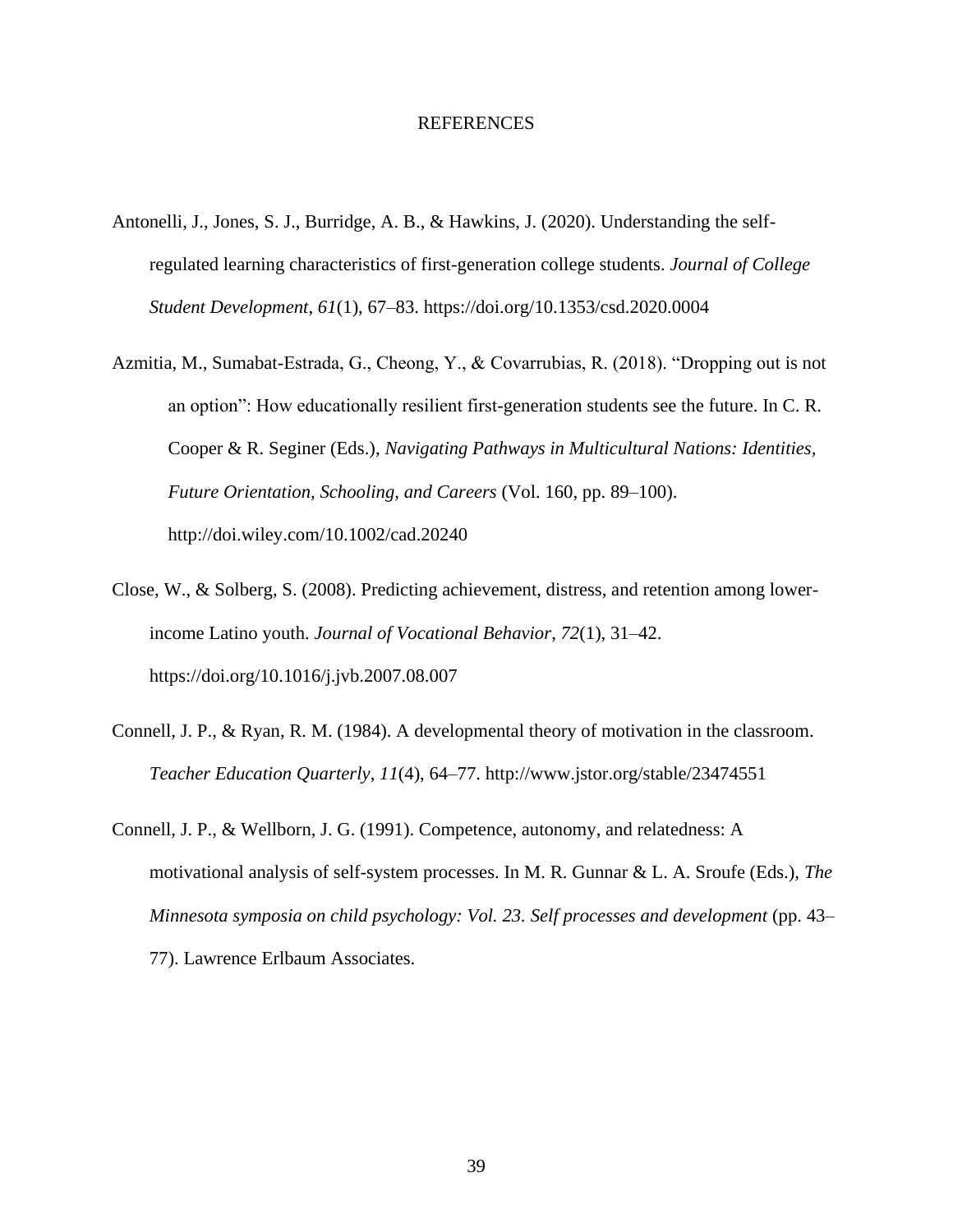- Davidson, W., & Beck, H. P. (2019). Analyzing the commitment of college students using a brief, contextualized measure of need satisfaction from the perspective of self-determination theory. *Psychological Reports*, *122*(3), 1145–1166. <https://doi.org/10.1177/0033294118769452>
- Deci, E. L., Koestner, R., & Ryan, R. M. (1999). The undermining effect is a reality after all— Extrinsic rewards, task interest, and self-determination: Reply to Eisenberger, Pierce, and Cameron (1999) and Lepper, Henderlong, and Gingras (1999). *Psychological Bulletin*, *125*(6), 692–700. <https://doi.org/10.1037/0033-2909.125.6.692>
- Deci, E. L., & Ryan, R. M. (2000). The "what" and "why" of goal pursuits: Human needs and the self-determination of behavior. *Psychological Inquiry*, *11*(4), 227–268. [https://doi.org/10.1207/S15327965PLI1104\\_01](https://doi.org/10.1207/S15327965PLI1104_01)
- Deci, E. L., Ryan, R. M., Gagné, M., Leone, D. R., Usunov, J., & Kornazheva, B. P. (2001). Need satisfaction, motivation, and well-being in the work organizations of a former Eastern Bloc country: A cross-cultural study of self-determination. *Personality and Social Psychology Bulletin*, *27*(8), 930–942.<https://doi.org/10.1177/0146167201278002>
- D'Lima, G. M., Winsler, A., & Kitsantas, A. (2014). Ethnic and gender differences in first-year college students' goal orientation, self-efficacy, and extrinsic and intrinsic motivation. *The Journal of Educational Research*, *107*(5), 341–356. <https://doi.org/10.1080/00220671.2013.823366>
- Feldt, R. C. (2008). Development of a brief measure of college stress: The College Student Stress Scale. *Psychological Reports*, *102*(3), 855–860. <https://doi.org/10.2466/pr0.102.3.855-860>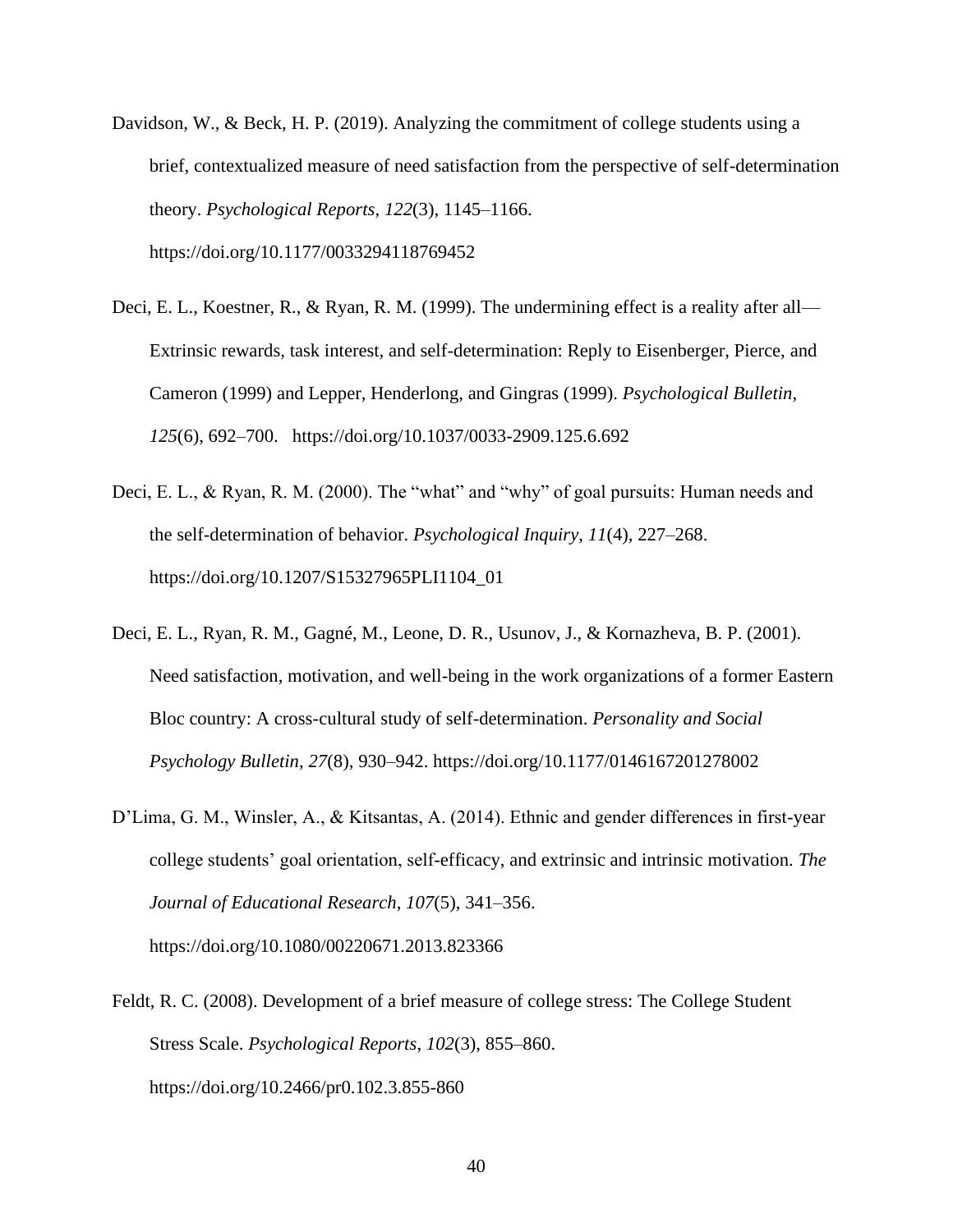- Garriott, P. O., Hudyma, A., Keene, C., & Santiago, D. (2015). Social cognitive predictors of first- and non-first-generation college students' academic and life satisfaction. *Journal of Counseling Psychology*, *62*(2), 253–263.<https://doi.org/10.1037/cou0000066>
- Garriott, P. O., & Nisle, S. (2018). Stress, coping, and perceived academic goal progress in firstgeneration college students: The role of institutional supports. *Journal of Diversity in Higher Education*, *11*(4), 436–450.<https://doi.org/10.1037/dhe0000068>
- Hilts, A., Part, R., & Bernacki, M. L. (2018). The roles of social influences on student competence, relatedness, achievement, and retention in STEM. *Science Education*, *102*(4), 744–770.<https://doi.org/10.1002/sce.21449>
- Howard, J. L., Bureau, J., Guay, F., Chong, J. X. Y., & Ryan, R. M. (2021). Student motivation and associated outcomes: A meta-analysis from self-determination theory. *Perspectives on Psychological Science*, *16*(6), 1300–1323.<https://doi.org/10.1177/1745691620966789>
- Mitchall, A. M., & Jaeger, A. J. (2018). Parental influences on low-income, first-generation students' motivation on the path to college. *The Journal of Higher Education*, *89*(4), 582– 609.<https://doi.org/10.1080/00221546.2018.1437664>
- Redford, J., Hoyer, K. M., & Ralph, J. (2017). *First-generation and continuing-generation college students: A comparison of high school and postsecondary experiences* (NCES No. 2018–009). U.S. Department of Education, National Center for Education Statistics, Institute for Education Sciences.<https://nces.ed.gov/pubs2018/2018009.pdf>
- Ryan, R. M. (1995). Psychological needs and the facilitation of integrative processes. *Journal of Personality*, *63*(3), 397–427.<https://doi.org/10.1111/j.1467-6494.1995.tb00501.x>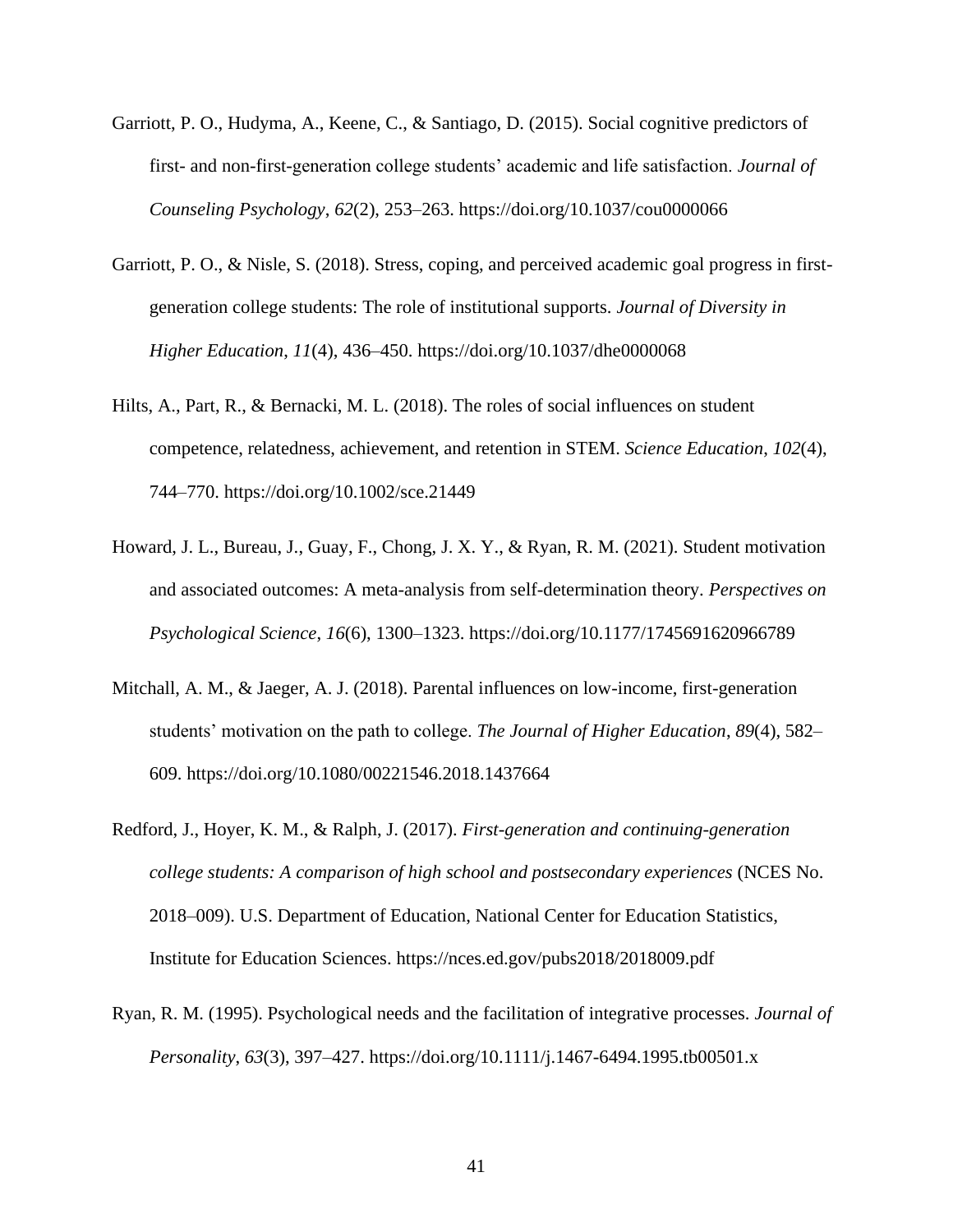- Ryan, R. M., & Connell, J. P. (1989). Perceived locus of causality and internalization: Examining reasons for acting in two domains. *Journal of Personality and Social Psychology*, *57*(5), 749–761.<https://doi.org/10.1037/0022-3514.57.5.749>
- Skinner, E. A., Kindermann, T. A., & Furrer, C. J. (2009). A motivational perspective on engagement and disaffection: Conceptualization and assessment of children's behavioral and emotional participation in academic activities in the classroom. *Educational and Psychological Measurement*, *69*(3), 493–525.<https://doi.org/10.1177/0013164408323233>
- Stephens, N. M., Fryberg, S. A., Markus, H. R., Johnson, C. S., & Covarrubias, R. (2012). Unseen disadvantage: How American universities' focus on independence undermines the academic performance of first-generation college students. *Journal of Personality and Social Psychology*, *102*(6), 1178–1197.<https://doi.org/10.1037/a0027143>
- Stephens, N. M., Hamedani, M. G., & Destin, M. (2014). Closing the social-class achievement gap: A difference-education intervention improves first-generation students' academic performance and all students' college transition. *Psychological Science*, *25*(4), 943–953. <https://doi.org/10.1177/0956797613518349>
- Sulea, C., van Beek, I., Sarbescu, P., Virga, D., & Schaufeli, W. B. (2015). Engagement, boredom, and burnout among students: Basic need satisfaction matters more than personality traits. *Learning and Individual Differences*, *42*, 132–138. <https://doi.org/10.1016/j.lindif.2015.08.018>
- Terenzini, P. T., Springer, L., Yaeger, P. M., Pascarella, E. T., & Nora, A. (1996). Firstgeneration college students: Characteristics, experiences, and cognitive development. *Research in Higher Education*, *37*(1), 1–22.<https://doi.org/10.1007/BF01680039>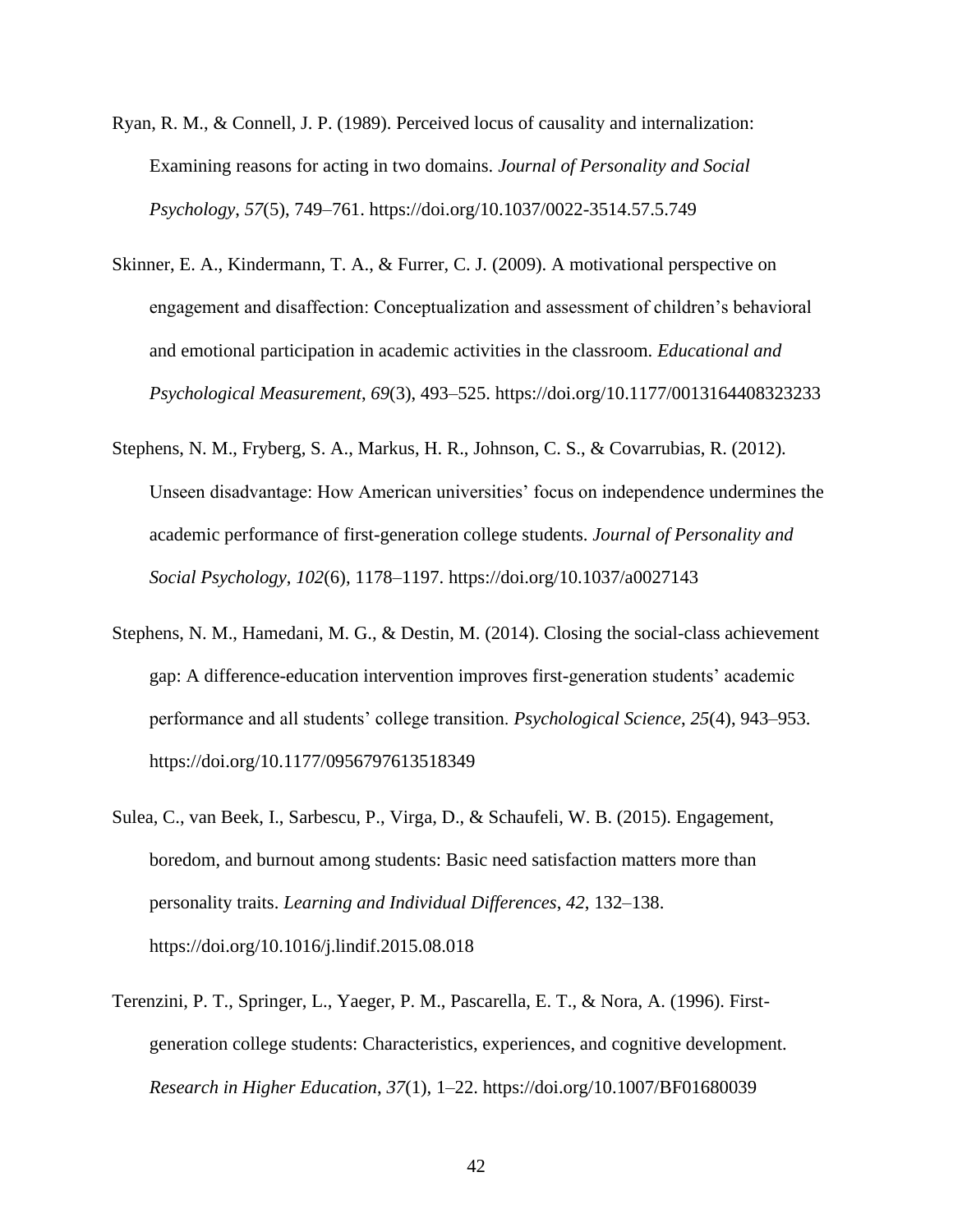- Torres, J. B., & Solberg, V. S. (2001). Role of self-efficacy, stress, social integration, and family support in Latino college student persistence and health. *Journal of Vocational Behavior*, *59*(1), 53–63.<https://doi.org/10.1006/jvbe.2000.1785>
- Trevino, N. N., & DeFreitas, S. C. (2014). The relationship between intrinsic motivation and academic achievement for first generation Latino college students. *Social Psychology of Education*, *17*(2), 293–306.<https://doi.org/10.1007/s11218-013-9245-3>
- Wibrowski, C. R., Matthews, W. K., & Kitsantas, A. (2017). The role of a skills learning support program on first-generation college students' self-regulation, motivation, and academic achievement: A longitudinal study. *Journal of College Student Retention: Research, Theory & Practice*, *19*(3), 317–332.<https://doi.org/10.1177/1521025116629152>
- Young, D. G., & Keup, J. R. (2018). To pay or not to pay: The influence of compensation as an external reward on learning outcomes of peer leaders. *Journal of College Student Development*, *59*(2), 159–176.<https://doi.org/10.1353/csd.2018.0015>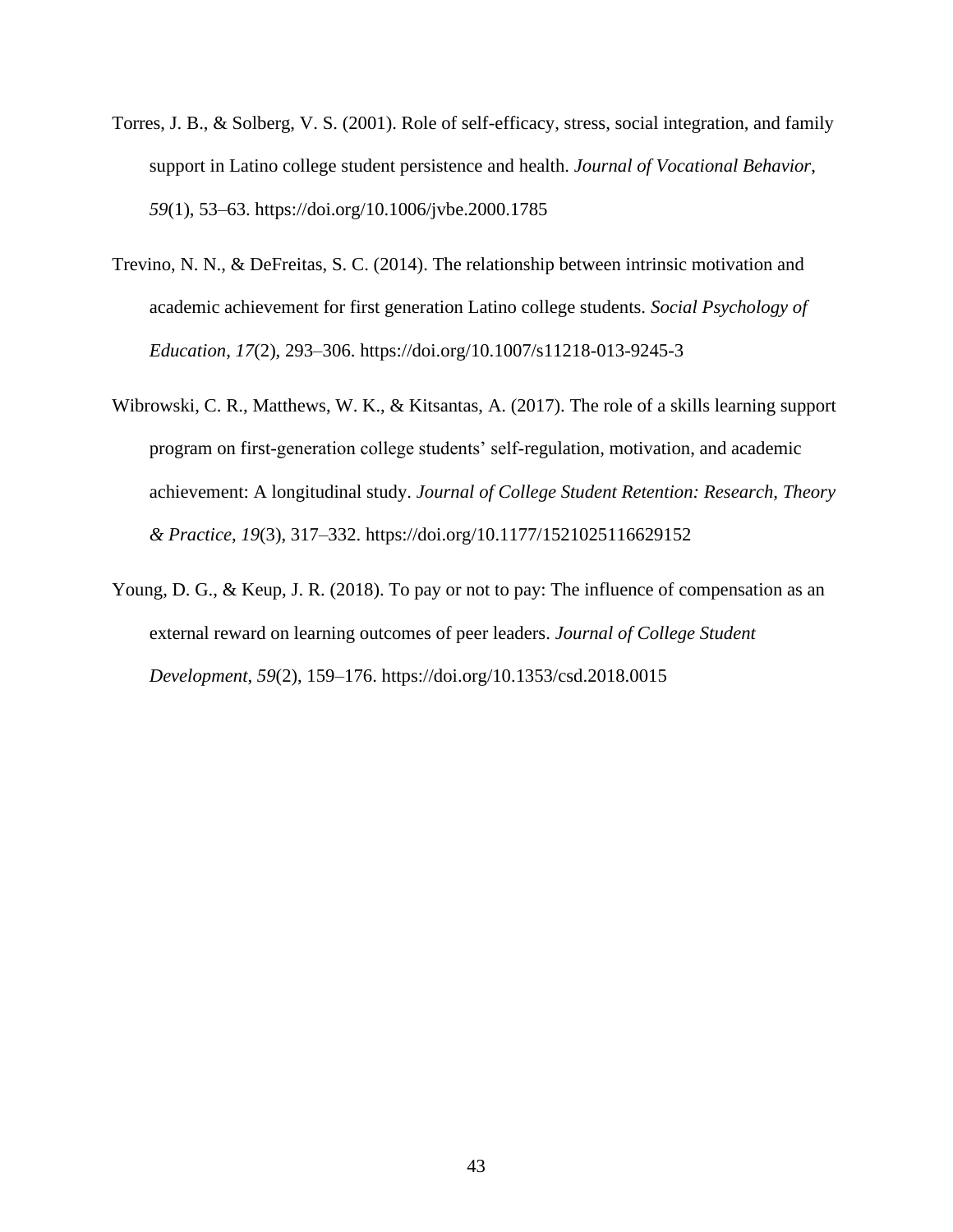### APPENDIX A

### IRB APPROVAL LETTER

|--|

Northern Michigan University Mail - HS-21-9 - Initial: Expedited Review Approval Letter



Jon Barch <ibarch@nmu.edu>

#### HS-21-9 - Initial: Expedited Review Approval Letter 1 message

do-not-reply@cayuse.com <do-not-reply@cayuse.com> To: jbarch@nmu.edu Cc: dereande@nmu.edu, leckert@nmu.edu, jantaylo@nmu.edu Tue, May 11, 2021 at 3:11 PM



Graduate Studies and Research Marquette, MI 49838-8901 306-227-2300 www.nmu.cou/graduatestudies/

May 11, 2021 3:11:07 PM EDT

To:

Jon Barch **Psychological Sciences** 

From:

The Northern Michigan University Human Subjects Review Board

Dr. Lisa Schade Eckert, Dean of Graduate Studies and Research **NMU Institutional Official** 

Re:

....<br>Initial - HS-21-9 Differences Between First-Generation and Continuing-Generation College Students in<br>Psychological Need Fulfillment, Academic Engagement, and Retention IRB Study Number: HS-21-9

The Northern Michigan University Human Subjects Review Board has approved your study, Differences Between First-<br>Generation and Continuing-Generation College Students in Psychological Need Fulfillment, Academic Engagement, **Retention** 

Include your study number, HS-21-9, on all research materials and any correspondence regarding this project.

If any unanticipated problems arise involving human subjects, such as a subject suffers an injury during research or if there is an incident of non-compliance with IRB policies and procedures, you must take immediate action to assist the subject and notify the IRB chair (dereande@nmu.edu) and NMU's IRB Institutional Official (leckert@nmu.edu) within 48 hours. Additionally, you must complete an Incident Form in Cayuse IRB.

Please remember that informed consent is a process beginning with a description of the project and insurance of participant understanding. Informed consent must continue throughout the project via a dialogue between the researcher and the research participant.

If you find that modifications of investigators, methods, or procedures are necessary, you must submit a modification submission through Cayuse IRB. Any changes or revisions to your approved research plan must be approved by the IRB

prior to implementation.<br>Until further guidance, per CDC guidelines, the PI is responsible for obtaining signatures on the COVID-19 Researcher<br>Agreement and Release and COVID-19 Research Participant Agreement and Release f

https://mail.google.com/mail/u/0?lk=d8cb9e913c&view=pt&search=all&permthid=thread-f%3A1699490319934320156%7Cmsg-f%3A16994903199343... 1/2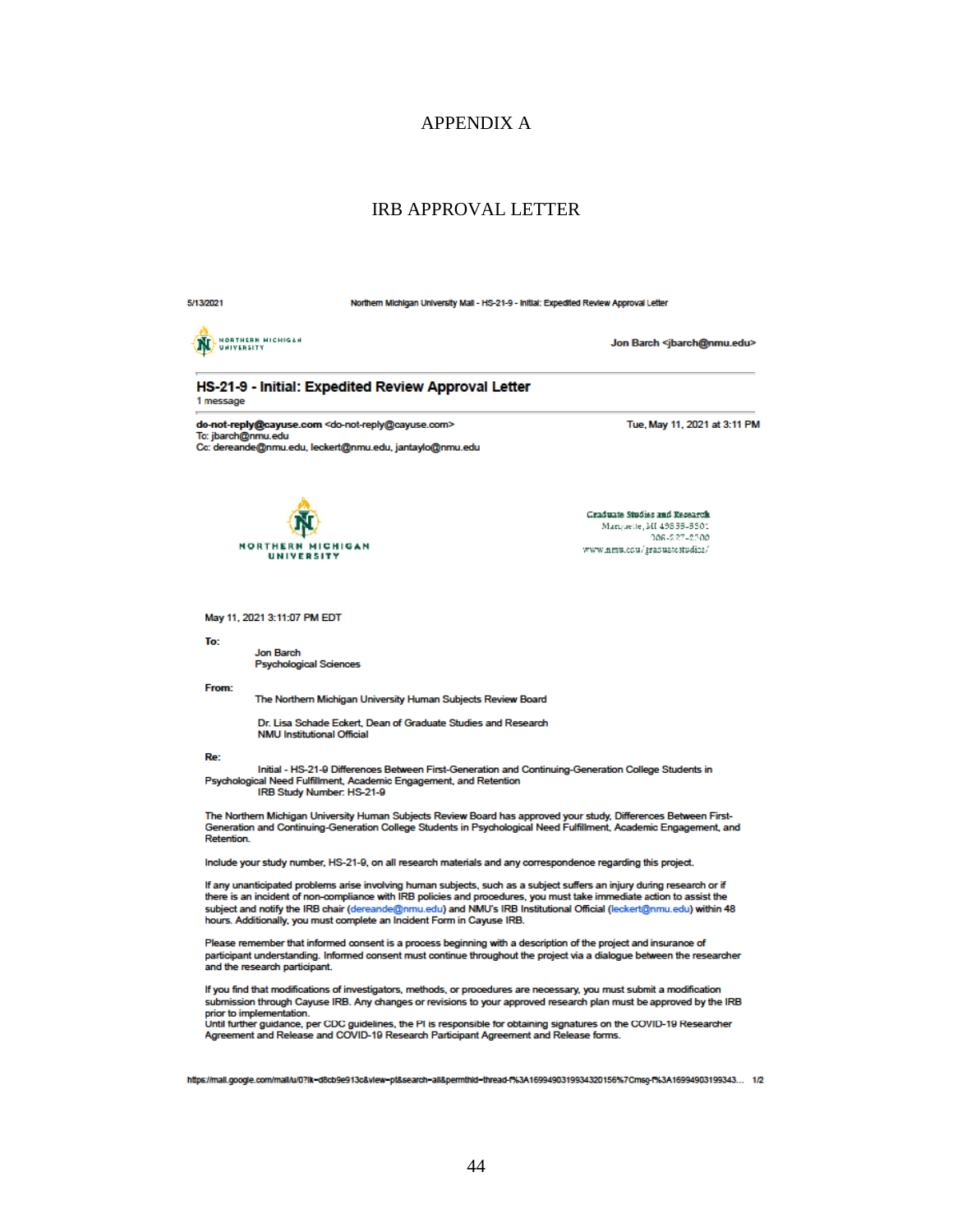# APPENDIX B

# FIGURE 1 COPYRIGHT PERMISSION

# AMERICAN PSYCHOLOGICAL ASSOCIATION LICENSE

# TERMS AND CONDITIONS

Mar 23, 2022

This Agreement between Mr. Cole Holt ("You") and American Psychological Association ("American Psychological Association") consists of your license details and the terms and conditions provided by American Psychological Association and Copyright Clearance Center.

| License Number                      | 5274891163255                                         |  |  |
|-------------------------------------|-------------------------------------------------------|--|--|
| License date                        | Mar 23, 2022                                          |  |  |
| <b>Licensed Content Publisher</b>   | American Psychological Association                    |  |  |
| <b>Licensed Content Publication</b> | Journal of Personality and Social Psychology          |  |  |
|                                     | Unseen disadvantage: How American universities' focus |  |  |
| Licensed Content Title              | on independence undermines the academic performance   |  |  |
|                                     | of first-generation college students.                 |  |  |
| Licensed copyright line             | Copyright © 2012, American Psychological Association  |  |  |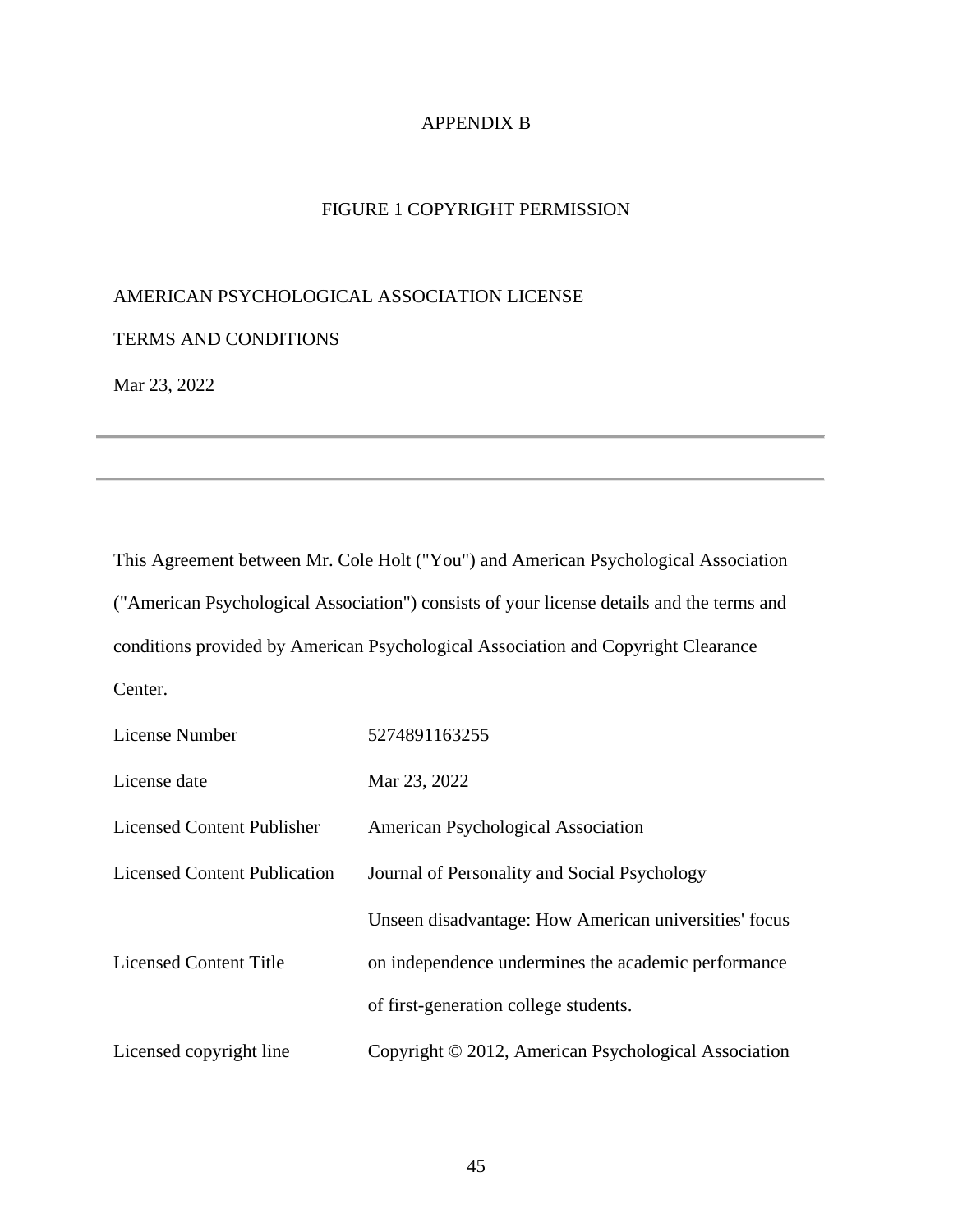| <b>Licensed Content Author</b>     | Stephens, Nicole M.; Fryberg, Stephanie A.; Markus,   |  |  |
|------------------------------------|-------------------------------------------------------|--|--|
|                                    | Hazel Rose; Johnson, Camille S.; Covarrubias, Rebecca |  |  |
| <b>Licensed Content Date</b>       | Jun 1, 2012                                           |  |  |
| <b>Licensed Content Volume</b>     | 102                                                   |  |  |
| <b>Licensed Content Issue</b>      | 6                                                     |  |  |
| Type of Use                        | Thesis/Dissertation                                   |  |  |
| Requestor type                     | Academic institution                                  |  |  |
| Format                             | Electronic                                            |  |  |
| Portion                            | chart/graph/table/figure                              |  |  |
| Number of                          |                                                       |  |  |
| charts/graphs/tables/figures       | $\mathbf{1}$                                          |  |  |
| Rights for                         | Main product                                          |  |  |
| Duration of use                    | life of current edition                               |  |  |
| Creation of copies for the         |                                                       |  |  |
| disabled                           | no                                                    |  |  |
| With minor editing privileges      | no                                                    |  |  |
| In the following language $(s)$    | Original language of publication                      |  |  |
| With incidental promotional use no |                                                       |  |  |
| The lifetime unit quantity of new  | 0 to 499                                              |  |  |
| product                            |                                                       |  |  |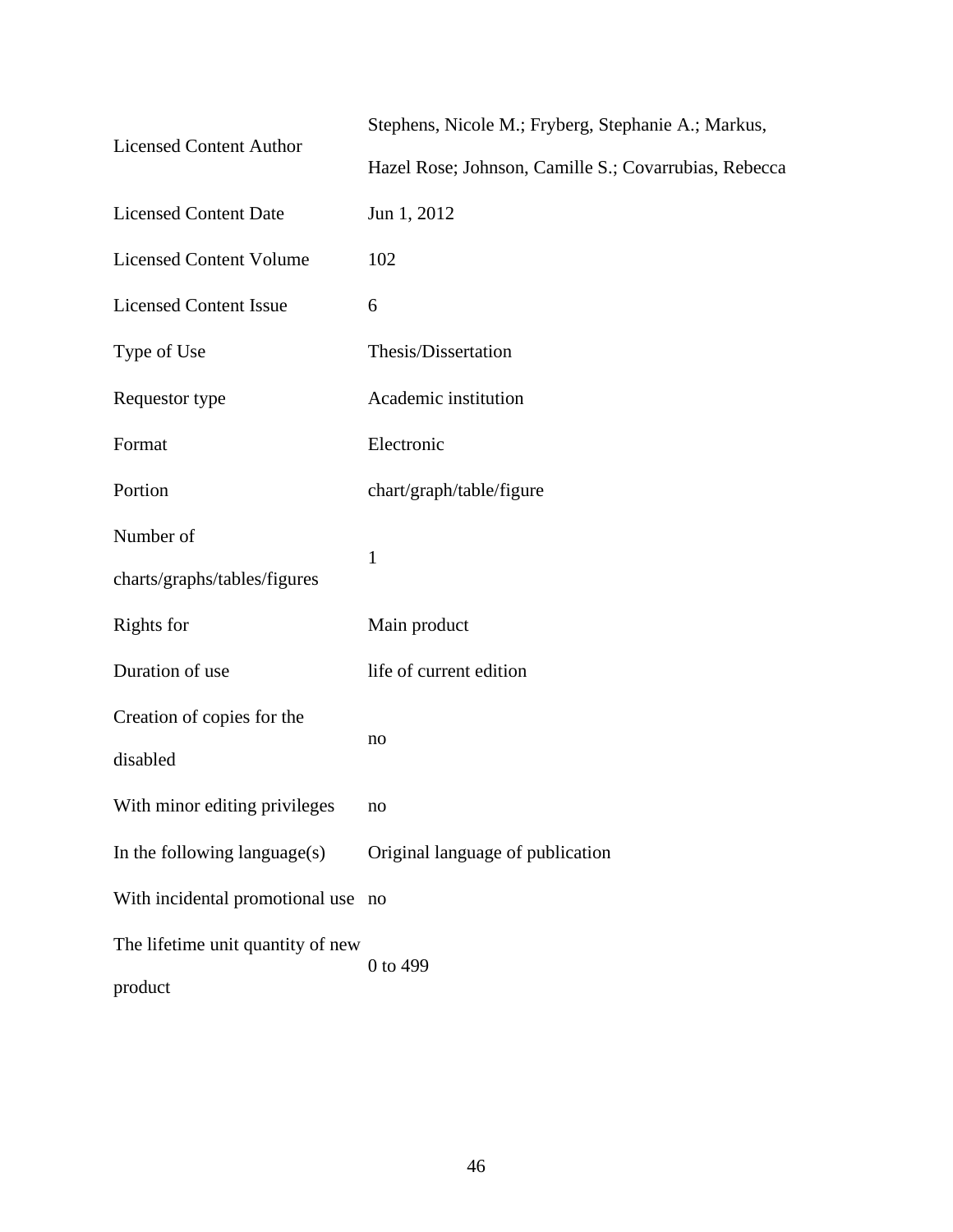|                            | Differences Between First-Generation and Continuing- |  |  |
|----------------------------|------------------------------------------------------|--|--|
| Title                      | Generation College Students in Psychological Need    |  |  |
|                            | Fulfillment, Academic Engagement, and Retention      |  |  |
| Institution name           | Northern Michigan University                         |  |  |
| Expected presentation date | May 2022                                             |  |  |
| Order reference number     | 06012012                                             |  |  |
| Portions                   | Figure 1 on page 1182                                |  |  |
| Terms and Conditions       |                                                      |  |  |

# **RightsLink Plus Terms and Conditions**

# **American Psychological Association**

The publisher for this copyrighted material is the American Psychological Association ("APA"). By clicking "accept" in connection with completing this licensing transaction, you agree that the following terms and conditions apply to this transaction (along with the Billing and Payment terms and conditions established by the Copyright Clearance Center, Inc. ("CCC") at the time that you opened your CCC account.

APA hereby grants you a non-exclusive license to use this material, subject to the conditions below.

# 1. Limited License.

Licenses are for one-time use only with a maximum distribution equal to the number that you identified in the licensing process; any form of republication must be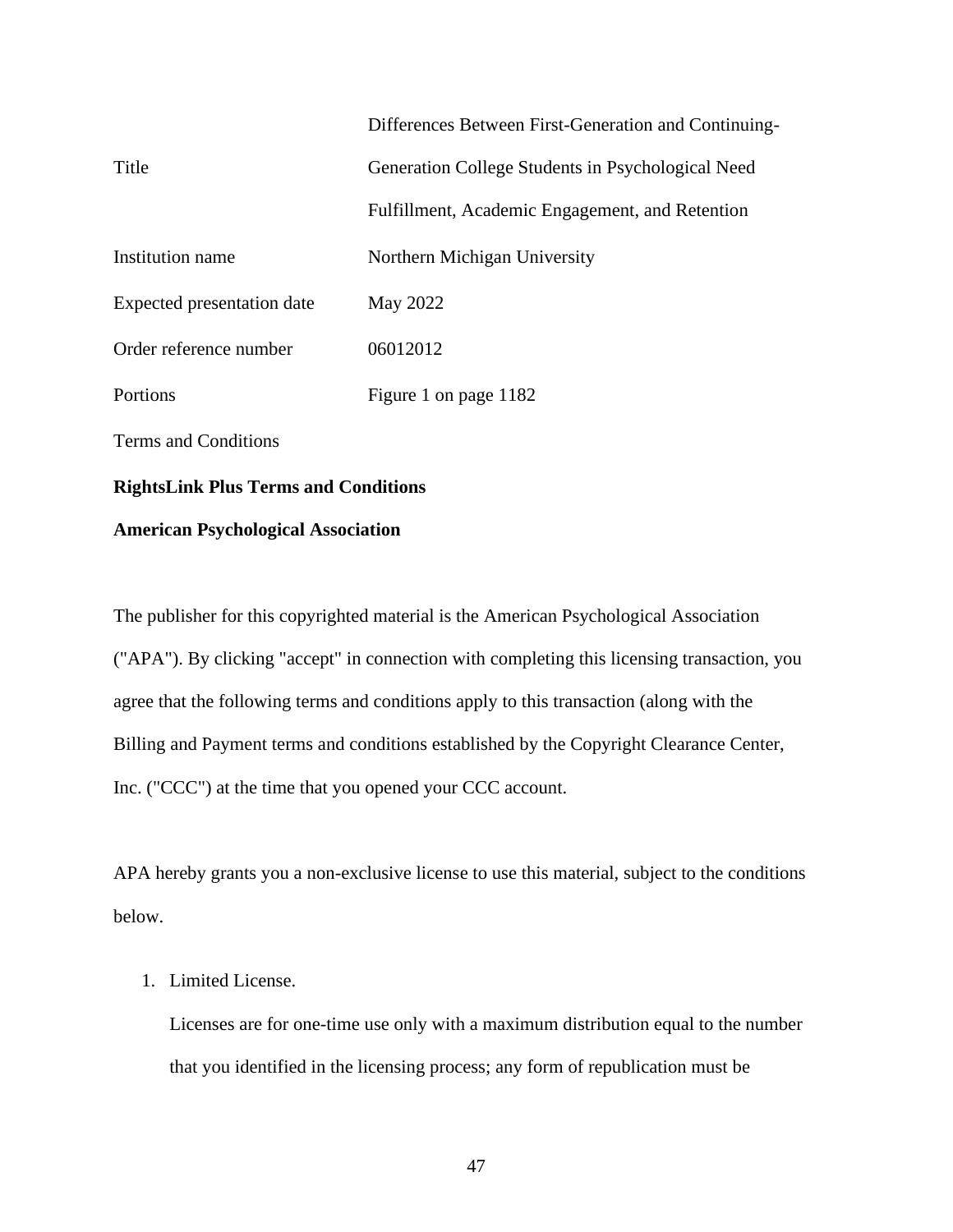completed with 12 months from the date hereof (although copies prepared before then may be distributed thereafter); and any electronic posting is limited to a period of 12 months.

2. Credit Lines and Translation Disclaimer.

The reproduced material must include one of the following credit lines:

For English language content: Copyright © [year] by [Copyright Owner]. Reproduced [or Adapted] with permission. [Full bibliographic citation.]

For translated language content: This material originally appeared in English as [full bibliographic citation]. Copyright © [year] by [Copyright Owner]. Translated and reproduced [or adapted] with permission. [Copyright Owner] is not responsible for the quality or accuracy of this translation. This translation cannot be reproduced or distributed further without prior written permission.

3. Author Permission.

You must obtain the author's (or, in case of multiple authorship, one author's) permission. A good faith effort must be made to locate the author and obtain the author's permission. Author permission is not required for the reuse of small excepts or 1 to 3 figures or 1 to 3 tables; or for course pack or electronic reserve use.

4. Geographic Rights.

Licenses may be exercised anywhere in the world.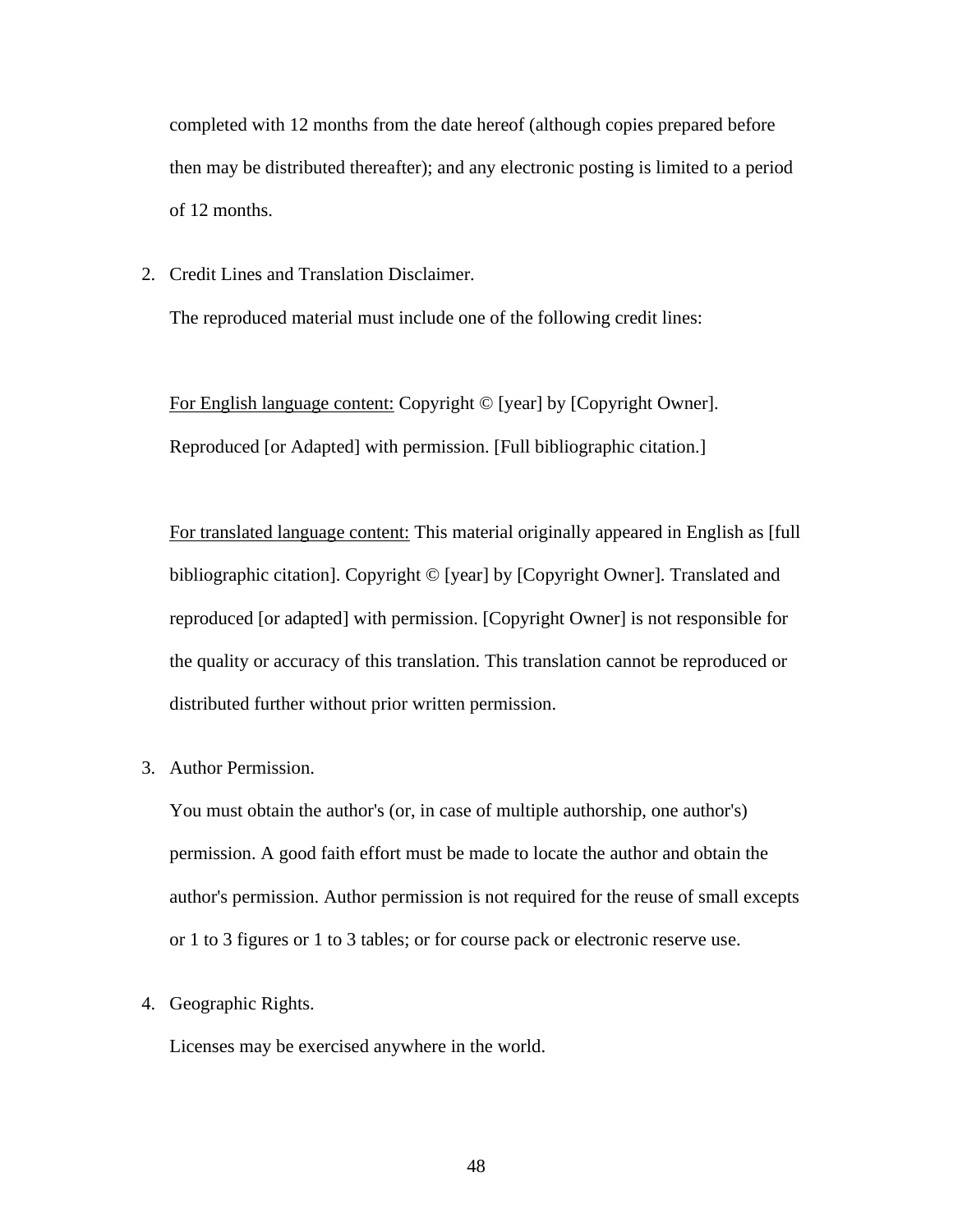5. Book Edition Limit.

If the APA content will be reproduced in a book, then permission is limited to the life of the current edition.

6. Online Use Limitations.

APA full-text articles or book chapters may only be posted on a secure and restricted web site. The credit line specified in Section 2 shall appear on the first screen on which the APA content appears and shall be amended to include the following additional wording: No further reproduction or distribution is permitted without written permission from the American Psychological Association.

7. Reservation of Rights.

APA reserves all rights not specifically granted in the combination of (i) the license details provided by you and accepted in the course of this licensing transaction, (ii) these terms and conditions and (iii) CCC's Billing and Payment terms and conditions.

8. License Contingent on Payment.

While you may exercise the rights licensed immediately upon issuance of the license at the end of the licensing process for the transaction, provided that you have disclosed complete and accurate details of your proposed use, no license is finally effective unless and until full payment is received from you (either by APA or by CCC) as provided in CCC's Billing and Payment terms and conditions. If full payment is not received on a timely basis, then any license preliminarily granted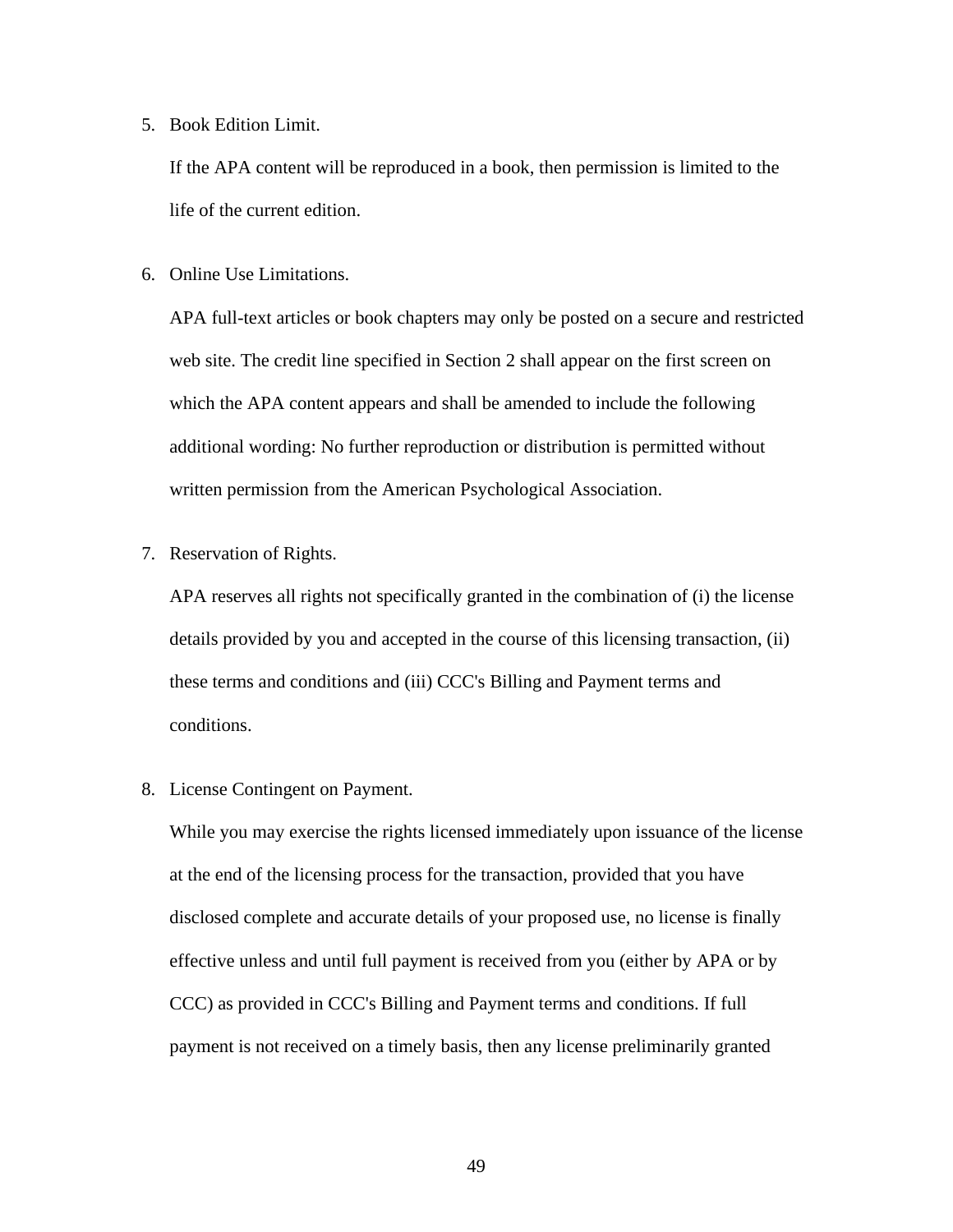shall be deemed automatically revoked and shall be void as if never granted. Further, in the event that you breach any of these terms and conditions or any of CCC's Billing and Payment terms and conditions, the license is automatically revoked and shall be void as if never granted. Use of materials as described in a revoked license, as well as any use of the materials beyond the scope of an unrevoked license, may constitute copyright infringement and APA reserves the right to take any and all action to protect its copyright in the materials. "\$0.00" fee means that APA waived the fee.

9. License Revocation.

APA or CCC may, within 60 days from the date of license, deny the permissions described in this License at their sole discretion, for any reason or no reason, with a full refund payable to you. Notice of such denial will be made using the contact information provided by you. Failure to receive such notice will not alter or invalidate the denial. In no event will APA or CCC be responsible or liable for any costs, expenses or damage incurred by you as a result of a denial of your permission request, other than a refund of the amount(s) paid by you to CCC for denied permissions.

10. Warranties.

APA warrants that it has, to the best of its knowledge, the rights to license reuse of this content. However, you must ensure that the material you are requesting is original to APA and does not carry the copyright of another entity (as credited in the published version). If any part of the material you have requested indicates that it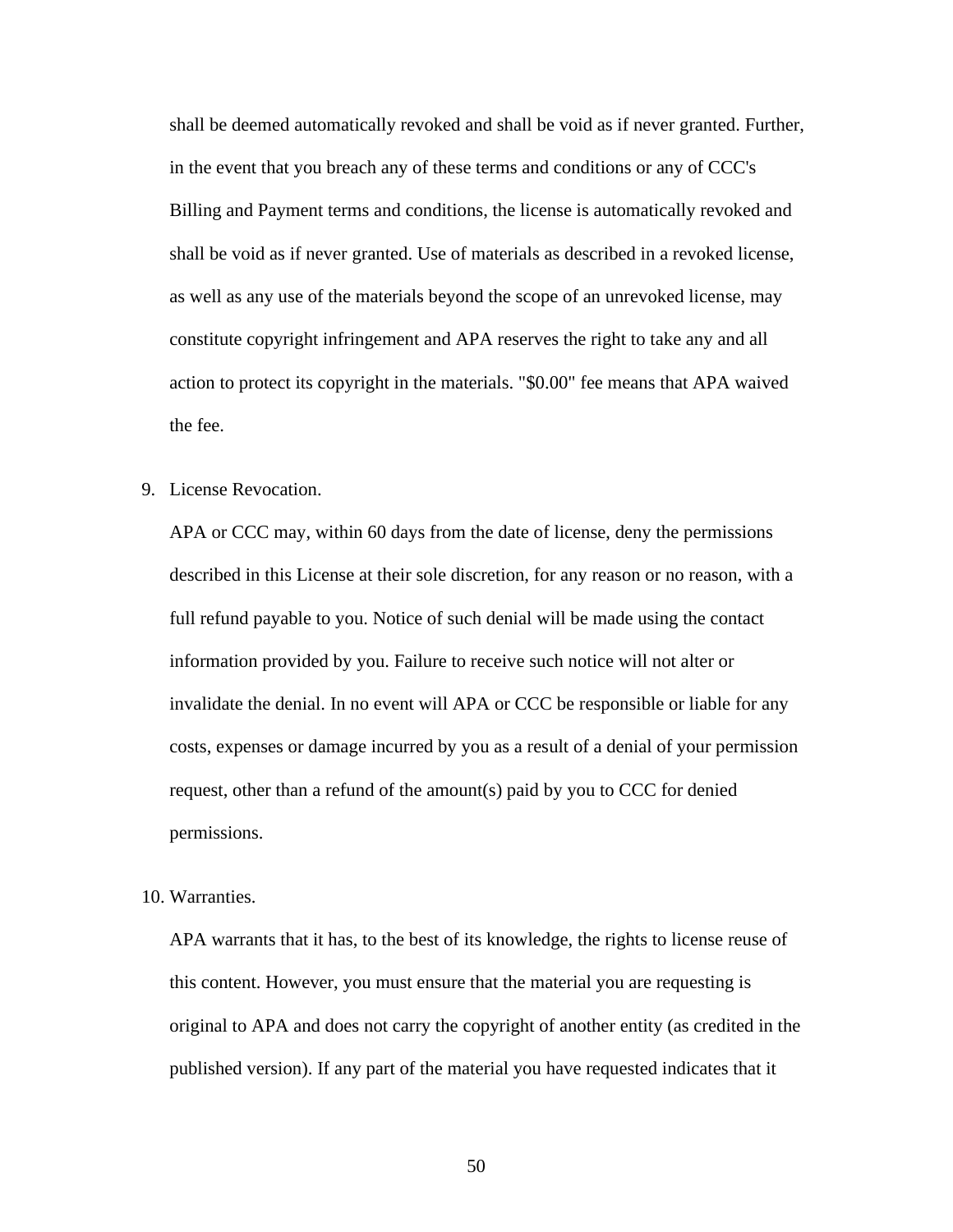was reprinted or adapted with permission from another source, then you should also seek permission from that original source to reuse the material.

11. Indemnity.

You hereby indemnify and agree to hold harmless APA and CCC, and their respective officers, directors, employees and agents, from and against any and all claims arising out of your use of the licensed material other than as specifically authorized pursuant to this license.

12. No Transfer of License.

This license is personal to you, but may be assigned or transferred by you to your employer or a business associate if you give prompt written notice of the assignment or transfer to the APA. No such assignment or transfer shall relieve you of the obligation to pay the designated license fee on a timely basis (although payment by the identified assignee can fulfill your obligation).

13. No Amendment except in Writing.

This license may not be amended except in a writing signed by both parties (or, in the case of APA, by CCC on APA's behalf).

14. Objection to Contrary Terms.

APA hereby objects to any terms contained in any purchase order, acknowledgment, check endorsement or other writing prepared by you, which terms are inconsistent with these terms and conditions or CCC's Billing and Payment terms and conditions. These terms and conditions, together with CCC's Billing and Payment terms and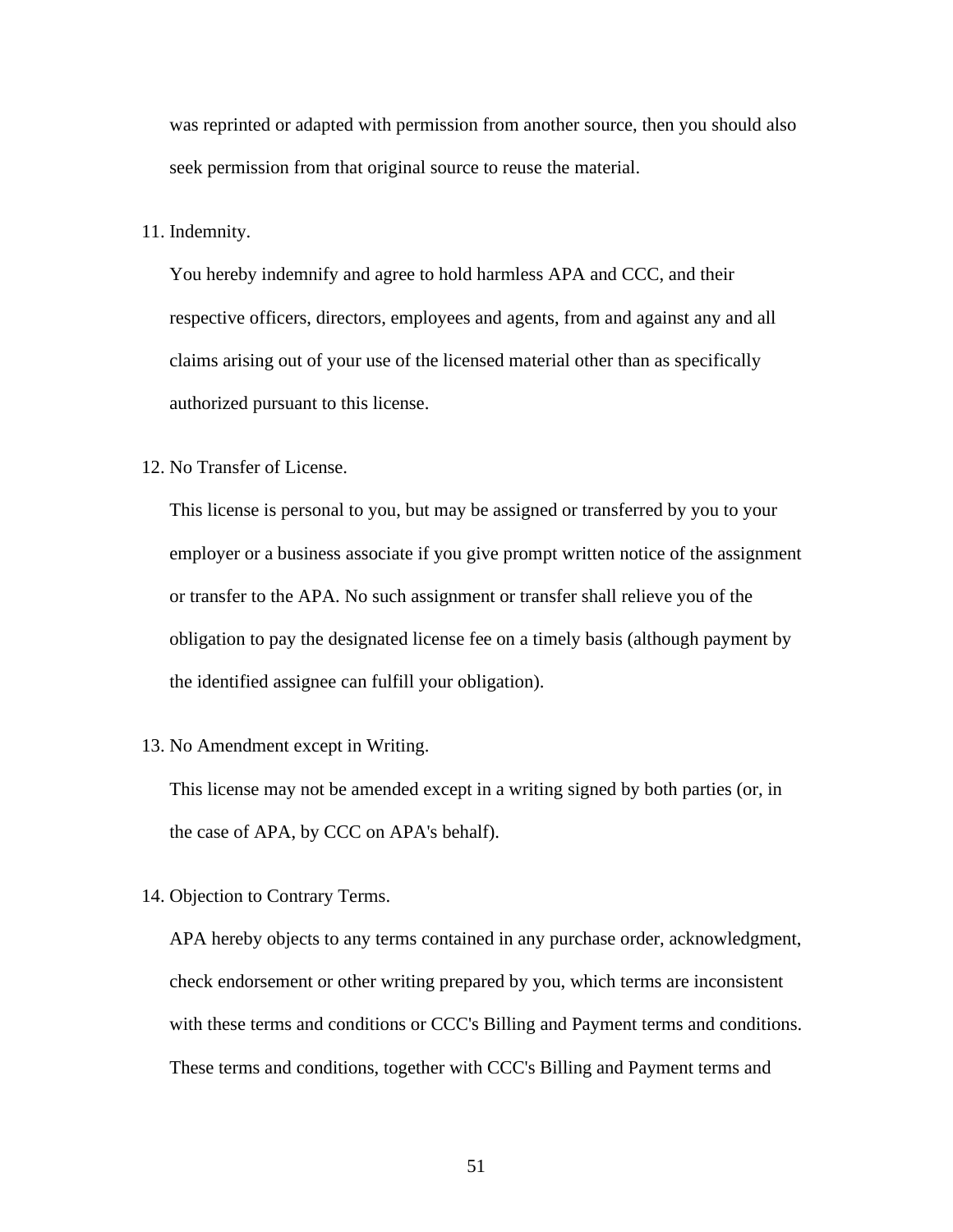conditions (which are incorporated herein), comprise the entire agreement between you and APA (and CCC) concerning this licensing transaction. In the event of any conflict between your obligations established by these terms and conditions and those established by CCC's Billing and Payment terms and conditions, these terms and conditions shall control.

15. Jurisdiction.

This license transaction shall be governed by and construed in accordance with the laws of the District of Columbia. You hereby agree to submit to the jurisdiction of the federal courts located in the District of Columbia for purposes of resolving any disputes that may arise in connection with this licensing transaction.

Other Conditions:

v1.2

**Questions? [customercare@copyright.com](mailto:customercare@copyright.com) or +1-855-239-3415 (toll free in the US) or +1-978-646-2777.**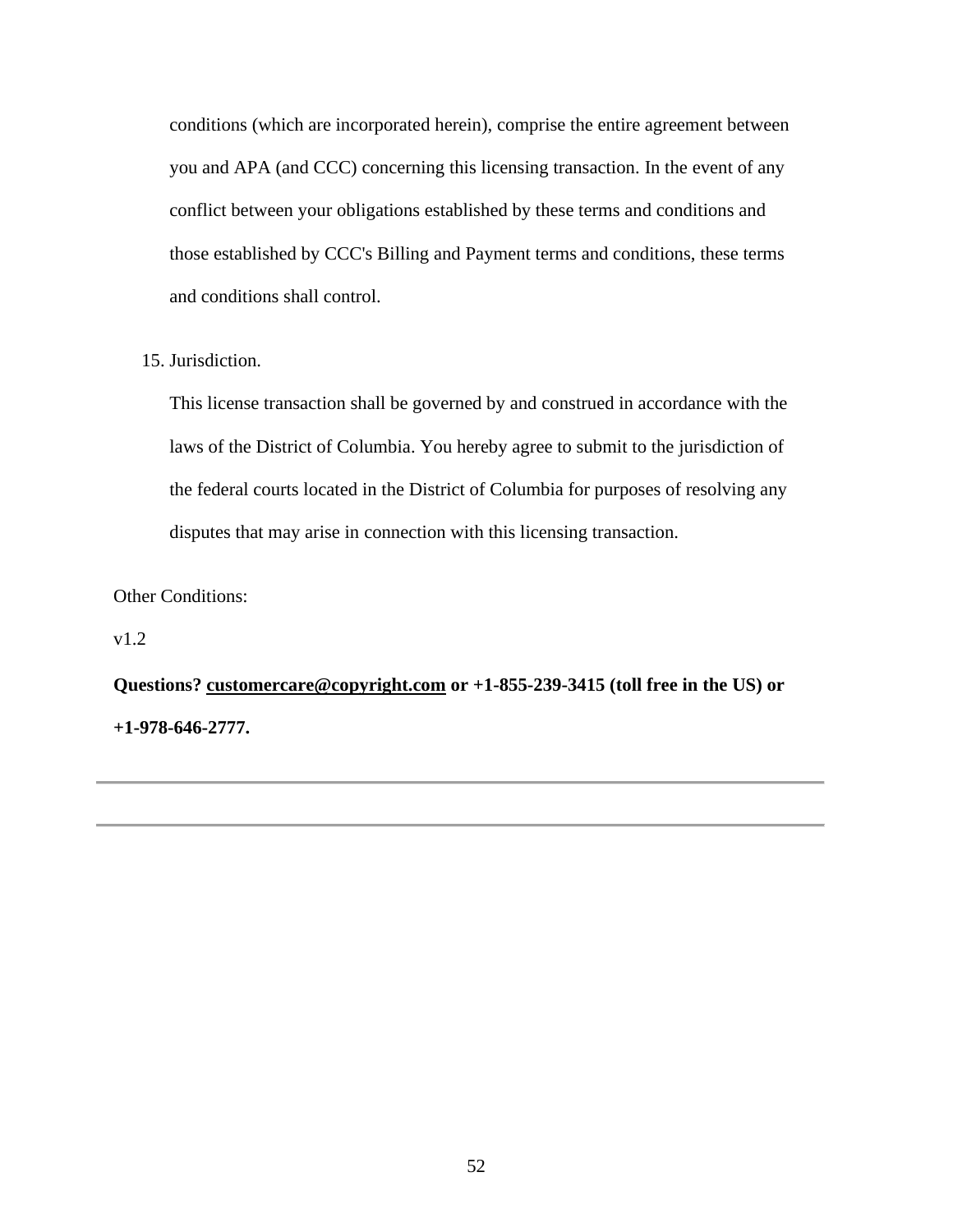# APPENDIX C

# FIGURE 2 COPYRIGHT PERMISSION

# SAGE PUBLICATIONS LICENSE

# TERMS AND CONDITIONS

Feb 23, 2022

This Agreement between Mr. Cole Holt ("You") and SAGE Publications ("SAGE

Publications") consists of your license details and the terms and conditions provided by

SAGE Publications and Copyright Clearance Center.

# **All payments must be made in full to CCC. For payment instructions, please see**

# **information listed at the bottom of this form.**

| License Number          | 5240880840334                         |  |  |
|-------------------------|---------------------------------------|--|--|
| License date            | Feb 02, 2022                          |  |  |
| <b>Licensed Content</b> | <b>SAGE</b> Publications              |  |  |
| Publisher               |                                       |  |  |
| <b>Licensed Content</b> |                                       |  |  |
| Publication             | Perspectives on Psychological Science |  |  |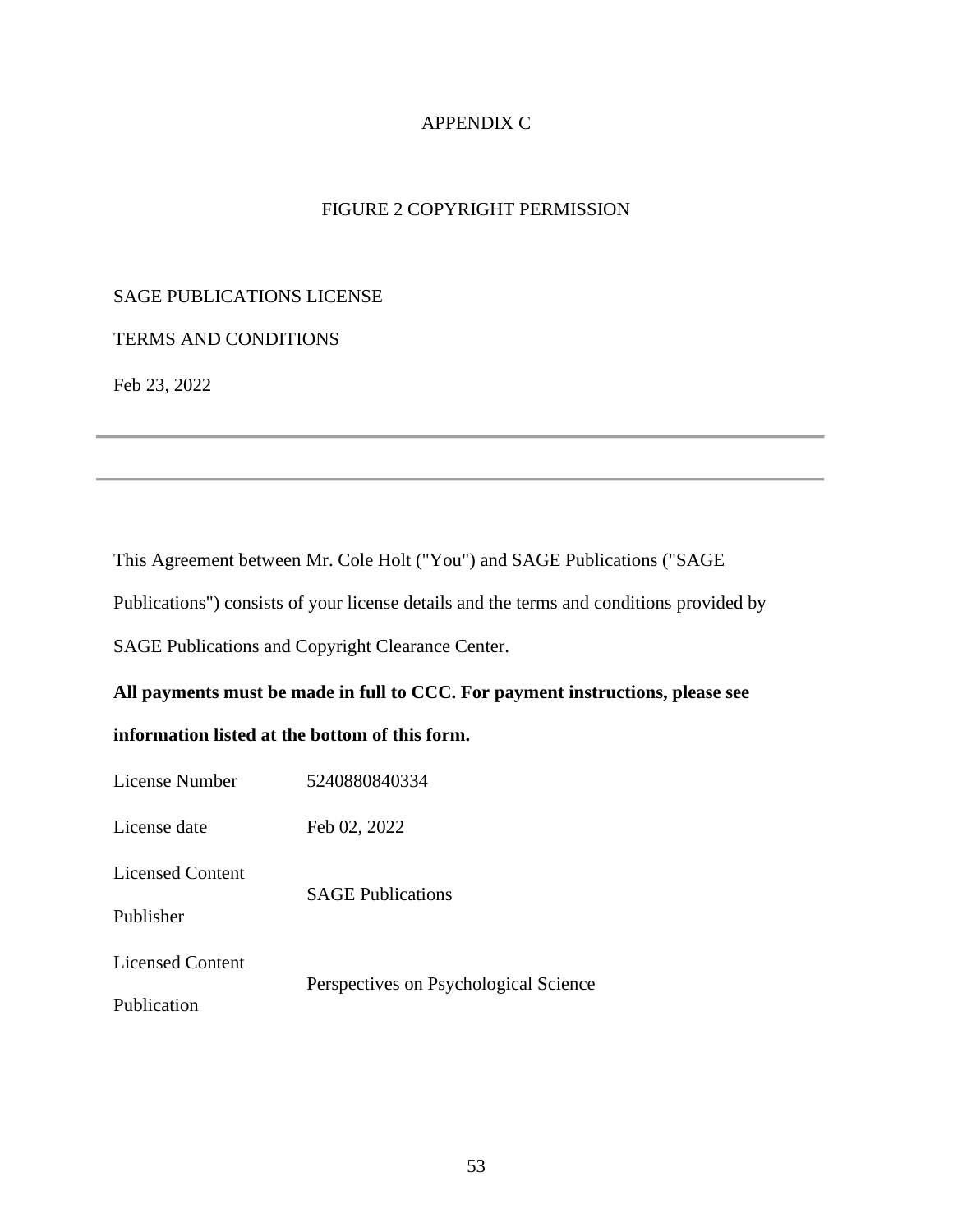| <b>Licensed Content Title</b>             | Student Motivation and Associated Outcomes: A Meta-Analysis                   |  |  |
|-------------------------------------------|-------------------------------------------------------------------------------|--|--|
|                                           | From Self-Determination Theory                                                |  |  |
|                                           | Licensed Content Author Joshua L. Howard, Julien Bureau, Frédéric Guay, et al |  |  |
| Licensed Content Date Nov 1, 2021         |                                                                               |  |  |
| <b>Licensed Content</b>                   |                                                                               |  |  |
| Volume                                    | 16                                                                            |  |  |
| <b>Licensed Content Issue</b>             | 6                                                                             |  |  |
| Licensed Content Pages 24                 |                                                                               |  |  |
| Type of Use                               | <b>Book</b>                                                                   |  |  |
| Requestor type                            | Commercial (non-pharmaceutical)                                               |  |  |
| Format                                    | Electronic                                                                    |  |  |
| Portion                                   | Figure/table                                                                  |  |  |
| Number of figures/tables 1                |                                                                               |  |  |
| Will you be translating? No, only English |                                                                               |  |  |
| Circulation                               | $\mathbf{1}$                                                                  |  |  |
|                                           | Differences Between First-Generation and Continuing-Generation                |  |  |
| Title of new book                         | College Students in Psychological Need Fulfillment, Academic                  |  |  |
|                                           | <b>Engagement</b> , and Retention                                             |  |  |
| Lead author                               | Cole Holt                                                                     |  |  |
| Publisher                                 | ProQuest                                                                      |  |  |
| <b>Expected publication</b>               |                                                                               |  |  |
| date                                      | May 2022                                                                      |  |  |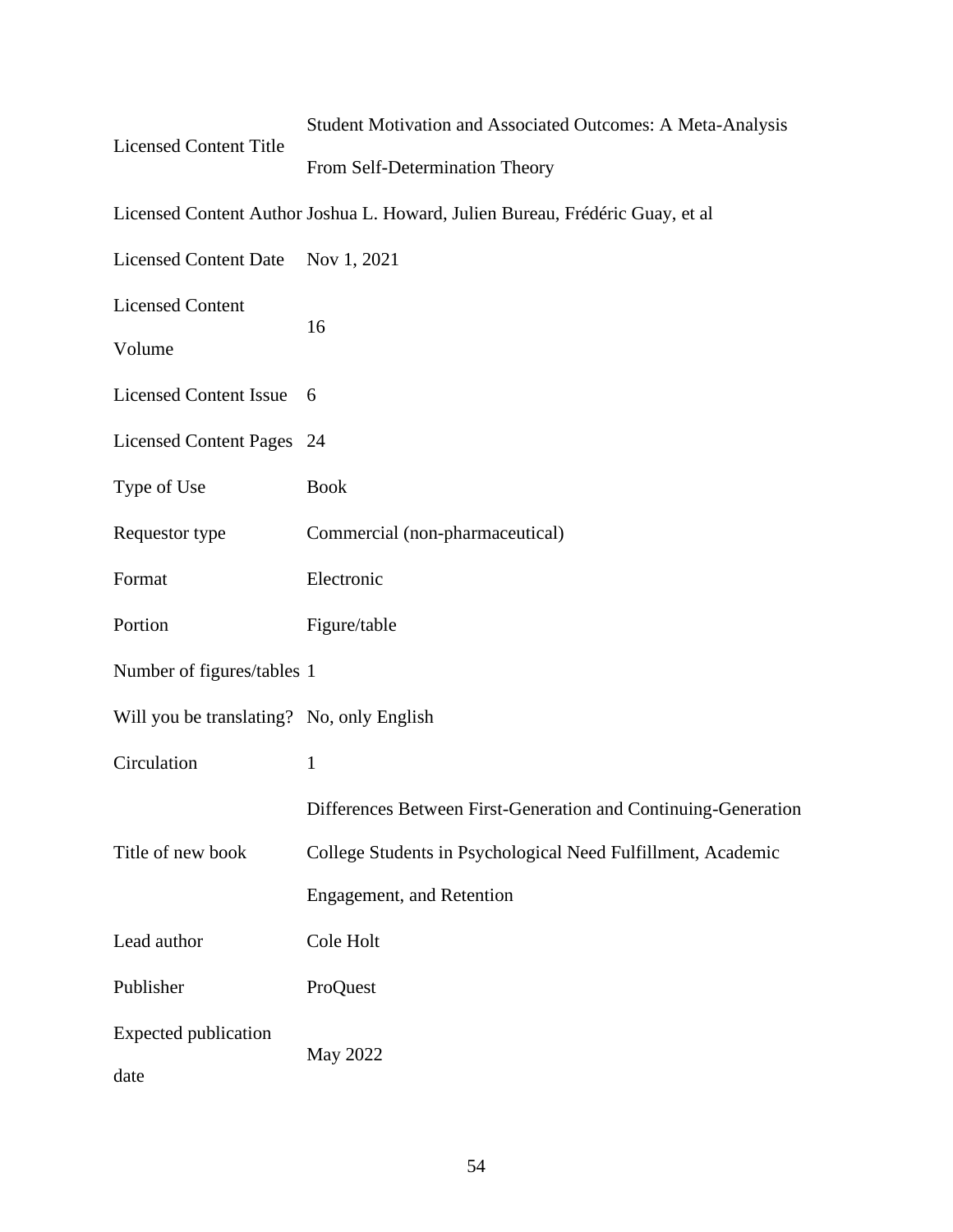Order reference number 1239

Portions Figure 1 on page 1301

Terms and Conditions

#### **SAGE Terms and Conditions for Permissions Administered Through RightsLink**

You, the Requestor, are requesting to use the material specified in the permission request (the "Work"). Your agreement to the terms and conditions herein and completion of a permission request constitutes a Permission Request. You are in no way required to use the Work; however, should you decide not to use the Work after you complete this request, you agree to cancel your order through this website. Under the above conditions, and the following terms and conditions, permission to use Work ("Permission") is granted solely to you:

- 1. SAGE reserves the right to revoke any Permission, at SAGE's sole discretion, within two (2) business days of the request.
- 2. The number of copies ("Copies") for print use is defined as the total number of copies made for distribution or for repurposing, and the number of copies ("Copies") for electronic use is defined as the total number of viewers of the Work, recipients of copies of the Work, and individuals or entities who may have access to the Work. The Copies must not exceed the Copies as stated in the Permission Request.
- 3. Requests to post a full article on a website, internet, intranet, or any publicly accessible site must be submitted to the Publisher through the SAGE Permissions Portal [\(https://jira.sagepub.com/servicedesk/customer/portal/9\)](https://jira.sagepub.com/servicedesk/customer/portal/9).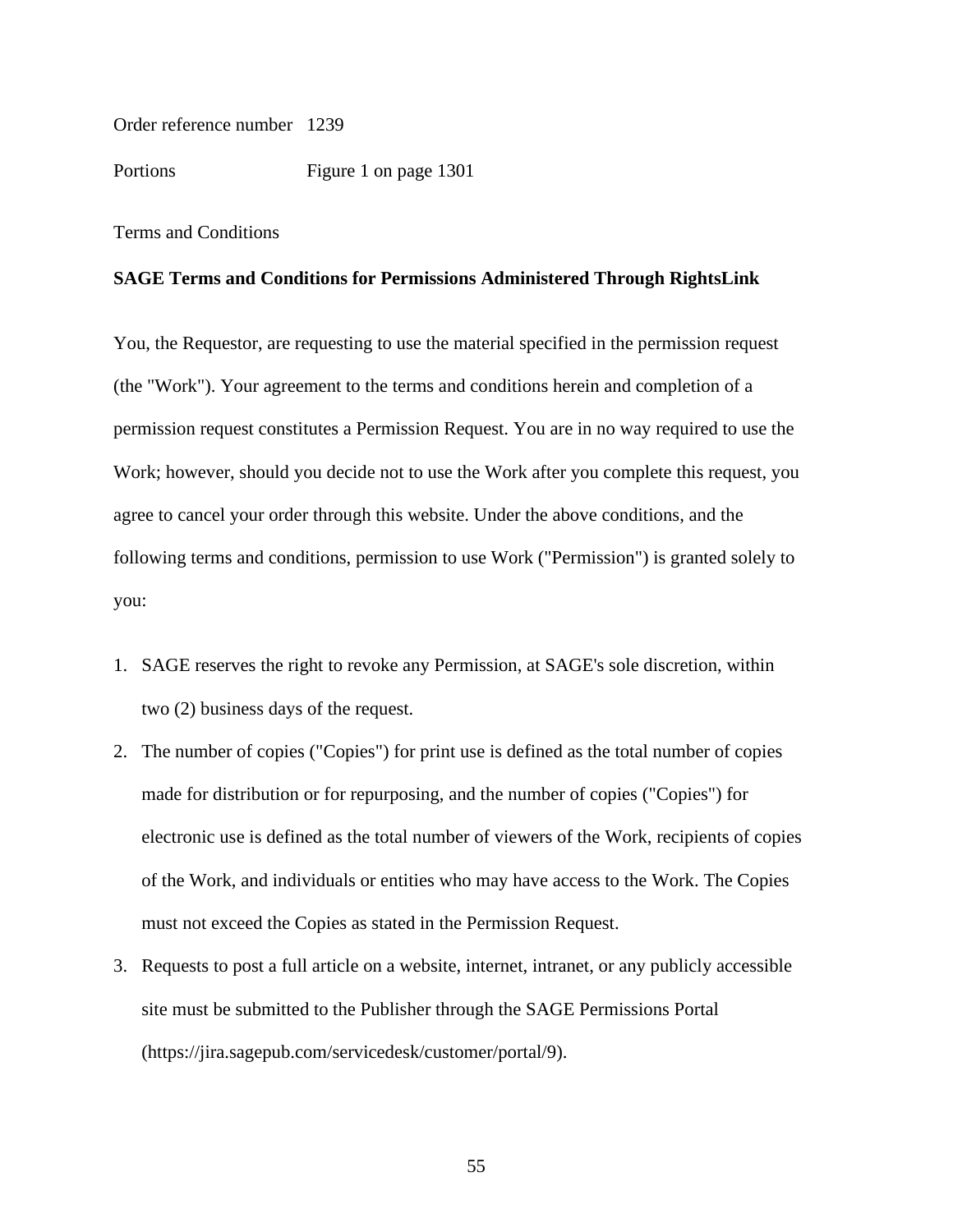- 4. Permission is granted only for the type of use specified in the Permission Request. If any information pertaining to your Permission Request changes, you must cancel this request and resubmit a new request with the correct and current permission request information. SAGE may exercise its right to revoke Permission, if SAGE finds, in SAGE's sole opinion, that the context in which you have used or repurposed the Work is considered libelous, in violation of any right of privacy, or otherwise unlawful; infringement or in violation of any copyright or other proprietary right of others; or can be construed to possibly cause harm or injury. You agree that use of Work will be professional, in the context of fact-based and generally acceptable professional practices.
- 5. Permission does not include the use within Custom Publishing Programs, and all use within such programs is explicitly prohibited.
- 6. Permission does not include use of the material within Massive Open Online Courses (MOOC's). For permission to include material in a MOOC, please contact SAGE directly through the SAGE Permissions Portal

[\(https://jira.sagepub.com/servicedesk/customer/portal/9\)](https://jira.sagepub.com/servicedesk/customer/portal/9).

7. If your Permission Request includes the right to translate the Work, you agree that the translation of the material shall be made faithfully and accurately, and that abbreviations and/or alterations in the text and/or title of the Work shall be made only with SAGE's prior the written consent. Requestor shall not own or acquire any copyright or other proprietary rights in the Work or any other material furnished by SAGE, including without limitation translations or transcriptions thereof, all of which rights shall be owned by and/or are hereby assigned to SAGE. Requestor shall indemnify SAGE against any and all claims, including without limitation attorneys' fees and legal costs,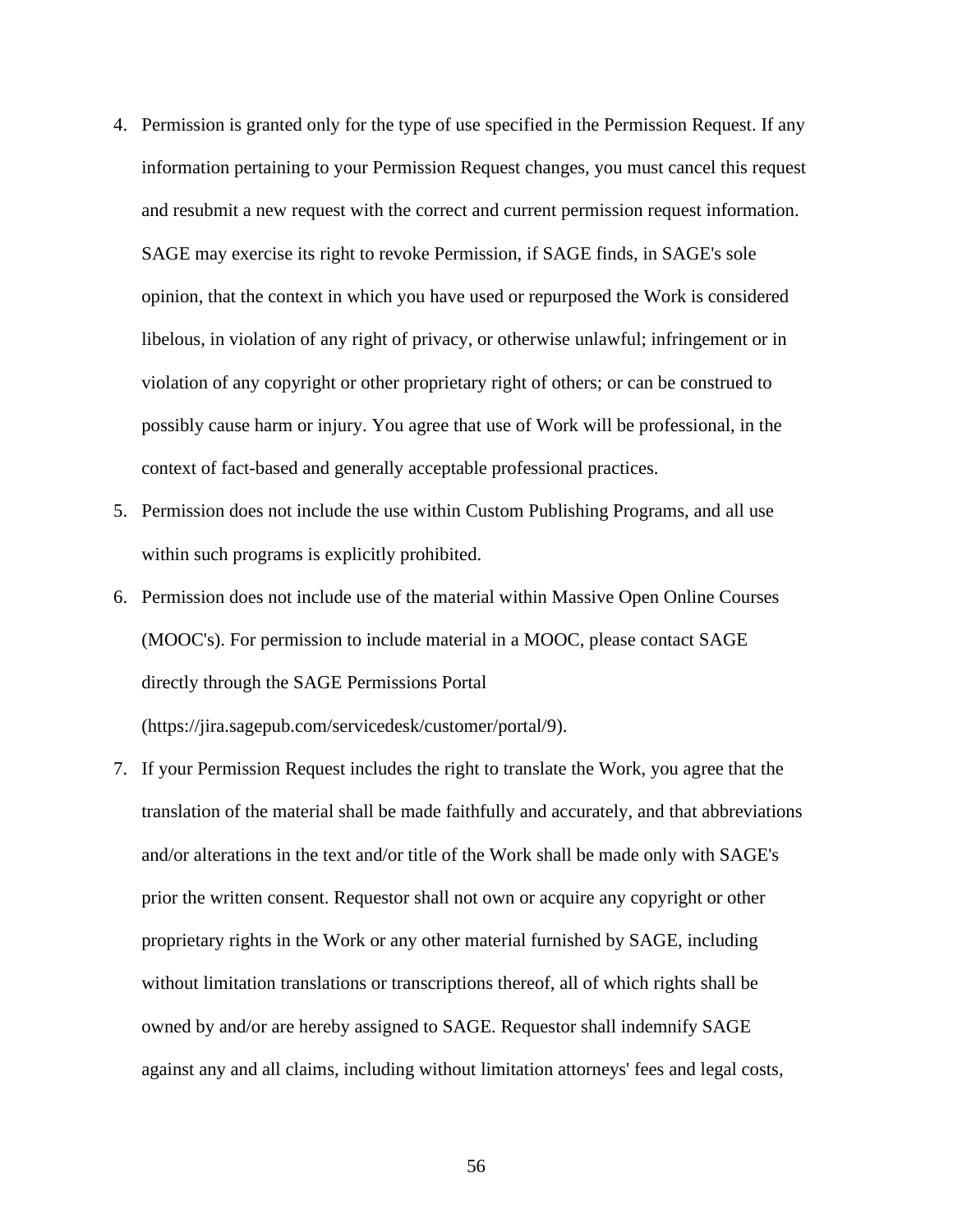that concern or relate to (a) inaccurate translation or transcription of the Work, (b) infringement claims arising out of the inclusion of material not furnished by SAGE or (c) infringement or other claims asserted by anyone retained by Requestor to translate the Work. Requestor agrees that the name of the Author (s), Copyright Holder, and Publisher shall appear in due prominence on the title page of every copy of the translation and in all advertisements for the translation, and that the translation shall include: (1) the Work's original copyright notice and original American title, both in English, and (2) notice in granted translated language in identifying the SAGE Publications as the original publisher and stating the translation is published by arrangement with SAGE. The rights licensed to Requestor are not transferrable. The translated article reprint must include the following disclaimer in English and in the language of the reprint: "While every effort has been made to ensure that the contents of this publication are factually correct, neither the authors nor the publisher accepts, and they hereby expressly exclude to the fullest extent permissible under applicable law, any and all liability arising from the contents published in this Article, including, without limitation, from any errors, omissions, inaccuracies in original or following translation, or for any consequences arising therefrom. Nothing in this notice shall exclude liability which may not be excluded by law. Approved product information should be reviewed before prescribing any subject medications."

- 8. Permission is granted for prospective use only, and does not apply to any use that has occurred prior to the date of the Permission Request.
- 9. Permission does not apply to any material (reprints, illustrations, figures, tables, etc.) not controlled by SAGE. Requests for permission to re-use third-party material should be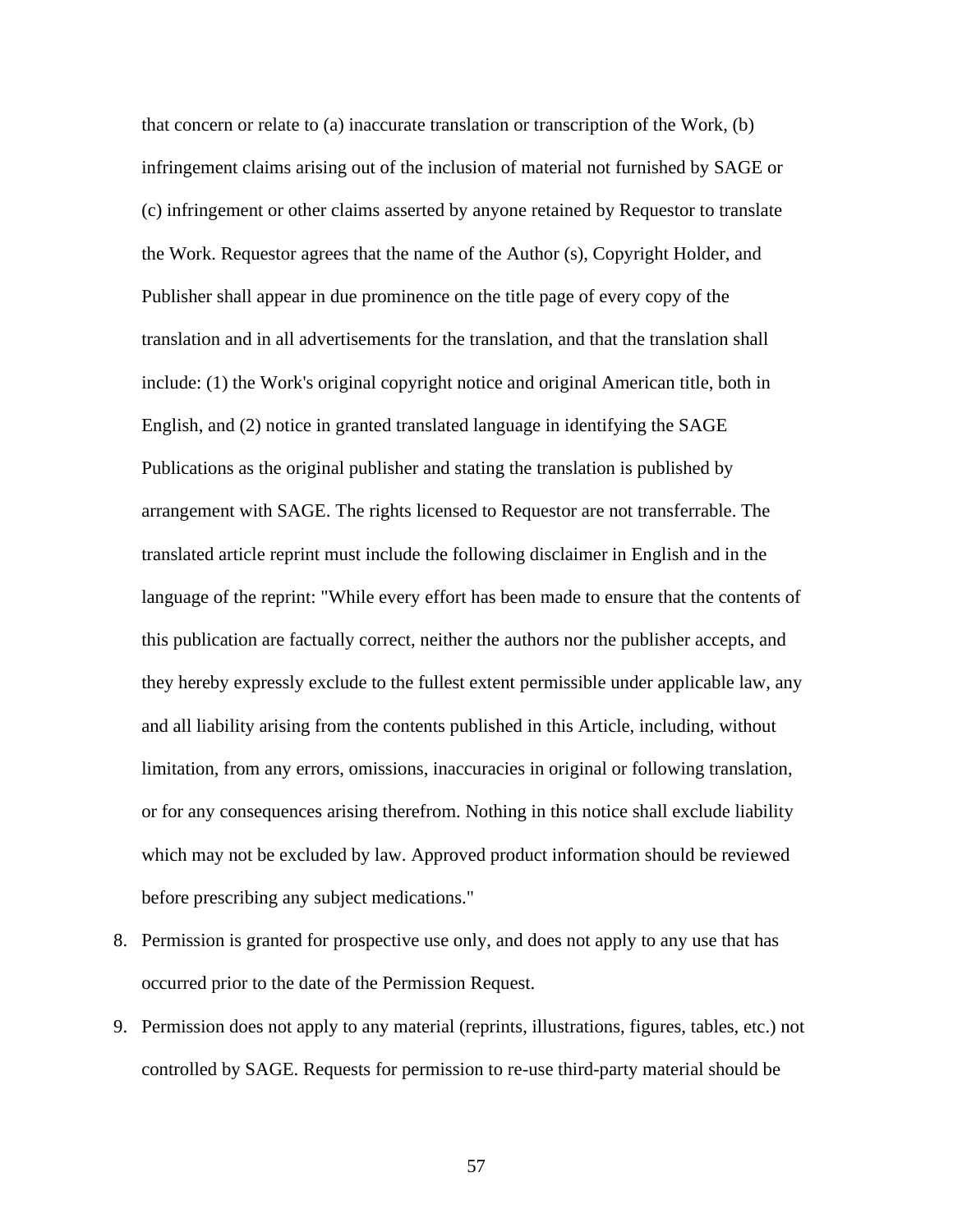submitted to the original copyright holder, as indicated in the credit line for the materials.

- 10. Full acknowledgment of your source must appear in every copy of your work as follows:
	- o Author(s), Journal Title (Journal Volume Number and Issue Number)
	- o pp. xx-xx, copyright © YEAR by (Copyright Holder)
	- o Reprinted by Permission of SAGE Publications
- 11. Unless specified in the request or by prior arrangement with SAGE, payment is due from you within sixty (60) days after the completion of Permission.
- 12. It is assumed that the Requester is using the selection in question, and is subject to billing and collections procedures, unless otherwise noted.
- 13. Permission Requests for reuse of text excerpts shall not exceed 50% of the article's content.
- 14. No more than 20% of any one SAGE journal issue may be reused at one time.

# **Other Terms and Conditions:**

v4.04

**Questions? [customercare@copyright.com](mailto:customercare@copyright.com) or +1-855-239-3415 (toll free in the US) or** 

**+1-978-646-2777.**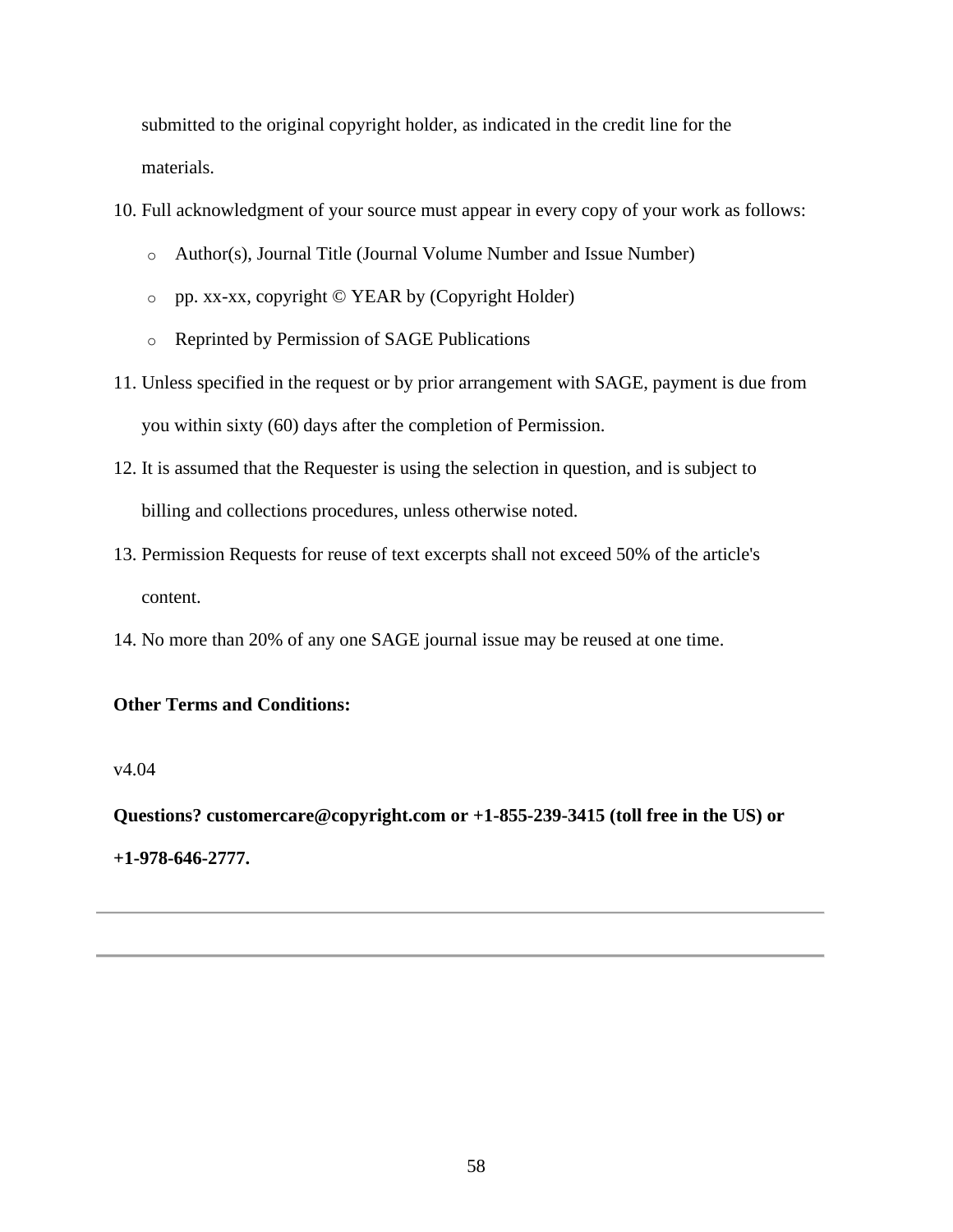#### APPENDIX D

### EXPLORATORY ANALYSES

#### **Paired Samples** *t***-Tests for FGCS**

When looking at group differences using independent samples *t*-tests, there was interest in exploratory analyses using paired samples *t*-tests to uncover more of what happened between Time 1 and Time 2 within groups. Unfortunately, there seems to be a similar trend between the start and end of the semester with measures showing an overall decrease in autonomy, identified regulation, intrinsic motivation, behavioral engagement, emotional engagement, and learning involvement, with an increase in both behavioral and emotional disaffection. Across the semester (Time 1 to Time 2) there was a marginal significance with FGCS and autonomy showing their Time 1 autonomy ( $M = 5.19$ ,  $SD = 0.75$ ) compared to Time 2 autonomy ( $M = 4.95$ ,  $SD = 0.89$ ) decrease  $t(54) = 1.89$ ,  $p = .064$ ,  $d = 0.26$ , 95% CI [-0.02, 0.52]. Autonomous self-regulations decreased as well from Time 1 to Time 2 with beginning of semester identified regulation (*M* = 3.72,  $SD = 0.37$ ) compared to end of semester identified regulation ( $M = 3.57$ ,  $SD = 0.44$ ) showing a significant decrease  $t(54) = 3.11$ ,  $p = .003$ ,  $d = 0.42$ , 95% CI [0.14, 0.69]. This was the same for intrinsic motivation showing beginning of semester  $(M = 2.67, SD = 0.70)$  compared to end of semester ( $M = 2.50$ ,  $SD = 0.69$ ) a significant decrease  $t(54) = 2.23$ ,  $p = .030$ ,  $d = 0.30$ , 95% CI [0.03, 0.57]. This trend continues affecting all aspects of learning involvement as well. Over the course of the semester, there is a decrease in both behavioral engagement (T1  $M = 3.36$ , *SD* = 0.38; T2 *M* = 3.13, *SD* = 0.50) which shows significant  $t(54) = 4.45$ ,  $p < .001$ ,  $d = 0.60$ , 95% CI [0.31, 0.88] and emotional engagement (T1 *M* = 3.17, *SD* = 0.45; T2 *M* = 3.03, *SD* =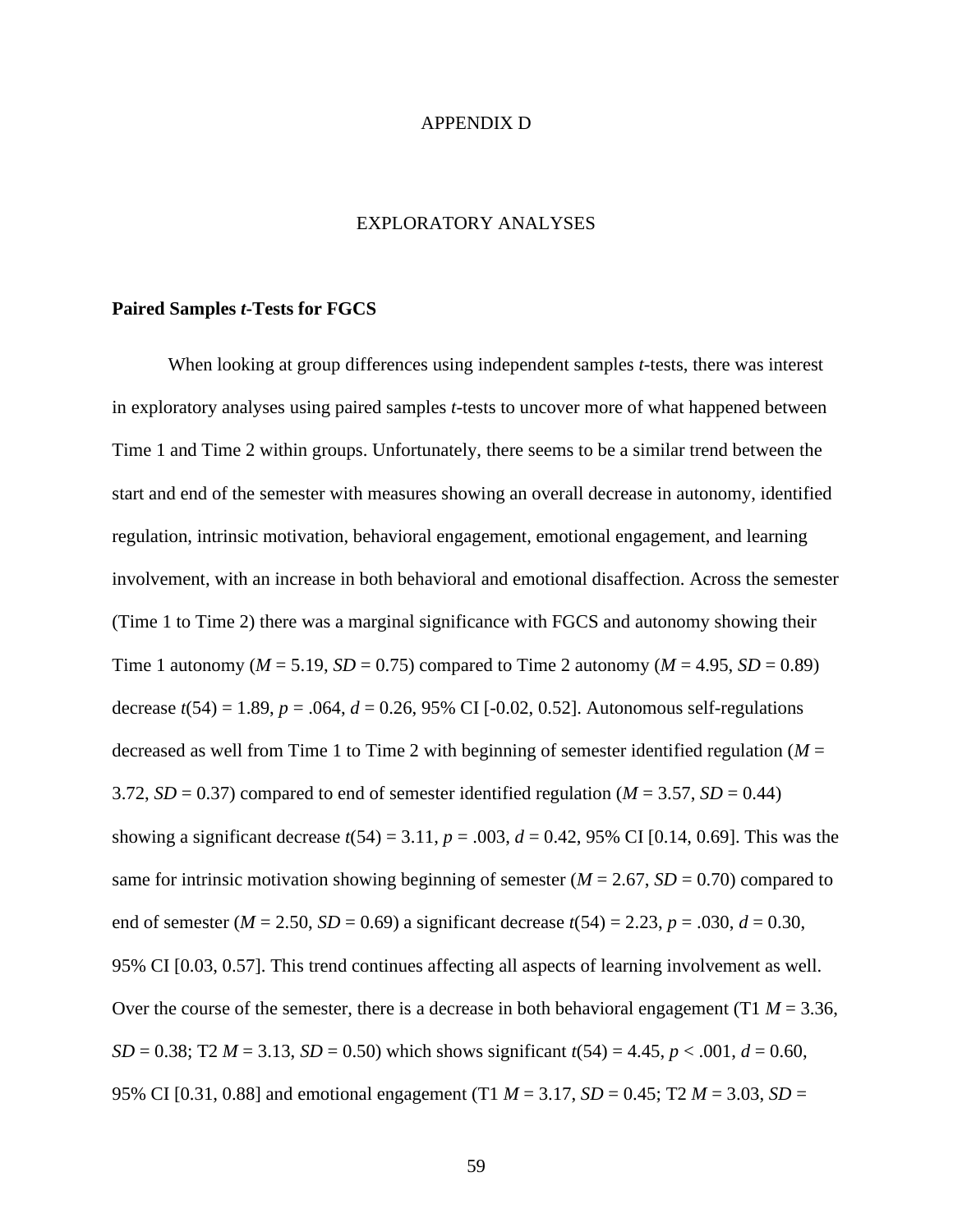0.50) which also shows significant *t*(54) = 2.46, *p* = .017, *d* = 0.33, 95% CI [0.06, 0.60]. This is reflected in an increase in both behavioral disaffection (T1  $M = 2.79$ ,  $SD = 0.47$ ; T2  $M = 2.59$ , *SD* = 0.56) which shows significant *t*(54) = 3.02, *p* = .004, *d* = 0.41, 95% CI [0.13, 0.68] and emotional disaffection (T1  $M = 2.83$ ,  $SD = 0.54$ ; T2  $M = 2.60$ ,  $SD = 0.66$ ) also showing significant  $t(54) = 2.51$ ,  $p = .015$ ,  $d = 0.34$ , 95% CI [0.07, 0.61]. These results compound and lead to a decrease in overall learning involvement  $(T1 M = 12.15, SD = 1.44; T2 M = 11.35, SD$  $= 1.68$ ) which shows significant  $t(54) = 4.11$ ,  $p < .001$ ,  $d = 0.55$ , 95% CI [0.27, 0.84]. As FGCS persist throughout the semester there is an overall negative trend that results in being less engaged and more disaffected towards the education process. Tables 7 and 9 detail the significant results in a more digestible manner.

#### **Paired Samples** *t***-Tests for CGCS**

Exploratory analyses were also done for CGCS to see how they developed between the start and end of the semester. Results are similar, but in some areas CGCS struggled with different aspects. Autonomy is shown to decrease from the start of the semester ( $M = 5.05$ ,  $SD =$ 0.82) to the end of the semester ( $M = 4.84$ ,  $SD = 0.91$ ) with this decrease being significant  $t(147)$  $= 3.18$ ,  $p = .002$ ,  $d = 0.26$ , 95% CI [0.10, 0.42]. Another psychological need fulfillment that was affected was competence showing a decrease between beginning ( $M = 4.97$ ,  $SD = 0.85$ ) and end of the semester ( $M = 4.83$ ,  $SD = 0.91$ ), but this was marginally significant  $t(147) = 1.86$ ,  $p =$ .064, *d* = 0.15, 95% CI [-0.01, 0.32]. Similar to FGCS, identified regulation from the beginning of the semester ( $M = 3.63$ ,  $SD = 0.41$ ) compared to the end ( $M = 3.55$ ,  $SD = 0.49$ ) showed a significant decrease  $t(147) = 2.19$ ,  $p = .030$ ,  $d = 0.18$ , 95% CI [0.02, 0.34]. This decrease in identified regulation may have been enough to affect the relative autonomy index (RAI) of this group with their RAI decreasing from the beginning ( $M = -0.79$ ,  $SD = 2.22$ ) to the end ( $M = -1$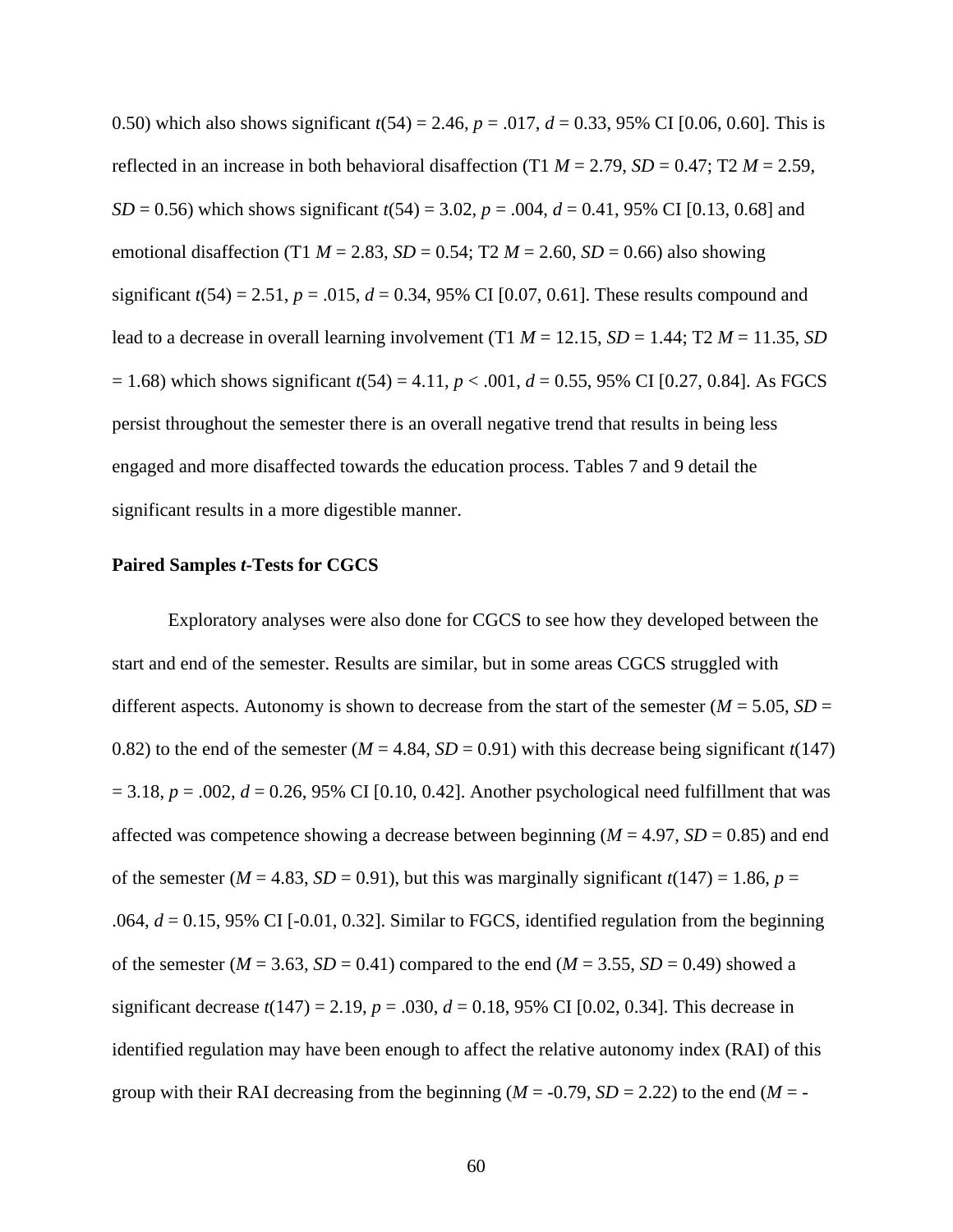1.05, *SD* = 2.18), but this decrease is marginally significant  $t(147) = 1.94$ ,  $p = .055$ ,  $d = 0.16$ , 95% CI [-0.003, 0.32]. A similar decrease in engagement and an increase in disaffection unfortunately occurred with CGCS as well. Behavioral engagement was shown to decrease (T1 *M* = 3.37, *SD* = 0.40; T2 *M* = 3.14, *SD* = 0.46) and be significant  $t(147) = 7.01$ ,  $p < .001$ ,  $d =$ 0.58, 95% CI [0.40, 0.75]. Emotional engagement was also seen to decrease (T1  $M = 3.07$ ,  $SD =$ 0.41; T2  $M = 2.96$ ,  $SD = 0.47$ ) and be significant  $t(147) = 3.75$ ,  $p < .001$ ,  $d = 0.31$ , 95% CI [0.14, 0.47]. Behavioral disaffection increased similar to how it did for FGCS (T1  $M = 2.75$ ,  $SD = 0.49$ ; T2  $M = 2.60$ ,  $SD = 0.50$ ) and was significant  $t(147) = 3.94$ ,  $p < .001$ ,  $d = 0.32$ , 95% CI [0.16, 0.49]. Unlike FGCS, there was no change in emotional disaffection. CGCS stayed relatively the same throughout the semester. Still, their overall learning involvement was shown to decrease over the semester (T1  $M = 12.00$ ,  $SD = 1.46$ ; T2  $M = 11.49$ ,  $SD = 1.58$ ) and this was significant  $t(147) = 5.44, p < .001, d = 0.45, 95\% \text{ CI}$  [0.28, 0.62]. Similarly, CGCS show a negative trend in learning involvement aspects and autonomous self-regulation orientations. Perhaps one of the major differences being that CGCS struggled more with perceived levels of autonomy and FGCS with perceived levels of competence. Tables 8 and 9 detail the significant results in a more digestible manner.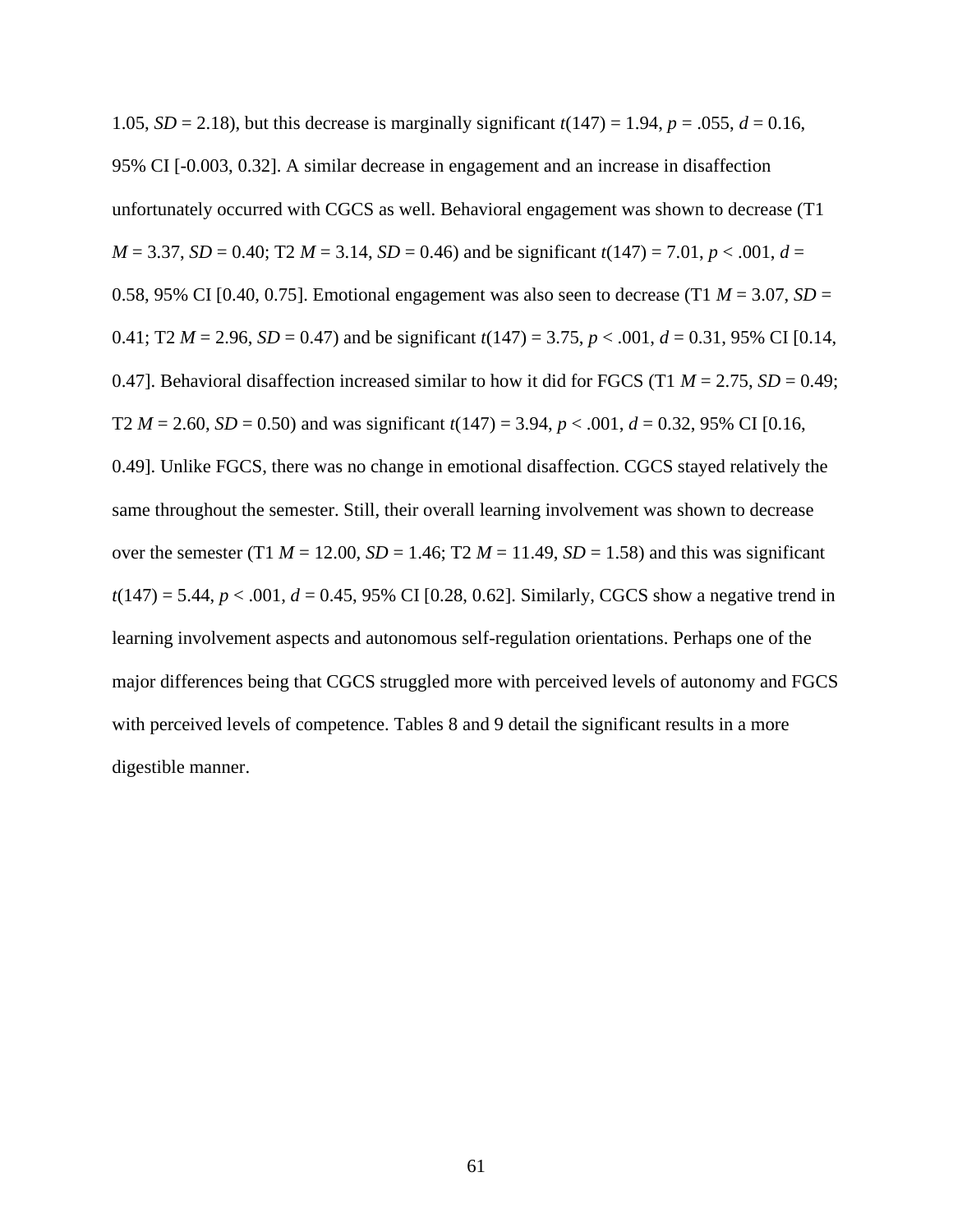# **Table 7**

| Measure                        | t(54) | $\boldsymbol{p}$  | $\overline{d}$ |
|--------------------------------|-------|-------------------|----------------|
| Autonomy                       | 1.89  | .064 <sup>a</sup> | 0.26           |
| <b>Identified Regulation</b>   | 3.11  | $.003**$          | 0.42           |
| <b>Intrinsic Motivation</b>    | 2.23  | $.030*$           | 0.30           |
| <b>Behavioral Engagement</b>   | 4.45  | $< .001***$       | 0.60           |
| <b>Behavioral Disaffection</b> | 3.02  | $.004**$          | 0.41           |
| <b>Emotional Engagement</b>    | 2.46  | $.017*$           | 0.33           |
| <b>Emotional Disaffection</b>  | 2.51  | $.015*$           | 0.34           |
| Learning Involvement           | 4.11  | $< .001***$       | 0.55           |

*Paired Samples t-Test Results for 55 FGCS Comparing Time 1 to Time 2*

*Note. t*(54) indicates the degrees of freedom associated with the *t*-test. *p* indicates the significant value. Cohen's *d* indicates the level of effect present; 0.2 = small, 0.5 = medium, 0.8 = large. \* indicates  $p < .05$ . \*\* indicates  $p < .01$ . \*\*\* indicates  $p \le .001$ . Superscript "a" indicates  $p =$ marginal significance  $(.06 - 1.0)$ .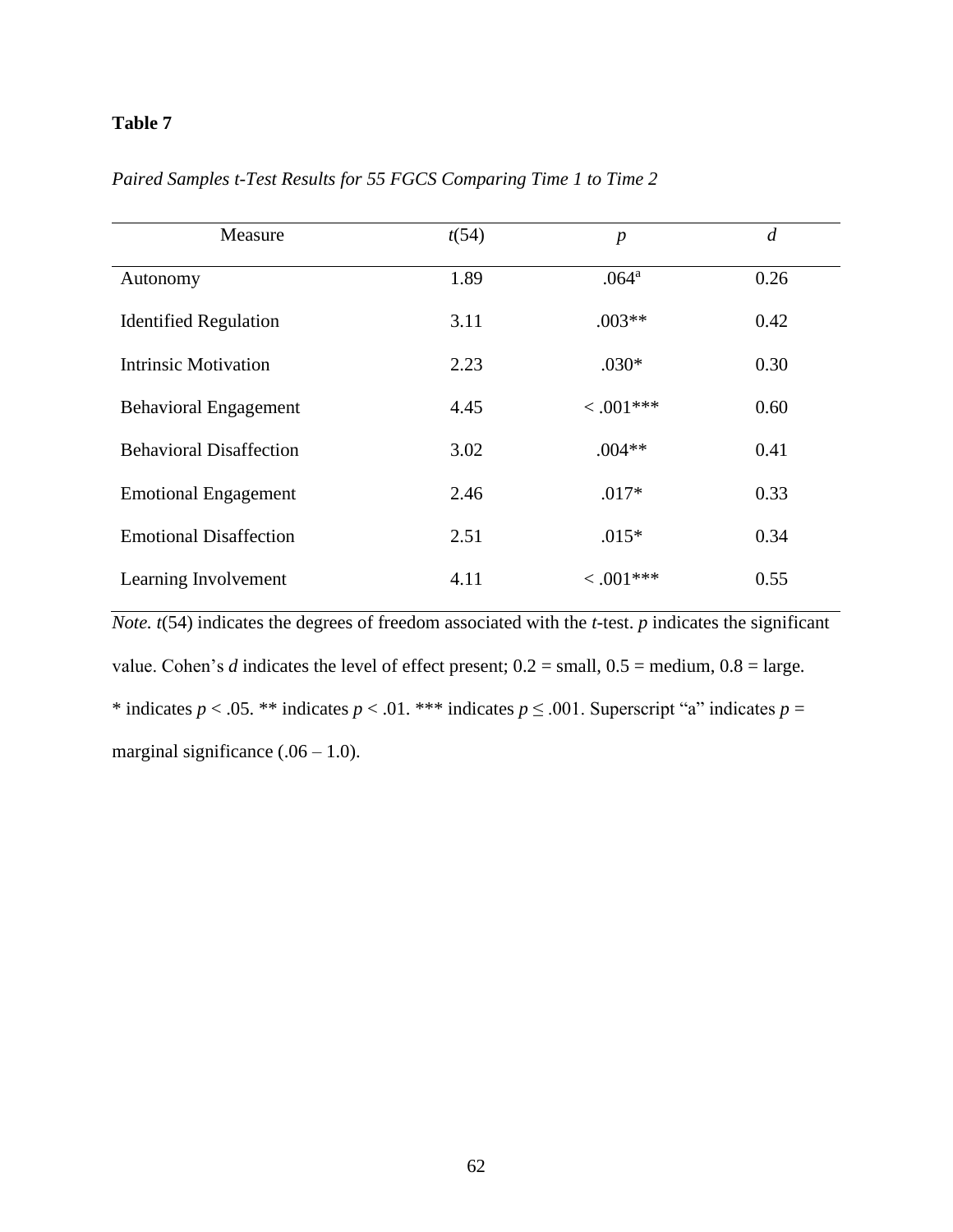## **Table 8**

| Measure                        | t(147) | $\boldsymbol{p}$  | $\overline{d}$ |
|--------------------------------|--------|-------------------|----------------|
| Autonomy                       | 3.18   | $.002**$          | 0.26           |
| Competence                     | 1.86   | .064 <sup>a</sup> | 0.15           |
| <b>Identified Regulation</b>   | 2.19   | $.030*$           | 0.18           |
| <b>Relative Autonomy Index</b> | 1.94   | $.055^{\rm a}$    | 0.16           |
| <b>Behavioral Engagement</b>   | 7.01   | $< .001$ ***      | 0.58           |
| <b>Behavioral Disaffection</b> | 3.94   | $< .001***$       | 0.32           |
| <b>Emotional Engagement</b>    | 3.75   | $< .001$ ***      | 0.31           |
| Learning Involvement           | 5.44   | $< .001***$       | 0.45           |

*Paired Samples t-Test Results for 148 CGCS Comparing Time 1 to Time 2*

*Note. t*(147) indicates the degrees of freedom associated with the *t*-test. *p* indicates the significant value. Cohen's *d* indicates the level of effect present;  $0.2 = \text{small}$ ,  $0.5 = \text{medium}$ ,  $0.8 = \text{large}$ . \* indicates  $p < .05$ . \*\* indicates  $p < .01$ . \*\*\* indicates  $p \le .001$ . Superscript "a" indicates  $p =$ marginal significance  $(.06 - 1.0)$ .